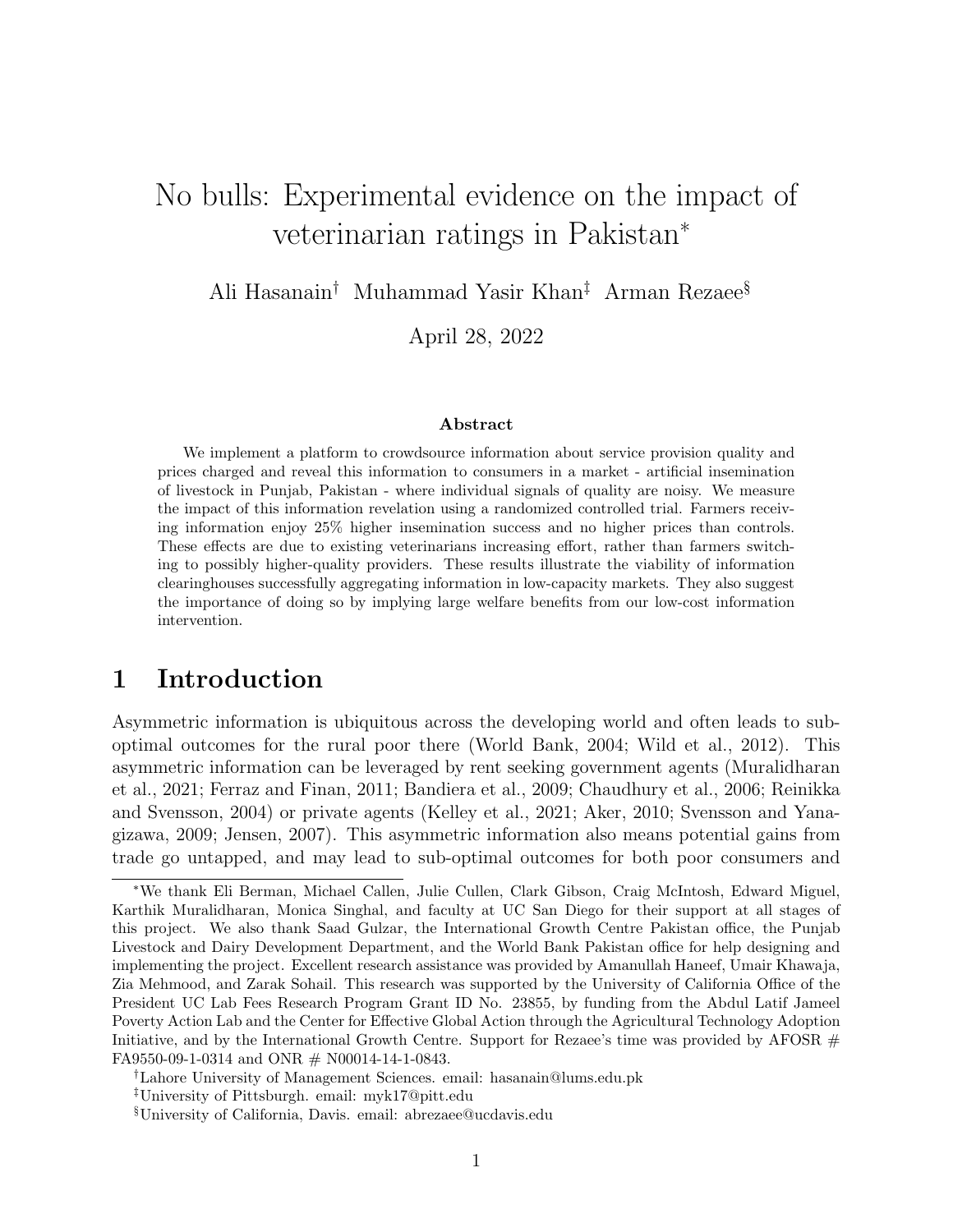agents in steady state. And while the contexts and players vary wildly, this asymmetric information can often be modeled following canonical theories of moral hazard and/or adverse selection (Hölmstrom, 1979; Akerlof, 1970; Klein et al., 2016).

We study asymmetric information in an important developing-country context: livestock service provision. More specifically, we study the market for artificial insemination (AI) of livestock in rural Punjab, Pakistan.<sup>1</sup> Farmers cannot directly observe the quality of the insemination straws that veterinarians apply to their animal, and typically cannot judge the veterinarian's application technique. Moreover, successful insemination increases the chance of pregnancy, but does not assure it. The farmer's signal of veterinarian quality is therefore noisy and the market for AI suffers asymmetric information about veterinarian effort. This leads to AI success rates that are lower than technologically possible, costing farmers potential income in calves that are never born and milk that is never lactated. And veterinarians may lose a possible share of this income.

We measure and reveal information about AI service provision to rural households in one district of Punjab, Pakistan, through an information clearinghouse similar to a yelp.com or an angieslist.com. Specifically, the clearinghouse provides households with local (using GPS) government veterinarians' average success rates at artificially inseminating livestock, an objective measure of veterinarian effort, the average price charged by each of these local veterinarians for AI service, and the number of observations used to estimate these averages. The clearinghouse gathers and disseminates this information from a large base of farmers automatically, in real time, using a call center.

We measure the impact of decreased asymmetric information via this clearinghouse using a randomized controlled trial. We find that farmers treated with information on local government veterinarians' AI success rates and prices have a 25% higher AI success rate than controls and they do not pay any higher prices.<sup>2</sup> In addition, treatment farmers who specifically return to a government veterinarian for AI rather than seeking a private provider after treatment selection<sup>3</sup> see 61% higher AI success rates. While these results leverage an experiment with a representative sample of farmers that we surveyed before and after treatment, we also find comparable results in a second experiment with those farmers who entered the clearinghouse through it's automatic operation.

Interestingly, we find that treatment farmers enjoy these increased AI success rates and no-higher prices *without switching government veterinarians*. This implies that the effect cannot be driven by farmers simply switching to the 'best vet' in terms of AI success and/or price. Additional results suggests that the effect cannot be driven purely by changes in farmer behavior on other margins.<sup>4</sup> To help understand the possible channel(s) for these effects, we

<sup>&</sup>lt;sup>1</sup>AI is crucial to renewing livestock. Most households only keep female cows because of the dual advantage of producing milk and calves, both of which require cows be pregnant. Livestock agriculture accounts for 12% of GDP in Pakistan, and is a key growth sector for the rural poor (Pakistan Economic Survey 2013-14).

<sup>2</sup>The estimated treatment effect on log AI price is negative but insignificant.

<sup>&</sup>lt;sup>3</sup>In this setting, there are government and private veterinarians but only government veterinarians were rated by our clearinghouse, and only farmers originally contracting government veterinarians were considered for treatment selection.

<sup>&</sup>lt;sup>4</sup>It is possible that learning something about AI success rates in general causes farmers to take better care of their livestock and that this in turn increases AI success rates. However, we find that treatment farmers who subsequently switch to private providers do not have increased AI success rates. If our treatment effects were driven by changes in livestock care, we would expect to see effects regardless of which provider farmers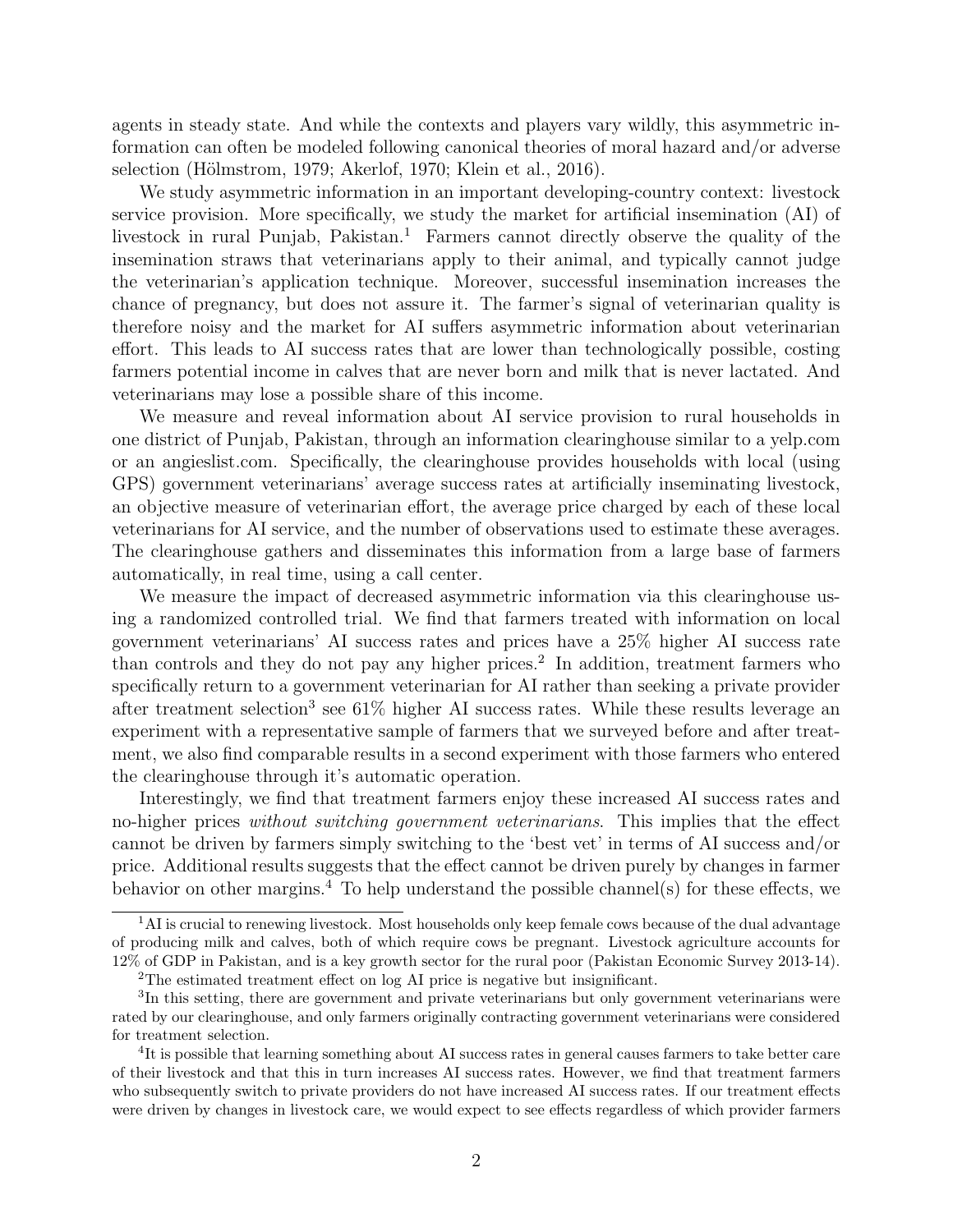present a simple stylized model based on Klein et al. (2016). While this model and our data allow us to rule out some channels (e.g. decreased adverse selection through low quality veterinarians exiting), our results are consistent with some combination of (i) decreased adverse selection of veterinarians (i.e. fewer low quality veterinarians masquerading as  $high$ ), (ii) veterinarians' engaging in less moral hazard (i.e. fewer veterinarians putting in low effort when farmers pay for  $high$ ), and (iii) improved bargaining power for farmers (i.e. farmers bargaining a better deal when they learn their current veterinarian is low quality and there are other *high* quality veterinarians nearby).<sup>5</sup>

While government veterinarians in Punjab collect a salary and are protected from punishment for poor performance, they are legally allowed to charge a 'show-up' fee to farmers for their services on top of the fixed cost of AI. Therefore, in response to their low unobserved effort being revealed to farmers, government veterinarians may prefer to exert more effort and continue to collect a fee than to lose a customer. In other words, they may internalize the benefits of their marginal effort, a characteristic more common to private than public markets. This ensures they respond when the market becomes more contested.

Additional results are consistent with our stylized model. First, we find that farmers' baseline expectations about the average AI success rate of their own government veterinarians do not correlate with actual average AI success rates. This suggests the existence of asymmetric information ex ante. Second, treatment causes farmers' endline expectations about their veterinarian to become strongly correlated with the truth. This suggests that farmers indeed update their beliefs. Third, farmers who received more negative information relative to their expectations saw larger treatment effects. This suggests that the amount of information farmers receive determines their benefit vis-a-vis the channels mentioned above.

More generally, the market for AI in rural Punjab is one in which informationally disadvantaged consumers pay more than the marginal cost of AI provision through two channels prices and veterinarian effort. In this market, treatment-induced veterinarian effort implies consumer welfare gains so long as there are no compensating price increases or negative spillovers onto control farmers, which we do not find. Furthermore, this implies overall social welfare gains so long as the cost to veterinarians' increased effort is not too great.<sup>6</sup>

Our study differs from previous evaluations of the effect of information on markets with only a price channel, where changes in prices are pure transfers and any social welfare gains must come from increased market efficiency (Jensen, 2007; Svensson and Yanagizawa, 2009; Aker, 2010). Many other markets have multiple channels for rents and thus expect similar social welfare gains, including education (Andrabi et al., 2017), elections (Ferraz and Finan, 2011), and markets for private restaurants (Jin and Leslie, 2003).

In such related studies, with the exception of previous clearinghouses evaluated in Fafchamps

subsequently choose.

<sup>5</sup>Others have addressed the impact of improving farmers' bargaining power in their negotiating with service providers. See, e.g., Dreze and Sen (1989); Basu et al. (2009); Muralidharan et al. (2017). This can also be thought of as an increase in contsetability, as in Baumol (1986). Note that in the long run increased contestability could even lead to welfare improvements for veterinarians, though such is outside the scope of this paper.

<sup>&</sup>lt;sup>6</sup>We do not believe the marginal cost to veterinarians' increased effort induced by treatment to be very large in this setting, as travel costs are paid either way. Government veterinarians also do not spend any more time visiting treatment farmers. Any costs must be in terms of concentration, etc.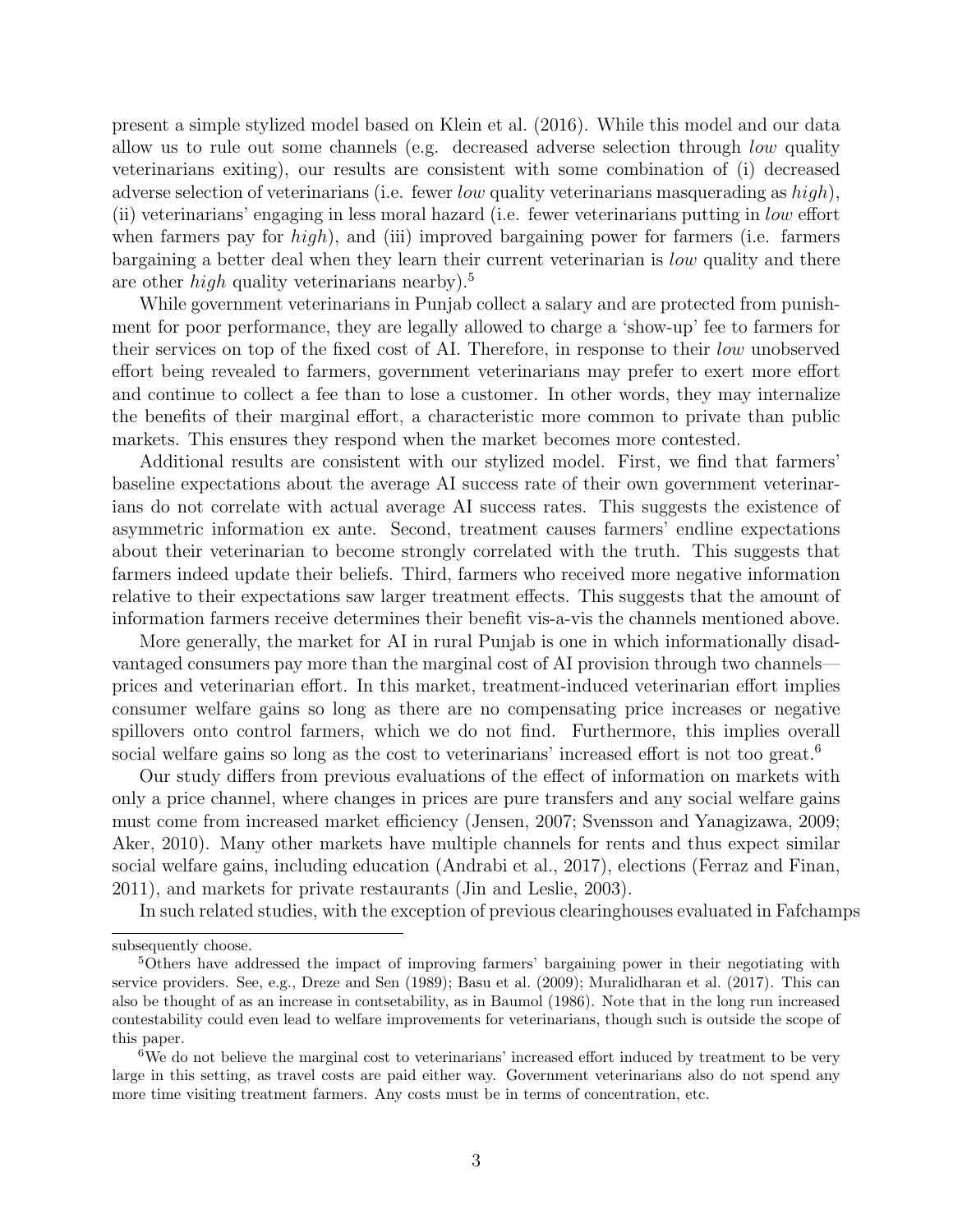and Minten (2012) and Mitra et al. (2014) (in both cases, the authors find no treatment effects),<sup>7</sup> interventions to reduce asymmetric information are costly, static, and/or do not lead to clear social welfare gains. Our clearinghouse, on the other hand, relies on crowdsourcing technology that is cost-effective, self-sustaining, and scalable. Conservative estimates suggest a 25% higher AI success rate translates into nearly an additional half of one month's median income per AI provided, a 275% return on the cost of the intervention. These effects hold out hope for improved government accountability as cellular technology improves and becomes cheaper.<sup>8</sup>

The literature on market-based learning provides one lens to understand why our intervention could have been successful. Consumers can learn from each others' aggregate experiences without intervention (Hubbard, 2002), but this learning is limited by the ability of consumers to experience quality. Learning happens rapidly in markets where quality is easily ascertained, switching costs are low, and volumes are high, such as packaged yogurt (Ackerberg, 2003). It happens more slowly when the converse is true, as is the case with car insurance (Israel, 2005). In our case, artificial insemination services are an occasional need for small-scale farmers, so volume is low. At the same time, farmers have difficulty inferring veterinarian quality from outcomes alone, since even when well executed, AI can fail, and animal health and nutrition are co-determinants of insemination success.

This study also relates to the literature on monitoring to improve government service provision. This literature has found mixed results, with research suggesting monitoring may not be effective without complimentary financial incentives (Duflo et al., 2012) and that monitoring's effects attenuate as agents find alternative strategies to pursue rents (Olken and Pande,  $2012$ .<sup>9</sup> While we cannot speak to the latter given the time frame of this paper, our results are consistent with the former as veterinarians have a financial incentive to maintain customers. In Pakistan specifically, a literature on health monitoring suggests that the mean zero impacts of smartphone monitoring on the performance of doctors may mask important heterogeneity driven by political competitiveness (Callen et al., 2017b) and individual characteristics (Callen et al., 2017a).

Our work also relates to a connected literature focused on community monitoring specifically. This literature has also found mixed results when citizens take collective action to monitor the performance of their public servants (Olken, 2007; Björkman and Svensson, 2009; Banerjee et al., 2010). While households in our study do not act collectively, it did require a sufficient number of households providing information into a collective information

<sup>7</sup>Fafchamps and Minten (2012) cite a low take-up rate as the reason for the failure of an sms-based clearinghouse for crop and weather information. While the rate at which farmers answered the phone was nowhere near 100%, we had no problem generating sufficient data for our clearinghouse estimates to be meaningful. Mitra et al. (2014) cite a lack of an outside option as the reason farmers are not able to better leverage information on crop prices. Our clearinghouse directly provided information on outside options. Of course this required contestibility could be increased to begin with, which was true in our market (i.e. veterinarians are not monopolists). This will not be the case everywhere.

<sup>8</sup>To further understand the value of the clearinghouse, we investigate whether the data generated by the clearinghouse is biased by either veterinarians (they have to first report providing a service) and/or farmers (they have to answer the phone several times to provide and receive information). We do not find evidence of bias, suggesting the clearinghouse was able to capture and transmit information representative of the truth.

<sup>9</sup>See Finan et al. (2015) for a review of monitoring efforts as apart of a larger review of the growing literature dubbed the personnel economics of the state.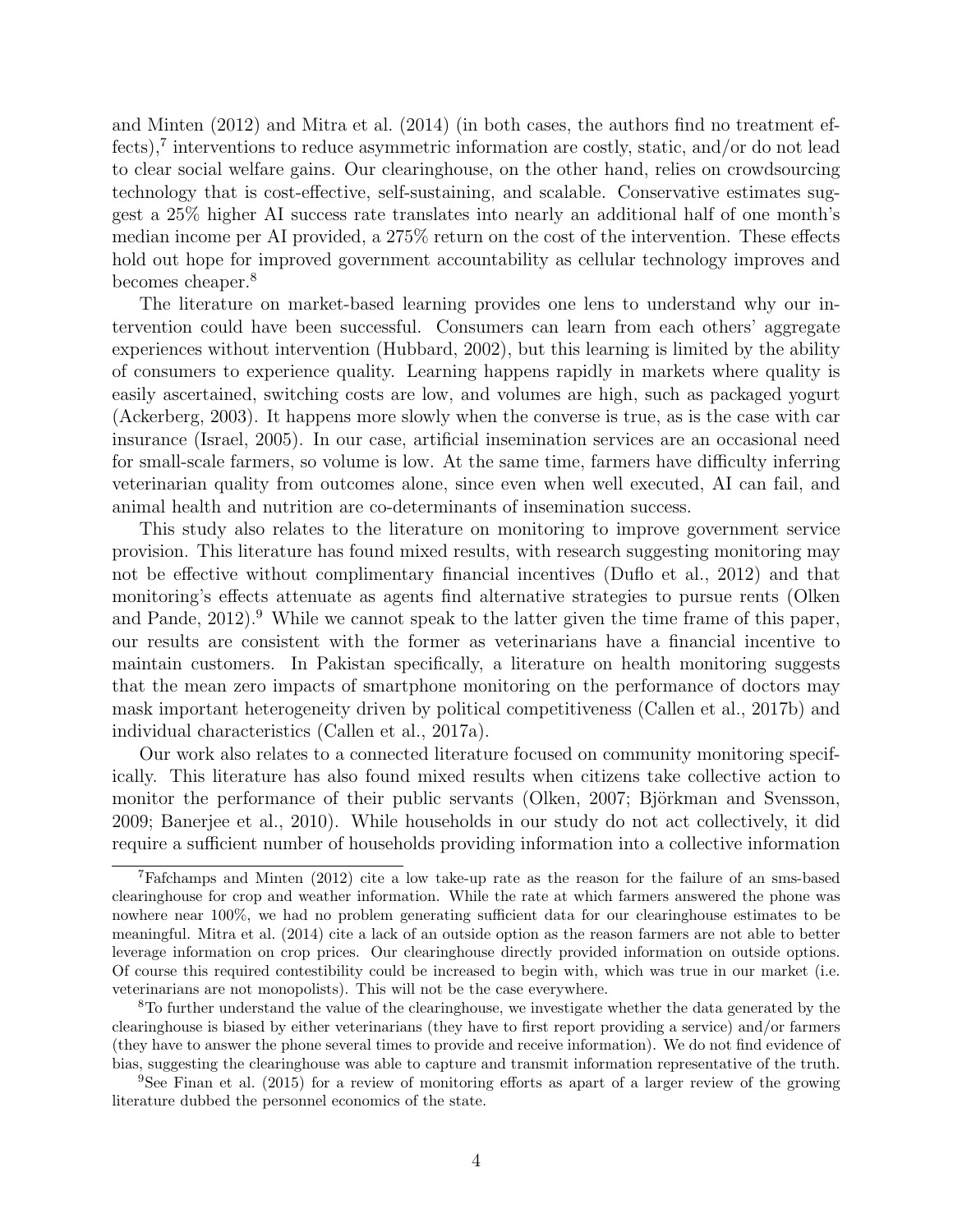system for it to be useful for anyone.

The paper proceeds as follows: Section 2 provides background on our study district and government AI service provision there, Section 3 presents a simple stylized model of a farmer seeking artificial insemination, Section 4 outlines our research design, including providing more information on the clearinghouse and the randomized controlled trial embedded within it, Section 5 provides results, Section 6 discusses the interpretation and social welfare implications of these results, and Section 7 concludes.

### 2 Background

### 2.1 The market for AI in Sahiwal, Punjab, Pakistan

We implemented our clearinghouse in the Sahiwal district of Punjab province, Pakistan. While we selected Sahiwal based on several logistical constraints, we view it as representative of the whole of Punjab, and of similar agricultural districts across the country, though with a slightly higher prevalence of livestock.<sup>10</sup>

Sahiwal has a vibrant market for artificial insemination for at least two reasons. First, almost all livestock in the district are female. Second, artificial insemination decreases the costs of selectively breeding to increase milk yields, as only the semen from high-yielding bulls needs to be transported and not the bulls themselves.<sup>11</sup>

The government is the largest supplier in this market, offering low-cost AI services by veterinarians who have required AI training. The official cost of government AI is 50 PKR per insemination (approximately 0.5 USD), but government veterinarians are legally allowed to charge a 'show-up' fee to cover the cost of their gasoline, as well as any other costs or risks. This results in average costs of approximately 200 PKR per visit. The government has 92 one-room artificial insemination centers or veterinary offices spread throughout the district, staffed by roughly 70 active veterinarians.<sup>12</sup> These veterinarians' sole job is to provide artificial insemination.<sup>13</sup>

The only other organized supplier in this market is Nestle, but they have far fewer active veterinarians providing AI services in Sahiwal. Most private veterinarians are self-employed, buying semen from large private suppliers and providing AI services without any training. At baseline, these private veterinarians collectively provide approximately 57% of AI services across Sahiwal, with government veterinarians making up the remainder.<sup>14</sup>

<sup>&</sup>lt;sup>10</sup>According to the 2010 Punjab's Multiple Indicator Cluster Survey, households in Sahiwal on average have 1.4 fewer acres of agricultural land and 0.2 more cattle than households in other districts in Punjab. Sahiwal's average wealth, labor force participation rates, and child mortality rates are representative of Punjab.

<sup>&</sup>lt;sup>11</sup>The provincial government selectively breeds livestock in two main centers in Punjab. It then distributes the semen produced to government veterinarians across the province, including in Sahiwal.

<sup>&</sup>lt;sup>12</sup>Throughout our study period, a total of 77 government veterinarians were active in Sahiwal for any amount of time. Only a handful of veterinarians transferred in or out of Sahiwal.

<sup>&</sup>lt;sup>13</sup>In some cases they may provide vaccinations during AI service provision, but this occurs very rarely. A smaller, distinct group of veterinarians care for sick animals.

<sup>&</sup>lt;sup>14</sup>We asked farmers for the name and cell phone number of their veterinarians with the goal of precisely mapping the set of veterinarians, government or private, in Sahiwal. Unfortunately, challenges with farmer recall, the facts that some veterinarians go by multiple names, that certain names are very common in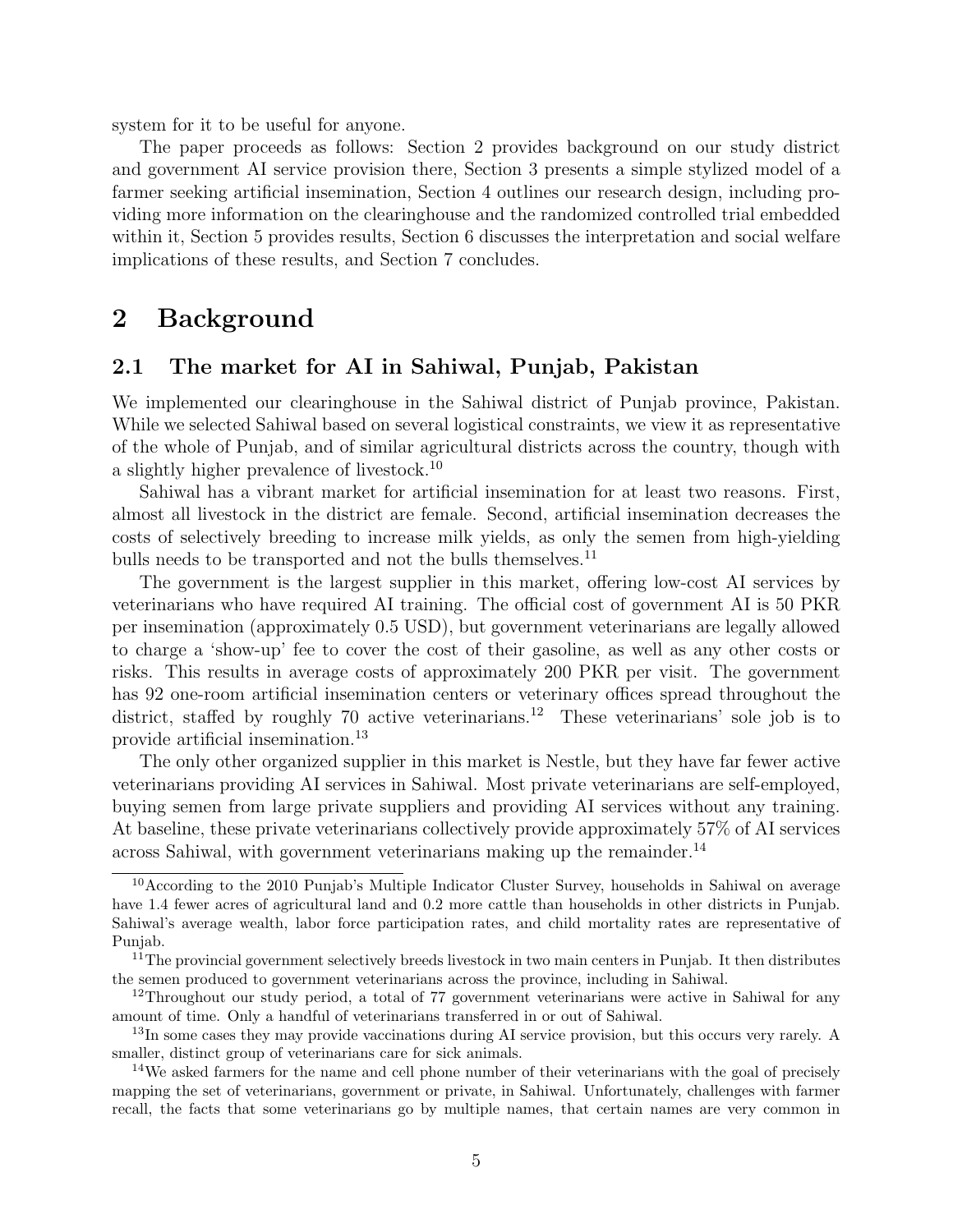### 2.2 Asymmetric information in the market for AI

On a single visit, a farmer can never fully observe veterinarian effort. However, even before our intervention, farmers could have decreased asymmetries by aggregating information about their veterinarians' success rates across visits and across households. Our data suggests that they do not. At baseline, farmers' estimates of their current government veterinarian's AI success rate are uncorrelated with the truth. This can be seen in Figure 6, Panel A.

This asymmetric information contributes to AI success rates that are lower than what veterinarians can achieve. At baseline, AI success rates average approximately 70%, while success rates of 85%-90% are possible with the training and equipment in Sahiwal.

# 3 A stylized model of a farmer seeking artificial insemination

Revealing to farmers information about government veterinarian quality and prices could affect the market and subsequent outcomes through at least four channels: adverse selection, moral hazard, bargaining, and reputation. In this section, we develop a simple stylized model of the transaction between a farmer seeking artificial insemination and veterinarians who might provide that artificial insemination to specify how we see these channels operating in this particular context. This model largely borrows from Klein et al. (2016).

Imagine one stage in an infinitely repeated game in which a single farmer seeks AI for their cow. This farmer may purchase artificial insemination from one of three veterinarians that live within a short distance of the farmer, two government veterinarians and one private veterinarian.<sup>15</sup> Figure 1 provides an overview of the stage game.

First, veterinarians are endowed with a fixed skill level,  $s_i$ ,  $i \in \{1, 2, 3\}$ . Veterinarians can be high-skilled,  $s_i^H$ , or low-skilled,  $s_i^L$ . This skill relates to the cost veterinarians pay to put in effort towards artificial insemination. Specifically, veterinarians can choose to put in high effort,  $e_{high}$ , or low effort,  $e_{low}$  where the skill-effort relationship is such that  $0 < c_{low}^H < c_{low}^L$ ,  $0 < c_{high}^H < c_{high}^L$ ,  $c_{low}^H < c_{high}^H$ , and  $c_{low}^L < c_{high}^L$ . That is to say, for a fixed effort level, it is less costly for high-skilled veterinarians to put in effort towards artificial insemination than low-skilled veterinarians, and for both skill levels, it is less costly to put in low effort than high effort. Veterinarians are also endowed with a reputation,  $k_i^j$  $i, j \in \{H, L\}$ . This reputation is built from previous transactions with the same farmer.

The farmer with a cow in heat moves first. They choose which veterinarian(s) to call for potential artificial insemination. The farmer pays search cost  $c > 0$  for each veterinarian called. The farmer and each called veterinarian immediately engage in Nash bargaining on the phone to decide on an effort-price tuple,  $\{e, p\}$ . Here  $e \in \{high, low\}$  as above. Similarly,  $p \in \{high, low\}$ . Importantly, each veterinarian has a certain outside option,

Pakistan, and that during this period it was common to switch SIM cards in Pakistan made this exercise incomplete. Thus while we are confident in the percent of services offered by government versus private veterinarians, and while we are confident in the government veterinarian side of the market, we are uncertain about the precise number of private veterinarians or about their entry and exit during this period.

<sup>&</sup>lt;sup>15</sup>This distinction will matter once we introduce treatment, which only provides information on government veterinarians.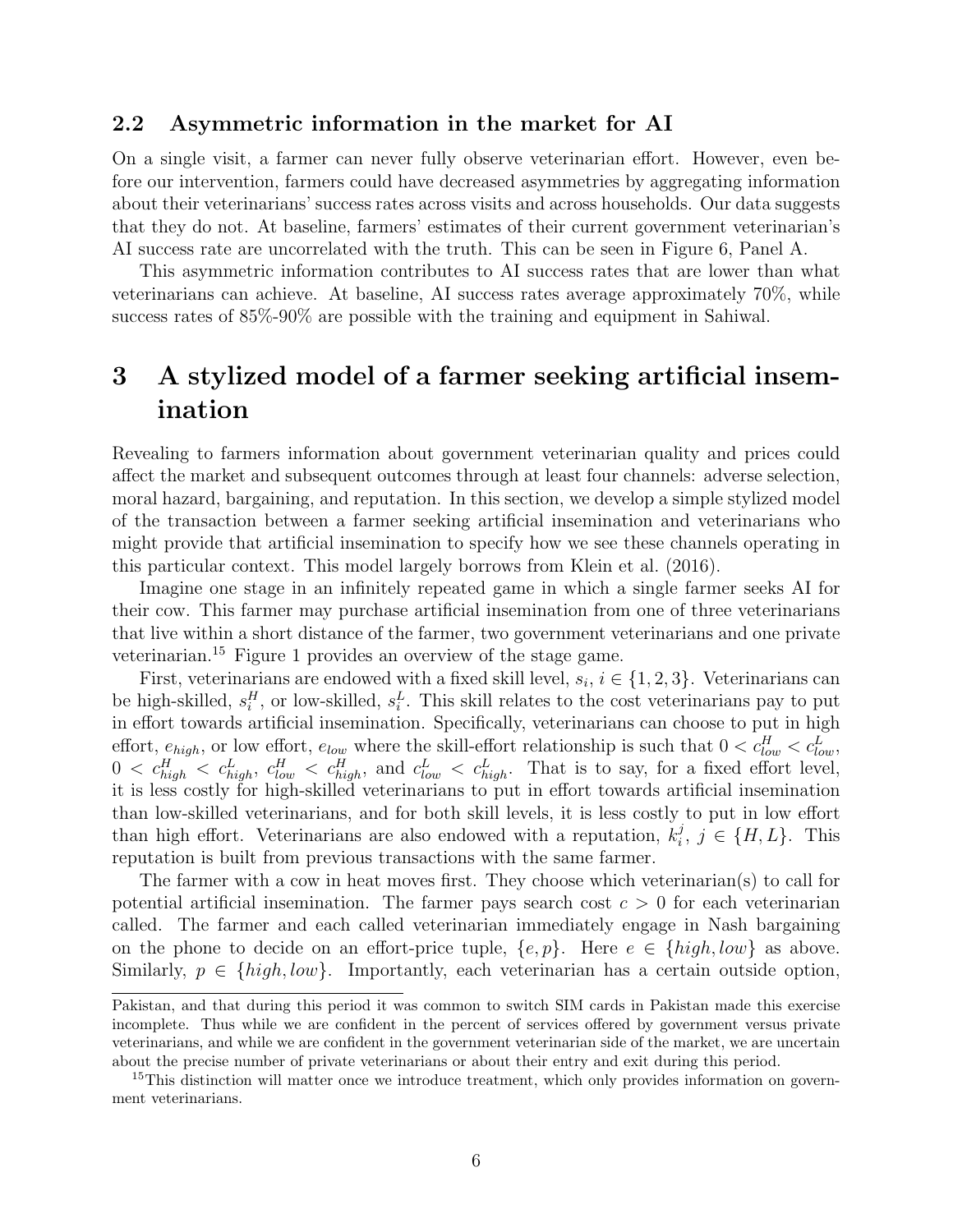$\{\bar{e}_i,\bar{p}_i\}$ , which determines the bargained effort-price tuple. We assume that the farmer has no option outside of the three veterinarians. Thus the farmer's outside option may only be helpful for bargaining if they choose to call at least two veterinarians.

The farmer then considers each offer along with veterinarians' reputations and selects a veterinarian through expected utility maximization.

The selected veterinarian then comes and provides AI. The agreed-upon price is charged. However, the veterinarian can choose an effort level different from what was agreed upon. This is because the veterinarian's effort level is hidden from the farmer at this time. The veterinarian will select effort to maximize expected utility, where effort today affects future utility through changes in reputation.

Roughly two months after the artificial insemination the farmer finds out if their cow has become pregnant. We can consider this as a noisy signal of the veterinarian's previous effort. The farmer then updates the past veterinarian's reputation given this noisy signal, and if the cow is not pregnant the game begins again immediately. If the cow is pregnant the game begins again in approximately one year.

Adverse selection is present in this model in so far as farmers never know for certain veterinarians' type. Low-skilled veterinarians can thus act opportunistically to charge higher prices and/or put in lower effort than if there was symmetric information. This form of adverse selection could also lead to some low-skilled veterinarians exiting the market, if farmers faced with a so-called lemons market are not willing to pay prices high enough to offset the cost of effort of low-skilled veterinarians.

Moral hazard is present in this model in so far as, regardless of skill, veterinarians take a hidden action when providing artificial insemination. Veterinarians can thus put in lower effort than bargained with farmers and lower effort than they would put in if their actions were not hidden.<sup>16</sup>

Bargaining is particularly important to this context as anecdotal evidence suggests farmers and veterinarians do indeed bargain over the phone before any effort costs are paid on the part of veterinarians to travel to a farm. This also allows reputation about quality to affect both prices and effort simultaneously.

Reputation is present in this model in so far as veterinarian reputation does make it more challenging for veterinarians to act opportunistically due to adverse selection and/or moral hazard. But it can never fully remove asymmetric information in this case because even with high effort artificial insemination success retains a non-trivial stochastic component (at best a veterinarian can achieve an 85-90 percent success rate). Reputation is also the channel by which our treatment operates. In this model, treatment amounts to providing the farmer with an updated reputation for each of the two government veterinarians.

We can consider what might happen if we treat a farmer with big-N reputation for both of the government veterinarians in the area but not the private veterinarian. While at first glance it may seem farmers would be less likely to select veterinarians reported to be lowquality after treatment, this is actually ambiguous. We can see this by discussing the impact of treatment on each of the four channels outlined in this Section.

<sup>&</sup>lt;sup>16</sup>Note we are not allowing farmers to invest in monitoring veterinarians' effort in this case. We did pilot an intervention to do just this (a detailed brochure showing what proper artificial insemination should look like) but did not end up launching it in this context.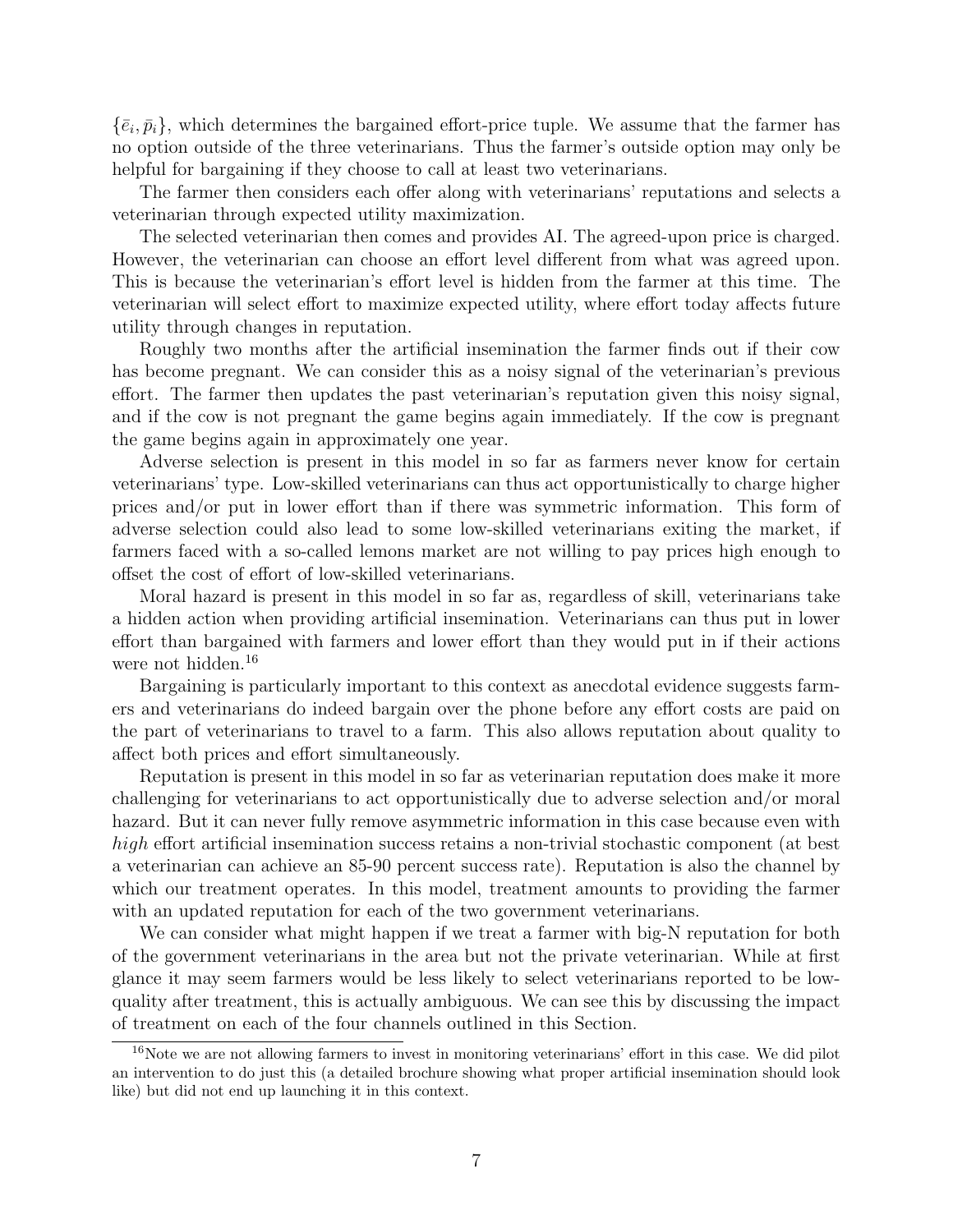The effect of treatment on adverse selection is ambiguous. If low-quality veterinarians have a much harder time masquerading as high-quality after treatment, this should induce farmers to either switch away from such veterinarians or to make more agreeable bargains with such veterinarians. This could also lead to low-skilled veterinarians exiting the market if farmers no longer believe low-quality veterinarians would be willing to put in high effort and these veterinarians cannot lower the price enough to compensate without profits going negative. While both of these effects would benefit farmers, farmers could be made worseoff if enough low-quality veterinarians exit the market and high-quality veterinarians gain sufficient market power.

The effect of treatment on moral hazard is equally ambiguous. Veterinarians reported as low-quality may now have their outcomes scrutinized more and may have a harder time keeping customers after lying about effort (assuming a sufficiently high farmer search cost). Veterinarians reported as high-quality could now seize the opportunity to put in low effort and claim it was just bad luck. That is, so long as farmers are not too short-sighted, one new observation of an unsuccessful artificial insemination has less of a negative effect on reputation than before treatment. On the other hand, if treatment causes a farmer to learn that there is another high-quality government veterinarian in the area, that farmer might become more sensitive to decreases in reputation.

The effect of treatment on bargaining is more straightforward. As already discussed, lowquality veterinarians should (weakly) lose bargaining power relative to farmers. High-quality veterinarians should (weakly) gain bargaining power relative to farmers. We say weakly here as there may be no changes in bargaining power if veterinarians retain enough untreated customers to ensure a stable outside option and/or if private veterinarians remain a stable outside option for farmers.

Finally, the effect of treatment on reputation has already been discussed as the mechanism by which all of these other changes would occur.

It is also worth discussing the role of the private veterinarian in this case. Treatment should not affect the reputation of private veterinarians—any asymmetric information related to these veterinarians' quality should remain.<sup>17</sup> Otherwise farmers will treat them like another veterinarian and consider them for artificial insemination provision conditional on their reputation. Whether we see farmers utilizing private veterinarians more or less after treatment will depend on these veterinarians' reputations relative to what is revealed by treatment. Note that at baseline farmers believe the success rate of an average government veterinarian is 6.0 out of 10 while the success rate of an average private veterinarian is 6.3 out of 10. In other words, they do not see one group as systematically better than the other. We thus might think of private veterinarians as offering a stable outside option for farmers.

### 3.1 Model predictions

Perhaps the primary takeaway from this framework is that, ex-ante, the effect of price and quality information revelation on veterinarian, farmer, and cow outcomes in this market is

<sup>&</sup>lt;sup>17</sup>It is possible here that farmers learn through treatment that veterinarians are on average better or worse than believed and this could affect private veterinarian reputation. Our treatment would not allow us to detect the effects of such aggregate information shocks, though, as they would be indistinguishable from time trends.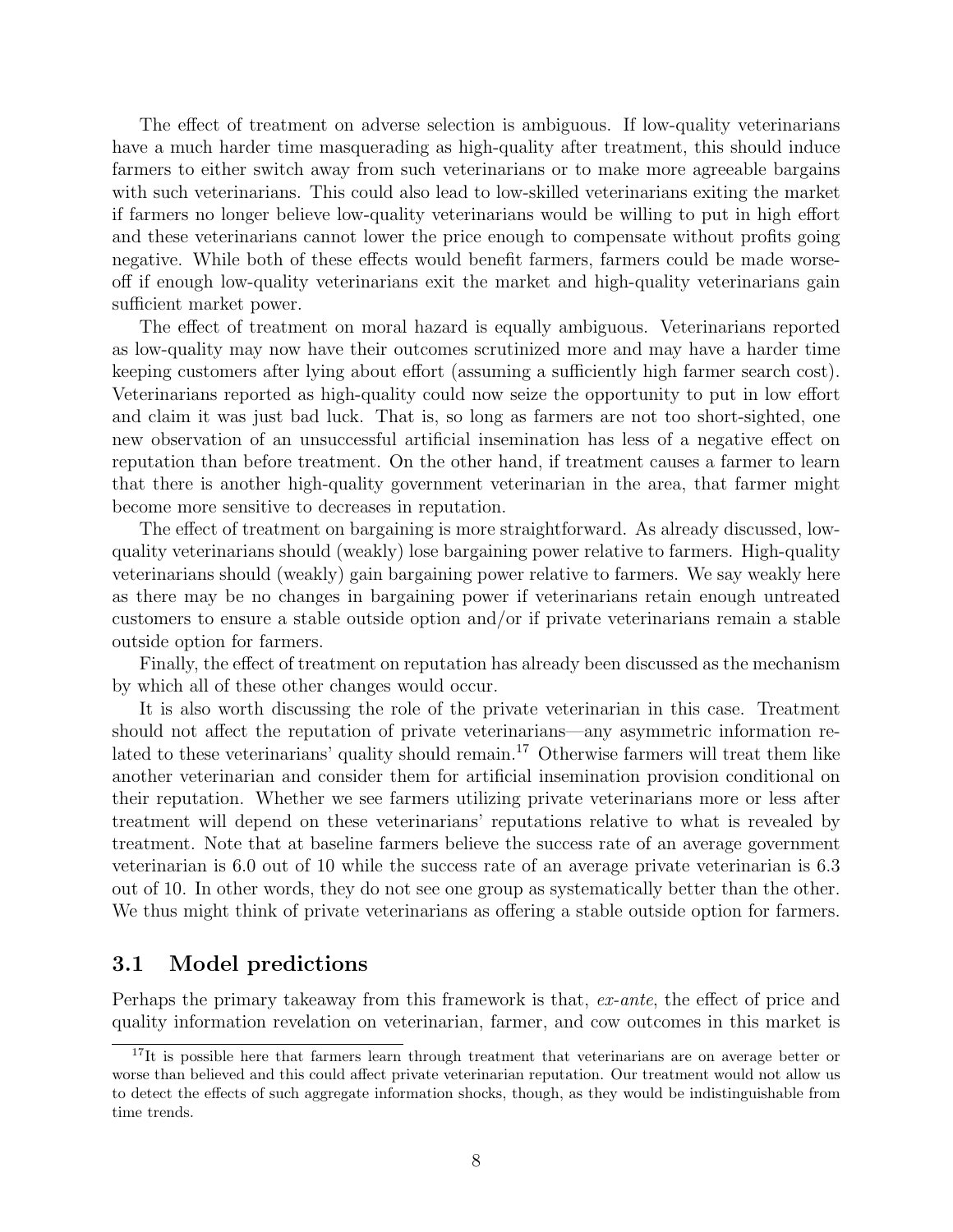ambiguous. This ambiguity motivates the empirical test we will now turn to.  $Ex\text{-}post$ , we will find several results point towards not necessarily a particular channel as being most important but to farmers and cows being better off as a result of treatment. We will discuss these results in the context of this framework in Section 6.

### 4 Research design

#### 4.1 Clearinghouse

To measure veterinarian prices and effort and to subsequently disseminate that information to consumers, we developed a novel cellular-based information clearinghouse. Figure 2 diagrams the four components of this clearinghouse.

Initial service provision data collection: During the study, government veterinarians in Sahiwal were required to collect real time information on all AI service provisions using an Android smartphone equipped with an Open Data Kit-based application.<sup>18</sup> The data was immediately sent to the clearinghouse. We denote this data collection as  $t = 0$  in Figure 2.

Follow-up data collection and aggregation: Each service provision generated two subsequent phone calls. First, one day later (denoted  $t = +1$  day in Figure 2), a representative from the clearinghouse call center called the farmer to verify that the veterinarian had provided service and to ask what price he had charged. Then, sixty days later  $(t = +60 \text{ days})$ , they called again to ask if the artificially inseminated livestock were pregnant. The clearinghouse continuously aggregated this price and AI success rate data for each veterinarian.

Information provision: The clearinghouse collected and aggregated information from January to September, 2014. Begging October 2014, once we had sufficient data on veterinarians to have meaningful measures of price and AI success rates, the clearinghouse began providing information back to farmers as well. Information provision took place during the second call (at  $t = +60$ ) for selected farmers. Farmers were selected at random to receive information according to the two experiments outlined in the next two subsections.

Post-Information provision: The clearinghouse allowed us to link farmers over time, so we observe service provision by government veterinarians after the provision of information (if the farmers return; Figure 2 depicts the return of a treatment farmer but not a control farmer). These post-information provision observations also generate two follow-up phone calls, and so on.

### 4.2 Experiment 1: Representative sample

Parallel to implementing the clearinghouse, we independently surveyed a representative sample of farmers from across Sahiwal. For these surveys, we sampled 90 of Sahiwal's approximately 500 villages from a district village census.<sup>19</sup> Within each village, we selected ten

<sup>18</sup>In practice, veterinarians did not always comply. See Section A.1.1 for discussion.

<sup>&</sup>lt;sup>19</sup>We stratified the sample by whether or not a government veterinarian center was in each village and on whether each village bordered an irrigation canal. The sample is representative of Sahiwal in terms of: area, settled area, cultivated area, area of wheat, rice, cotton, sugar cane, pulses, orchards, and vegetables, having a river, distance to the nearest veterinarian center, number of livestock in the village, literacy rates, religion, age, and standard wealth index characteristics.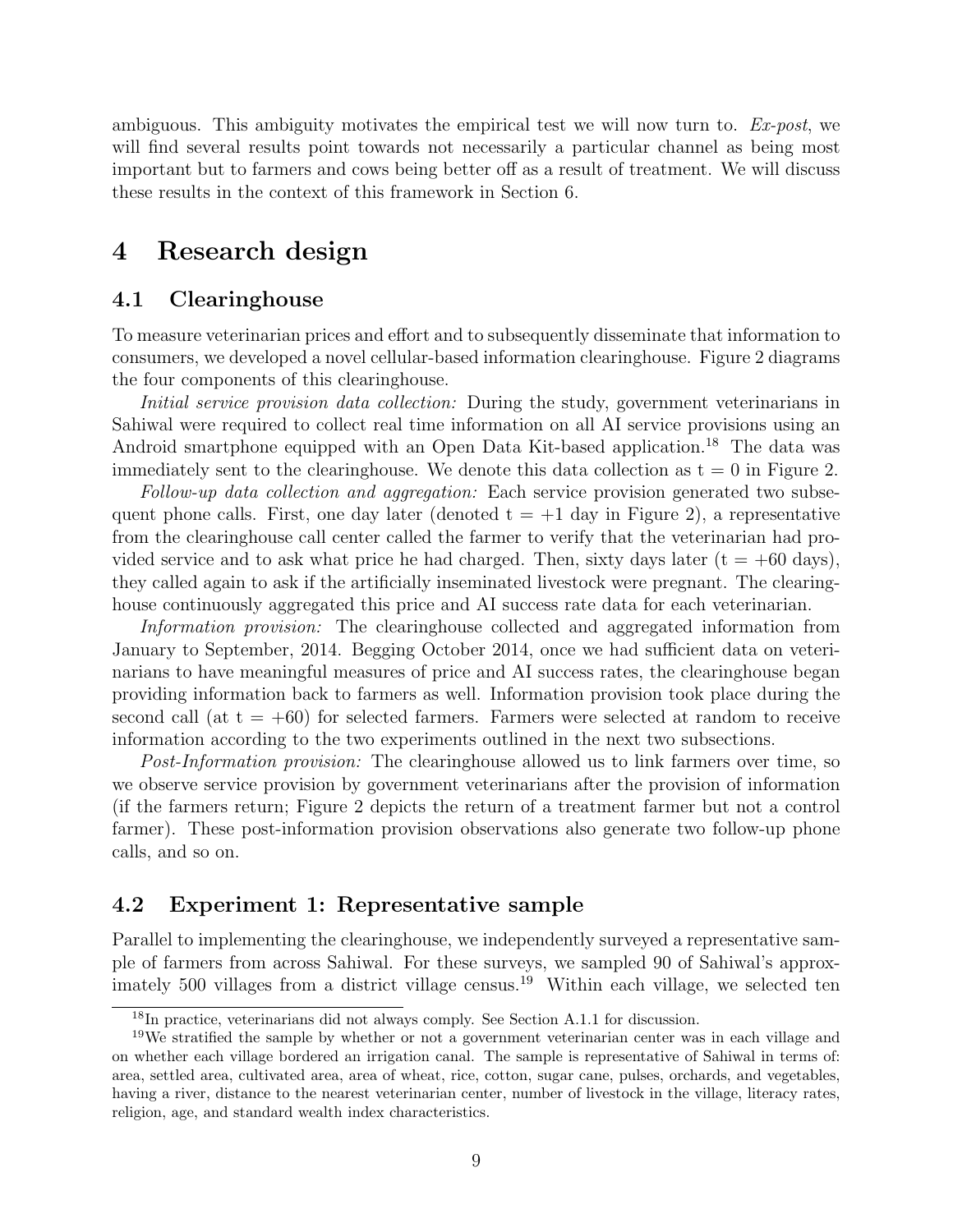households using the Expanded Program on Immunization (EPI) cluster sampling method (Henderson and Sundaresan, 1982). We selected households that reported owning at least two livestock (cows and/or buffalo) and having regular access to a cellular phone.

Sample villages can be seen in Appendix Figure 7.

We then conducted our primary experiment on this representative sample through our clearinghouse. First, we selected farmers from this sample that had reported using a government veterinarian for their last artificial insemination, to ensure consistency with the clearinghouse and relevance of potential information provision. We then manually entered selected survey farmers' phone numbers into our clearinghouse to generate treatment randomization and a follow-up phone call. For control farmers this phone call included only data collection (verifying our survey data on their last AI visit). For treatment farmers this phone call included data collection and information provision.

The clearinghouse administered treatment at the farmer level through a coin-flip stratified on the nearest government veterinary clinic to a farmer's household. Farmers who had already been present in our clearinghouse and those who returned for service provision after treatment assignment retained their initial assignment.<sup>20</sup>

In the treatment group, the clearinghouse representative presented farmers with information on the top three veterinarians within three kilometers of their household in terms of AI success rates for cows, and the top three veterinarians in terms of AI success rates for buffalo.<sup>21</sup> We gave treatment farmers AI success rates for these three to six veterinarians, and the average price of the service, during the second follow-up call.<sup>22</sup> The clearinghouse then sent a follow-up SMS with the same information. We also gave farmers veterinarians' phone numbers and, if they requested it, information on average farmer-reported satisfaction with veterinarians on a 1-5 scale, and information on any other veterinarian in our system.

Figure 3 presents a timeline of the clearinghouse and survey data collection and randomization. The baseline survey occurred prior to our clearinghouse implementation, and the endline survey occurred immediately prior to the clearinghouse being shut down.<sup>23</sup>

Table 1 reports the balance of our representative survey sample between treatment and control farmers on baseline outcomes and other important covariates. Appendix Table 9 further tests the balance on a large number of characteristics of treatment and control farmers. The study is fairly balanced on the pretreatment co-variates.

<sup>&</sup>lt;sup>20</sup>Unfortunately, the coin used for randomization was shaved, due to a glitch in the clearinghouse algorithm. This resulted in 52% of farmers being treated. However, the probability of treatment remained fixed across farmers across time.

<sup>&</sup>lt;sup>21</sup> When we had fewer than 25 observations for a veterinarian, we weighted success by  $\sqrt{n}/5$ , where *n* was the number of observations. By design, almost every veterinarian had more than 25 observations each for cows and buffalo once the treatment began. The exceptions were two veterinarians hired after our treatment began in October 2014.

 $^{22}$ There can be overlap in the most successful veterinarians in terms of cows and buffalo.

 $23$ We conducted a purely technical survey at midline to collect new phone numbers for those households that changed numbers between the baseline and the first round of treatment phone calls. This allowed us to treat as many independently surveyed farmers as possible.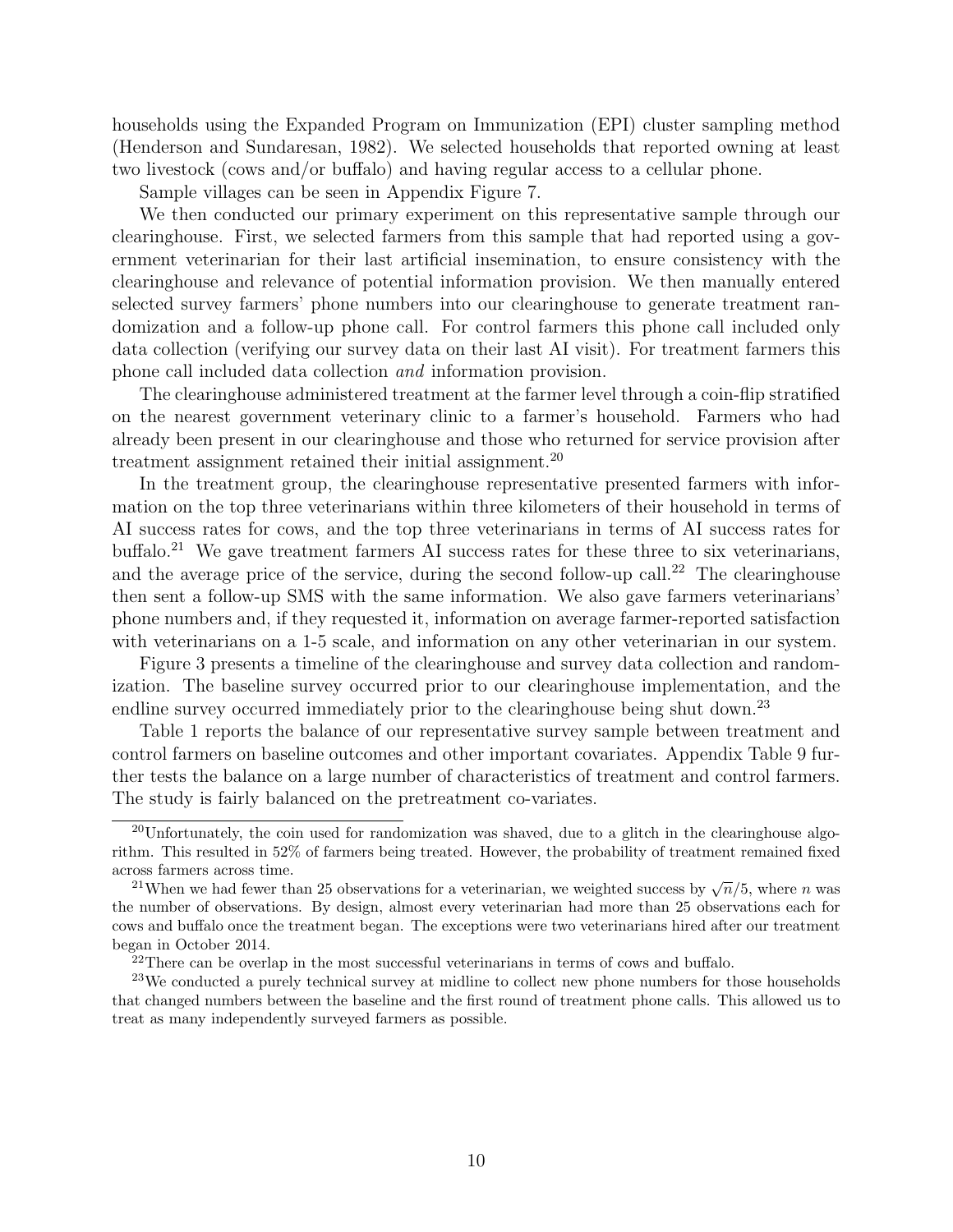### 4.3 Experiment 2: Clearinghouse sample

The clearinghouse also ran automatically as designed during our study period. Anytime a government veterinarian recorded a service provision on our app, it began the process outlined in Figure 2. This resulted in a second 'clearinghouse' sample of farmers that were not necessarily in our survey sample (in practice very few were given we only surveyed 900 farmers of hundreds of thousands in the district) but for which we have administrative data on initial service provision, treatment information provision (or not), and subsequent service provision. Calls with these farmers were near identical to those to farmers we manually entered as part of our representative survey sample, and the treatment information provision component was identical.<sup>24</sup>

We consider our clearinghouse sample experiment to be secondary to our representative survey experiment. This is because, while our clearinghouse sample experiment is very relevant to any policy discussions as it this is the natural sample that the clearinghouse built through automatic operation, the clearinghouse sample is selected on post-treatment outcomes: to enter the clearinghouse, farmers first selected government AI over private, then their government veterinarian complied to record their service provision, then we were able to reach them on the phone to collect price and AI success information; and then we only observed post-treatment outcomes for clearinghouse farmers who subsequently returned to a government veterinarian for AI (as opposed to a private provider). See Appendix Section A.1 for a discussion of selection into the clearinghouse by veterinarians and farmers.

Table 2 reports the balance of our clearinghouse sample between treatment and control farmers. The study is balanced on pretreatment outcomes and the few other co-variates collected during clearinghouse data collection.

### 4.4 Empirical specifications

We use the following specification for our primary analysis for both experiments:

$$
outcome_{ft} = \alpha + \beta T_f + \Gamma_{ft} + \epsilon_{ft} \tag{1}
$$

where *outcome* f is an outcome for farmer f from post-treatment AI visit t.  $T_f$  is a treatment indicator,  $\Gamma_{ft}$  are treatment strata and other baseline controls to improve precision, and  $\epsilon_{ft}$ is an idiosyncratic error term. Because we administered treatment at the farmer level, we cluster standard errors at the farmer level.

We define post-treatment for control farmers as all observations after the phone call in which they were selected into control rather than treatment. This ensures balance in the length of the post period between treatment and control farmers.

We have four primary outcomes:

Switched veterinarians<sub>ft</sub>: a dummy variable equal to one if a farmer's veterinarian at visit t differed from the farmer's veterinarian at visit  $t - 1$ .

 $^{24}$ The only difference was that instead of asking about farmers' last AI service recorded in our survey, up to 6 months prior, we asked about an AI service recorded by the veterinarian app exactly 1 and then 60 days prior. I.e. for our representative survey sample treatment occurred at the same time for all farmers but with different lags since the last service provision, where as treatment occurred at a different time for each clearinghouse sample farmer, but with the same lags since the last service provision. This means that the post-treatment period differs for each farmer.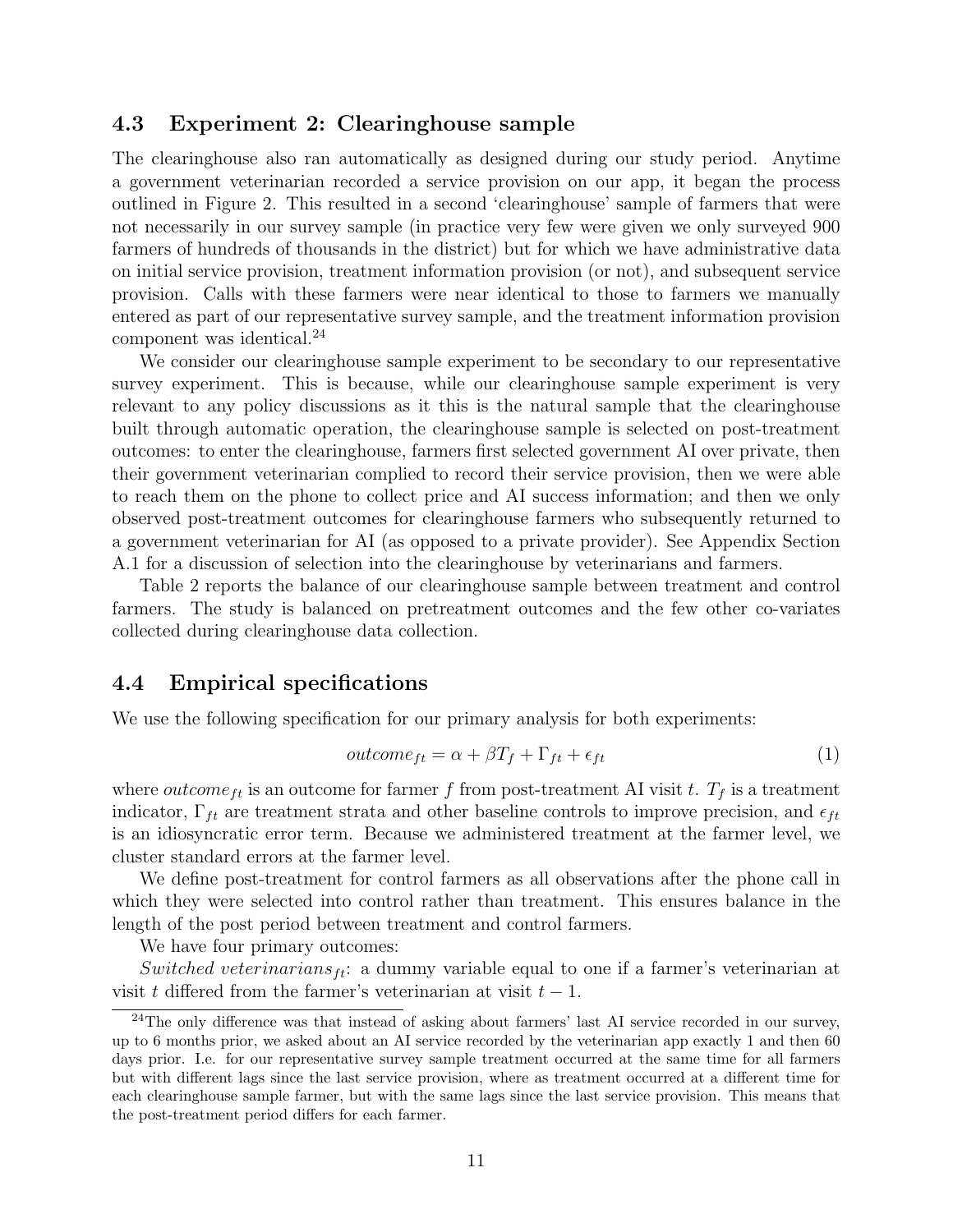Log price<sub>ft</sub>: the log price paid for AI at visit t, as reported by the farmer when called the next day.

AI success rate<sub>ft</sub>: a dummy for the success of the AI provided at visit t, as reported by the farmer when called 60 days later.

 $Returned_f$ : a dummy variable equal to one if a farmer returned for government AI after treatment by the end of the project.<sup>25</sup>

### 5 Results

In this section, we present results. First, we present treatment effects for our two experiments (Sections 5.1 and 5.2). Second, we study the farmers' choice to return to a government veterinarian after treatment selection (Section 5.3). Third, we explore the possible channels of our treatment effects through heterogeneity analyses (Sections 5.4.1 and 5.4.2).

### 5.1 Representative sample treatment effects (Experiment 1)

Table 3 presents our primary intent-to-treat effects on prices and AI success rates. Columns (1) and (2) present results for the entire sample of farmers that had been using a government veterinarian at baseline (a requirement for treatment selection) and that returned for AI service provision, government or private, after treatment selection (i.e. have at least one post-treatment outcome). We find no significant impact on prices paid, though the direction of the effect is negative. We do, however, find a large, significant (at 10%) impact of treatment on AI success rates of 17 percentage points, or 25%. In fact, treated farmers see their AI success rates raise to 84.7% on average, near the theoretical maximum.

Columns (3) through (6) break these treatment effects into those for farmers who either returned to a government veterinarian post-treatment selection (columns (3) and (4)) or instead returned to a private veterinarian (columns  $(5)$  and  $(6)$ ). We see that the impact on AI success rates is being driven entirely by those that returned to government veterinarians after treatment. In this sample, AI success rates increase by 36 percentage points, or 63%.

These results in columns (3) through (6) should be taken with a grain of salt. Because the choice to return to a government veterinarian or not was made post treatment, this analysis could undo the balance created by our randomization in the first place.<sup>26</sup> We do show in Section 5.3 that those who returned to a government veterinarian and those who switched to a private veterinarian maintain balance on baseline observables, including baseline AI success rates, prices, and satisfaction, but we cannot rule out this analysis suffers an imbalance on unobservables. We believe, however, that the effect of information provision conditional on farmers returning to a government veterinarian is policy relevant and intellectually quite interesting. These conditional results speak toward the ability for our clearinghouse to increase the effort put in by veterinarians who are being ranked by the

<sup>&</sup>lt;sup>25</sup>We pre-specified our empirical specification in our pre-analysis plan, registered in the AEA RCT registry. We did not pre-specify  $Returned<sub>f</sub>$ . We did pre-specify Switched veterinarians<sub>ft</sub>, Log price<sub>ft</sub>, and AI success rate  $_{tt}$ . We pre-specified the latter two outcomes conditional on veterinarian switching, but we have made them unconditional since we do not observe veterinarian switching.

<sup>26</sup>This is often referred to as the "bad control" problem.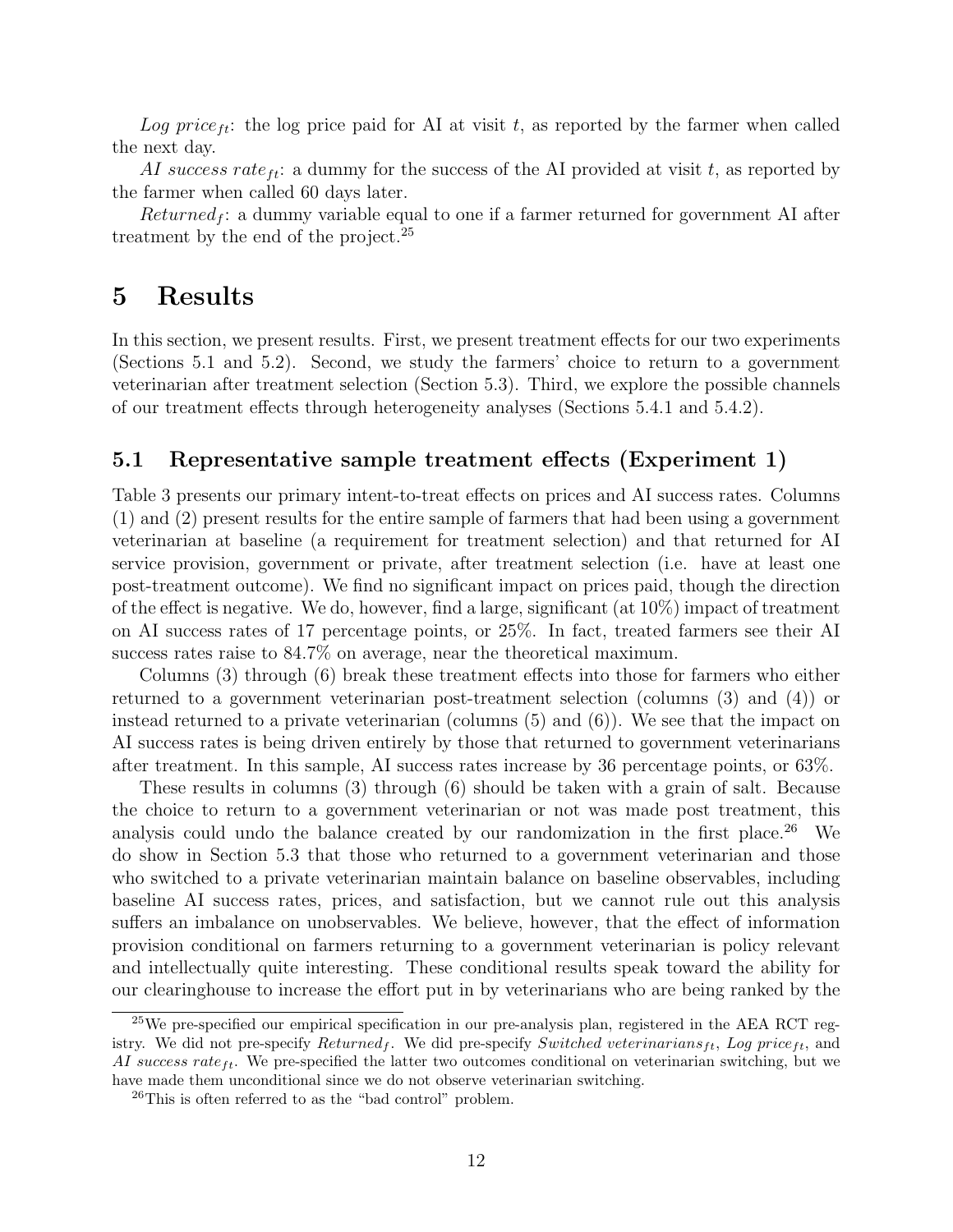system (private veterinarians were not apart of the clearinghouse rankings), and could be closer to the impacts we might expect if all veterinarians were included in the clearinghouse as would be the case in many markets.

Of course, the results in Table 3 columns (1) and (2) are the true, unconditional intent-totreat effect of information provision on AI success rates. As such, we will use this for farmer welfare calculations rather than our speculative results conditioning on a post-treatment outcome.

#### 5.2 Clearinghouse sample treatment effects (Experiment 2)

Once conditioning on farmers returning to a government veterinarian after treatment selection, we can also measure treatment effects using our clearinghouse sample.<sup>27</sup> Table 4 presents treatment effects using this data, in Panel B. In Panel A, it presents results using our survey sample, where columns (4) and (5) are identical to the previous table to allow for comparisons. In Panel B column (4) we see a much larger negative treatment effect on price, though it is also not significant. In Panel B column (5) we find a large impact of treatment on subsequent AI success rate of 20.9 percentage points, or 37%. We cannot reject that this effect is the same in magnitude to the effect we find in the survey sample. The fact that we find similar results in two independently drawn samples is particularly reassuring given our small sample sizes.

Table 4 also presents two additional results. In columns (1) and (2), it presents the effects of treatment on a farmer returning for any AI before the end of the study (including private) and for government AI specifically, respectively. In the case of returning at all in column (1), we find no significant impact though the coefficient is positive. We find more mixed results in the case of returning specifically to a government veterinarian for AI. In Panel A column (2), we find a treatment effect of 4.7 percentage points. In Panel B, we find a treatment effect of 3.1 percentage points, which is 44% of the control mean in the clearinghouse sample. However, the effect in Panel A is insignificant while the effect in Panel B is significant at  $1\%$ .<sup>28</sup> In column (3), we present the effect of treatment on a farmer switching which government veterinarian he/she used for AI conditional on returning to a government veterinarian post-treatment selection. In this case, we find a consistent zero impact across both panels. We will discuss this result below as this means the improvement in AI success rates for returning farmers came through specific veterinarians improving rather than farmers switching to better veterinarians.

In Figure 4, we present the treatment effect on AI success rates in real time (as opposed to in pre/post time, where post begins at a different time for each farmer) using the clearinghouse data. The top panel illustrates that treatment farmers have higher AI success rates

 $^{27}$ By design, all of the clearinghouse sample data is susceptible to post-treatment selection and thus the potential "bad control" problem, though we argue in Appendix Section A.1 that selection into the clearinghouse at various stages of the experiment is not the main driver of the patterns that we see in this section.

<sup>28</sup>The low overall return rate is likely because the average time for farmers between treatment and the end of our study period is five months and AI is only required roughly once a year per animal. As we see in Appendix Table 10 as well, only roughly 20% of return visits were recorded by veterinarians, so even in five months the true return rate is likely around 40%. Also, the fact that the representative survey does not suffer from recording error could explain the difference between panels A and B.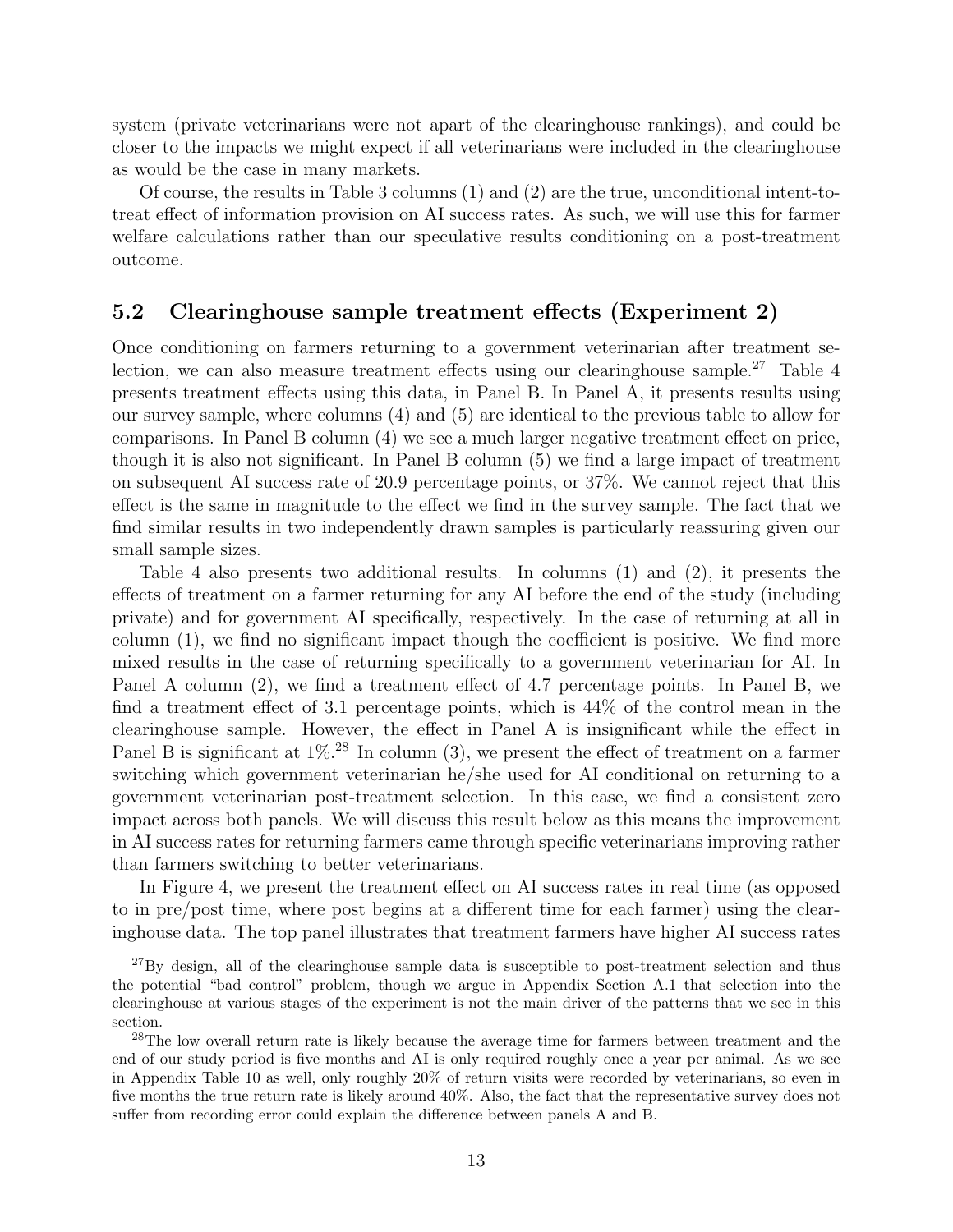throughout the entire post period, while the bottom panel traces the size and significance of this treatment effect over the post period with bootstrapped standard errors. These results confirm our regression analysis.

In Figure 5, we present the treatment effect on log AI prices in real time. We find that the same visual trends hold for prices, and that when we bootstrap standard errors, the treatment effect is significant over several months in the post period. This serves to strengthen our insignificant price effect result in Table 4.

Of course, all results beyond the initial ITTs in Table 3 columns (1) and (2) are conditional on selection. In the case of the representative survey, they are conditional on farmers returning to a government veterinarian after treatment selection. We will examine this margin of selection in the next subsection. In the case of the clearinghouse data, they are conditional on the same return by farmers as well as conditional on veterinarian and farmer reporting to the clearinghouse itself. We examine these margins of clearinghouse selection at length in Appendix Section A.1.

### 5.3 Farmers' choice to return to a government veterinarians after treatment selection

Table 5 compares those farmers that chose to return to a government veterinarian after treatment selection with those that chose to instead shift to a private veterinarian using our representative sample (all farmers considered for treatment had been contracting government veterinarians at baseline). Across 23 variables, the means between the two groups of farmers are insignificantly different from each other in 22 cases. In one case, the groups differ at the 5% significance level, though in this case the point estimates are precise and substantively quite similar  $(4.67 \text{ vs } 4.47 \text{ for risk willingness out of } 10)$ . We would argue this is consistent with sampling error and that the two groups look the same on observables. Importantly, farmers baseline AI success rate, visit charges, farmer satisfaction, and farmers' estimates of their own government veterinarian's average AI success rate are all balanced between the two groups. So we find no evidence that farmers that are unhappy with their veterinarians are switching. This is consistent with the results we find in the clearinghouse in Appendix Section A.1.

### 5.4 Heterogeneous Effects

In order to explore the potential channels driving our treatment effects, we present a series of heterogeneous treatment results.

### 5.4.1 Clearinghouse sample treatment effects by government veterinarian rank

First, in Table 6, we present treatment effects for two important sub-populations, separated according to the ranking of the last government veterinarian who served them—those for whom this veterinarian was ranked in the top three during their treatment phone call, and those for whom he was not. This aligns with those veterinarians on whom treatment farmers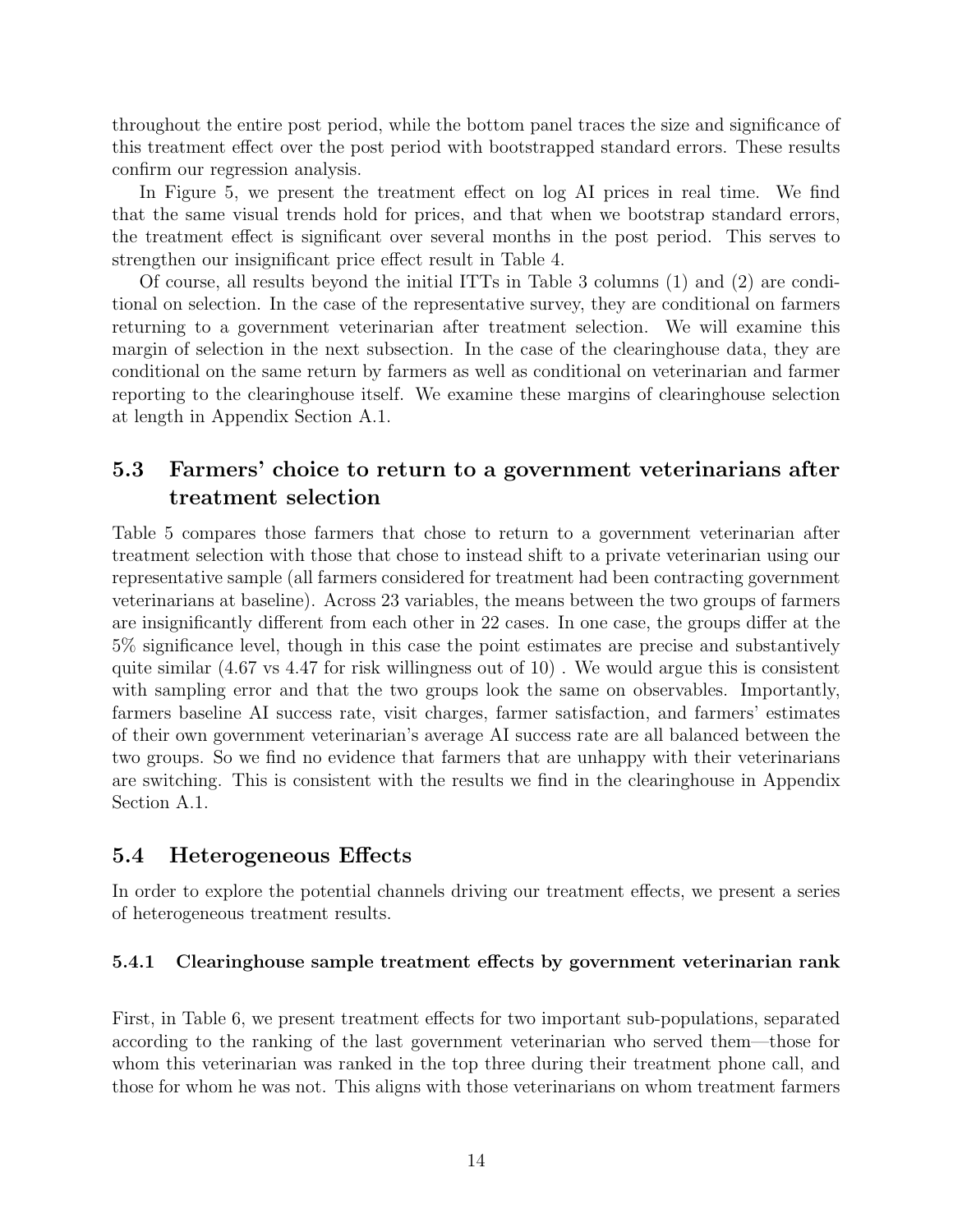received information regarding AI success rate and price. We separate control farmers based on what they would have been told, had they been treated.<sup>29</sup>

We find suggestive evidence that our main results are localized to farmers whose past veterinarian was not ranked in the top three in their area at the time of treatment. $30,31$ 

Perhaps the most surprising result in Table 6 is that farmers whose past veterinarian was not ranked in the top three are more likely to return. To investigate this, we show in Appendix Table 11 that farmers in Table 6 Panel B tend to live almost twice as far away from their closest veterinary center. This is consistent with farmers living in more remote areas settling for lower effort veterinarians because of higher switching costs. And it is exactly these farmers with higher switching costs that receive the largest benefits from treatment.<sup>32</sup>

#### 5.4.2 Results using farmer expectations from the representative survey sample

If we are to believe our stylized model, we should expect the level of asymmetric information between veterinarians' baseline reputations and their true skill level to be important. We present three results in this vein, in this case using farmers' stated expectations. These expectations come from our representative survey sample, in which we asked farmers what they expect the average AI success rate of their past veterinarians to be.

In Figure 6, we compare farmers' expected average AI success rate for their veterinarian prior to treatment with the actual average AI success rate of that veterinarian. Actual average AI success rates are drawn from our clearinghouse data prior to October 2014 when treatment calls began.

Our first result is in Panel A of the figure—at baseline there is very little correlation between farmer expectations and the true AI success rate of their veterinarian. This suggests there is room to improve service delivery by relieving asymmetric information.

Our second result is in Panel B of the figure—at endline there is a strong correlation between expectations and the truth for treatment farmers. In other words, treatment changes expectations. This is a crucial test that information was passed on through our treatment. Panel C presents the endline correlation for control farmers. We see no correlation for this group, suggesting there were no measurable information spillovers.

Point estimates for these two results are reported in Table 7. The null hypothesis that the coefficients in columns (2) and (3) are equal is almost rejected, with a p-value of 0.103. Note these measures were not incentivized. We simply asked farmers, "In general how many times in 10 do you believe that an artificial insemination from [your veterinarian] will be

<sup>29</sup>Note that at the beginning of our treatment phone calls we verify farmers' villages as they were automatically generated by GPS. This verification is not done with control farmers. To avoid measurement error correlated with treatment, we separate treatment farmers based on what they would have been told had we not verified their village. This hypothetical information set correlates with the truth at over 90%.

<sup>30</sup>These results are suggestive because, while the point estimates are qualitatively different, we cannot reject this difference with significance.

<sup>&</sup>lt;sup>31</sup>We should also expect heterogeneous treatment effects based on whether or not a farmer's past government veterinarian was ranked top versus second best, or second best versus third best, etc. We do not have power to accurately detect these differences, but results are consistent with the same simple model. Results available upon request.

 $32$ In addition, these farmers have more buffalo. They also pay slightly more on average, which is consistent with larger 'show-up' fees due to higher veterinarian travel costs.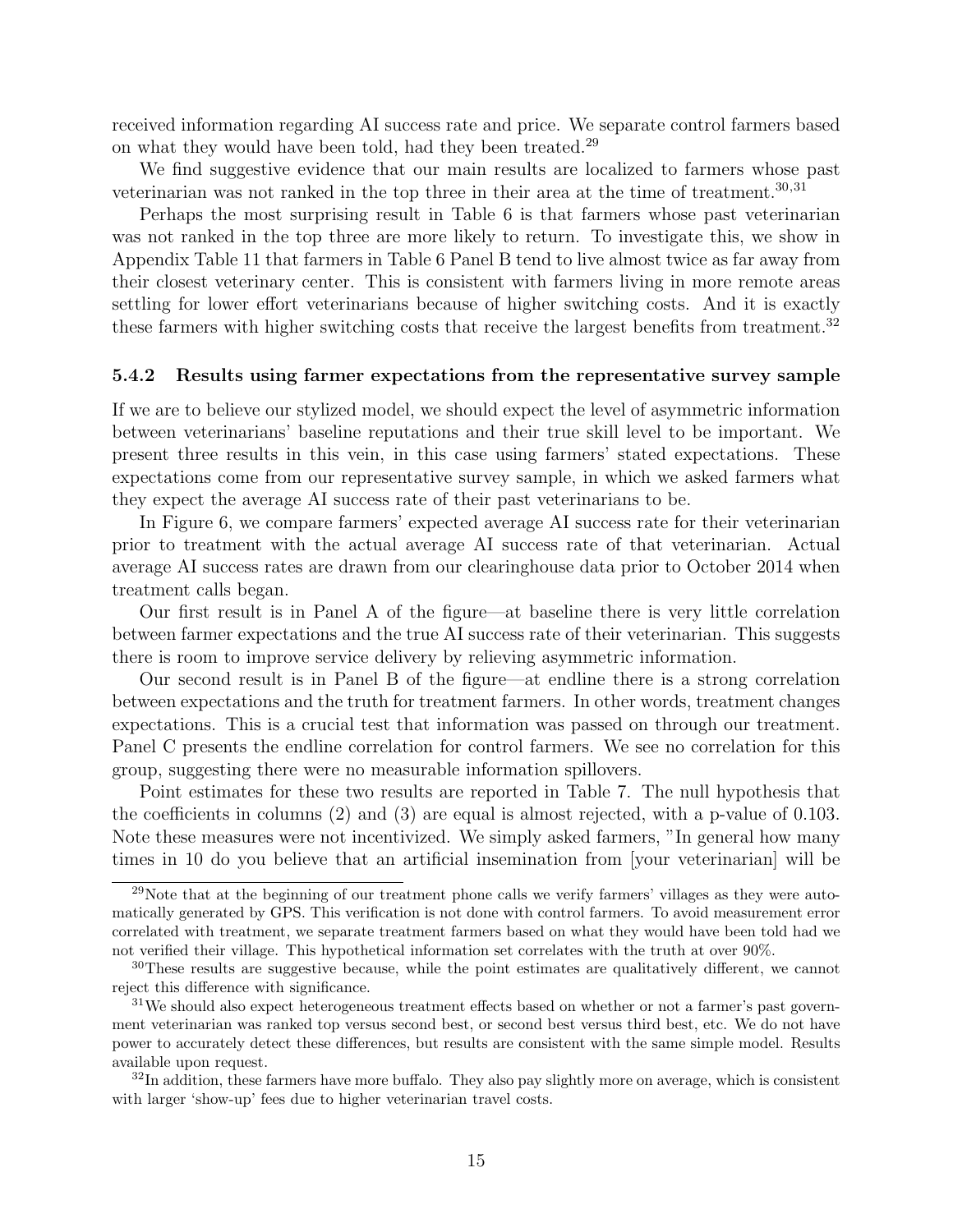successful?" It is possible farmers misreported at baseline despite having accurate beliefs. Though we used the exact same question in the baseline and endline and for treatment and control farmers. So for the estimated treatment effect to be due to a change in misreporting, it would need to be that treatment did not change beliefs but changed something else such as the effort cost of forming an accurate belief on-the-fly (and thus not misreporting) at endline. If farmers are able to form accurate beliefs with less effort that would be sufficient to generate our results.

Third, using farmer expectations we can also separate treatment effects by the level of asymmetric information between farmers and veterinarians at baseline. To do so, we difference farmers' expected average AI success rate with the truth. We then split our sample according whether farmers had above or below the median in this difference. Positive values in this difference occur when farmers are told that their veterinarian is better than they expected; negative values occur when farmers are told their veterinarian is worse than they expected. The median is .012.

Table 8 presents results from this heterogeneity analysis. We find that, as with treatment effects by government veterinarian rank, the more unexpectedly negative the information a farmer receives about their veterinarian, the more they are able to then bargain away rents from the veterinarian, in this case through prices while both groups benefit from increased AI success rates. Of course these results rely on few observations so we consider them speculative.

### 6 Discussion

### 6.1 Interpretation through the lens of our stylized model

Several of our results can be interpreted through the lens of our stylized model presented in Section 3 above. We can start with our primary result that treatment led to higher artificial insemination success rates at no higher prices, driven by farmers that stuck with their pre-treatment government veterinarian. Coupled with this are the suggestive results that it is farmers whose government veterinarian is revealed to be a low rank and/or worse than expected that benefit the most from treatment. While it is tempting to argue that these results point toward moral hazard mattering more than adverse selection as it is not farmers switching to high quality veterinarians after treatment seeing the biggest gains, if adverse selection is in terms of effort costs and not maximum achievable success rates as in the case of our model, the channel(s) driving these results is/are ambiguous. These results are consistent with some combination of (i) decreased adverse selection of veterinarians (i.e. fewer low quality veterinarians masquerading as  $high$ ), (ii) veterinarians' engaging in less moral hazard (i.e. fewer veterinarians putting in *low* effort when farmers pay for  $high$ ), and (iii) improved bargaining power for farmers (i.e. farmers bargaining a better deal when they learn their current veterinarian is *low* quality and there are other *high* quality veterinarians nearby).<sup>33</sup>

<sup>&</sup>lt;sup>33</sup>Government veterinarians knew we were collecting information on their artificial insemination success and prices (since the first step in this process was them using a smartphone to record service provision), but we did not tell them we were going to give this information to farmers. So any change in bargaining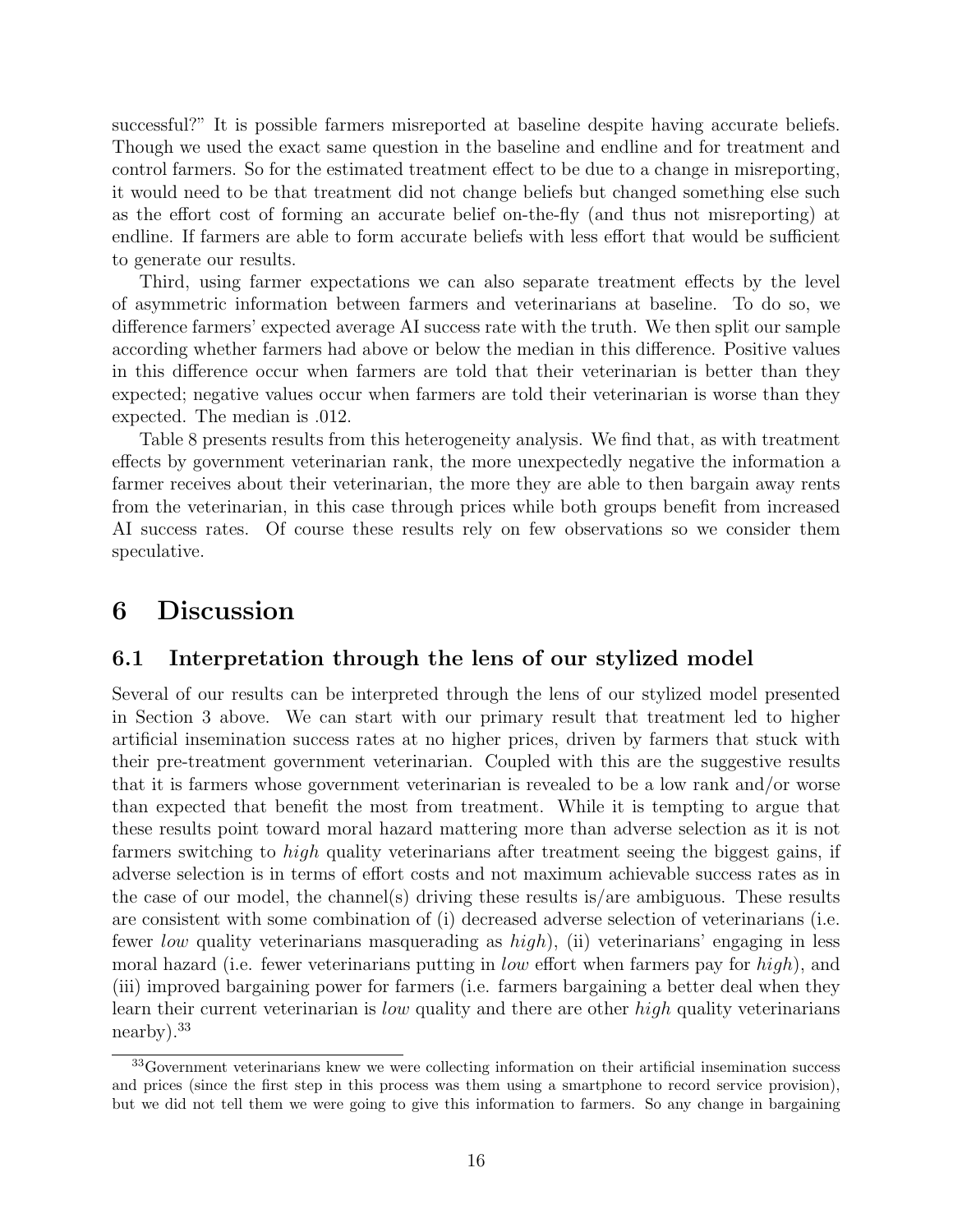Anecdotes compliment our finding that veterinarians can improve artificial insemination success rates deliberately, but they do no better to disentangle these channels. Take, for example, the way in which veterinarians treat semen straws. As mentioned above, the provincial government delivers these straws to veterinary centers in liquid nitrogen canisters, and they must be kept frozen until just before use. Veterinarians sometimes take straws out before leaving on a visit rather than transporting the canister to the farm. This likely results in the semen spoiling, though veterinarians still perform artificial insemination and charge the farmer. Adverse selection here would be in terms of effort costs to transport semen at the correct temperature (canisters are heavy so strength could affect this cost). Moral hazard would be in so far as farmers do not know to look for canisters versus semen straws. And because farmers call veterinarians before transportation decisions are made, improved farmer bargaining power could manifest as veterinarians exerting more effort in transporting semen.

While it is not ideal that we cannot separate these channels in our research, this is also in keeping with the fact that it would be very hard to design a policy that targets one of these channels and not the others. Encouraging farmer monitoring of veterinarian artificial insemination performance could clamp down on moral hazard, but it could also allow farmers to learn veterinarian types vis-a-vis adverse selection. Prices could be better standardized to remove bargaining over price but it would be difficult to remove bargaining over effort. And so on.

We can rule out some channels of impact outlined in our stylized model. Our results are not consistent with adverse selection leading government veterinarians to exit the market (we see no exit on the extensive margin nor on the intensive margin in terms of frequency of artificial insemination provided by veterinarians). They are also not consistent with  $high$ quality veterinarians seeing better bargains through improved outside options. In other words, while we cannot determine exactly which channel is driving the impact on farmers and their livestock, we see no results that suggest veterinarians are made better off through treatment. We will explore this more through a consideration of the social welfare impacts of treatment in the next subsection.

One result requires some acrobatics to fit our model—that farmers who are treated and then switch to a private veterinarian are no better off. In our model, farmers are expected utility maximizing so it is possible for them to switch veterinarians without seeing gains but what seems less plausible would be farmers switching to a private veterinarian when there are identified high quality government veterinarians in the area and even low quality veterinarians which farmers have more bargaining power in dealing with. This result could be caused by some farmers interpreting treatment as a negative reputation shock for all government veterinarians ('they are all so bad'). It could also be caused by some treated farmers failing to reach a bargain with government veterinarians if they try to overplay their hand. Anecdotes also suggest private veterinarians in particular compete on a third dimension beyond price and effort—variety of semen. It is possible private veterinarians are responding to treated farmers by offering different varieties of semen (e.g. sex selective, different breeds, semen

power must have been farmer-driven, at least at first. Anecdotally veterinarians learned about treatment quite quickly, which is consistent with treated farmers confronting them during bargaining. This suggests decreased adverse selection and/or less moral hazard would have had to come through the bargaining channel, at least at first.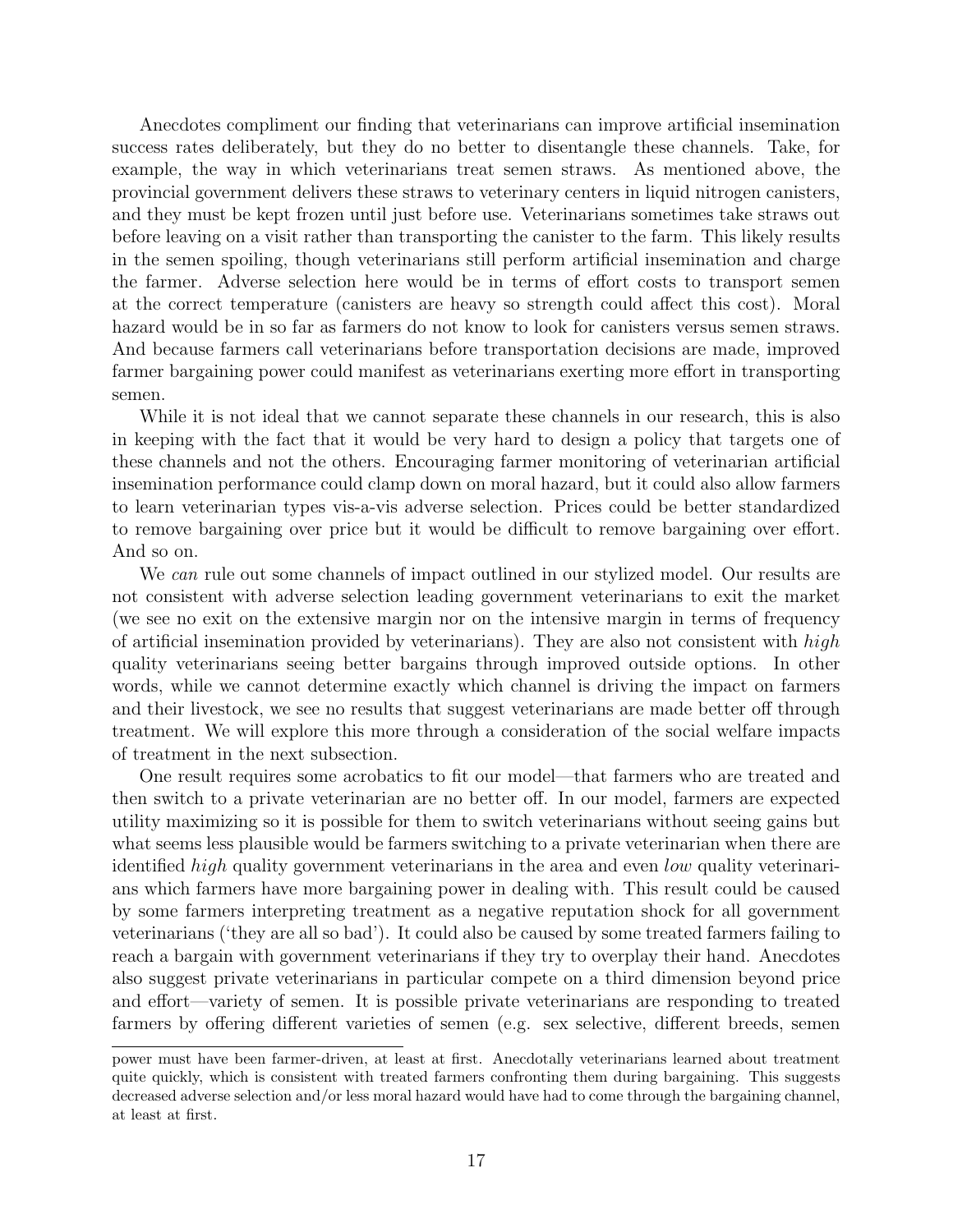from livestock with higher milk production; all government veterinarians have an identical, single variety of semen), though usually such varieties of semen are quite expensive, targeted more towards large farms, and suffer from asymmetric information about quality. Future research could incorporate variety into the information collected by the clearinghouse. There is also no reason a third party could not set up a clearinghouse that rates all veterinarians, public or private.

### 6.2 Social welfare implications

To understand the social welfare implications of this intervention, we consider benefits and costs to farmers and to veterinarians as well as the cost of the intervention itself.<sup>34</sup>

Benefit to farmers: if the treatment effect of 25% on AI success rates (.170 over a control mean of .677) translates into just 2.8% more calves born per year per farmer (i.e., if farmers with a failed AI attempt are able to successfully impregnate their animal two months later), and the expected value of a calf is roughly 107,500 PKR (approximately 1075 USD) at the market, then treatment farmers would earn an additional 3,010 PKR (30 USD) per year, equal to almost half of one month's median income.<sup>35</sup> This is a conservative estimate. It does not count the additional net value of two months of milk nor the cumulative net present value effect of an increased future stream of livestock.<sup>36</sup>

Cost to farmers: several results suggest that farmer treatment effects are not due to changes in farmer behavior toward their livestock that could come at a cost, including that treated farmers see no better outcomes when they switch to a private veterinarian and when their veterinarian is revealed to be high quality. There could be changes in farmer effort costs from treatment through additional (or less) search or through additional (or less) bargaining. We did ask farmers at endline "On a scale of 1-10, 1 being as little as possible and 10 being a great amount, how much effort do you put into selecting a [veterinarian for AI]?" We see a small and insignificant treatment effect on this question. We take this as suggestive evidence treatment did not on net change effort put in by farmers towards their veterinarians. Thus we do not consider there to be a meaningful increase in average costs to farmers from this intervention.

Benefit to veterinarians: we have already argued in the subsection above that veterinarians are no better off as a result of treatment since we do not see higher prices or lower

 $34$ We do not consider changes in price as such is a transfer with no net social welfare implications.

<sup>&</sup>lt;sup>35</sup>This calf value is the average of male and female calf prices reported at http://www.pakdairyinfo.com/feasibility.htm, accessed 10/8/2015. The monthly median income of households in Pakistan, according to the World Bank, is 73.26 USD per month, accessed 10/8/2015.

<sup>&</sup>lt;sup>36</sup>Ideally we would have measured actual calf births and sales but unfortunately due to the delay between measured AI success and birth we do not have sufficient data for calf-level analysis. The only reason higher AI success would not translate 1-for-1 to additional calves would be because of livestock abortions. We have not found data on livestock abortion rates in Sahiwal but believe them to be relatively small as this is a setting where livestock is crucial and most are vaccinated against abortion-causing diseases endemic in other parts of the country. A separate concern would be that an influx of additional calves born due to treatment would lower market prices through general equilibrium effects. We are not able to measure this in our data for the same reason. The 2018 Livestock Census of Punjab does have data on the change in number of livestock in Sahiwal between 2006 and 2018, which is near zero. Meanwhile, population (demand for meat and milk) grew rapidly (Punjab Livestock & Dairy Development Department, 2018).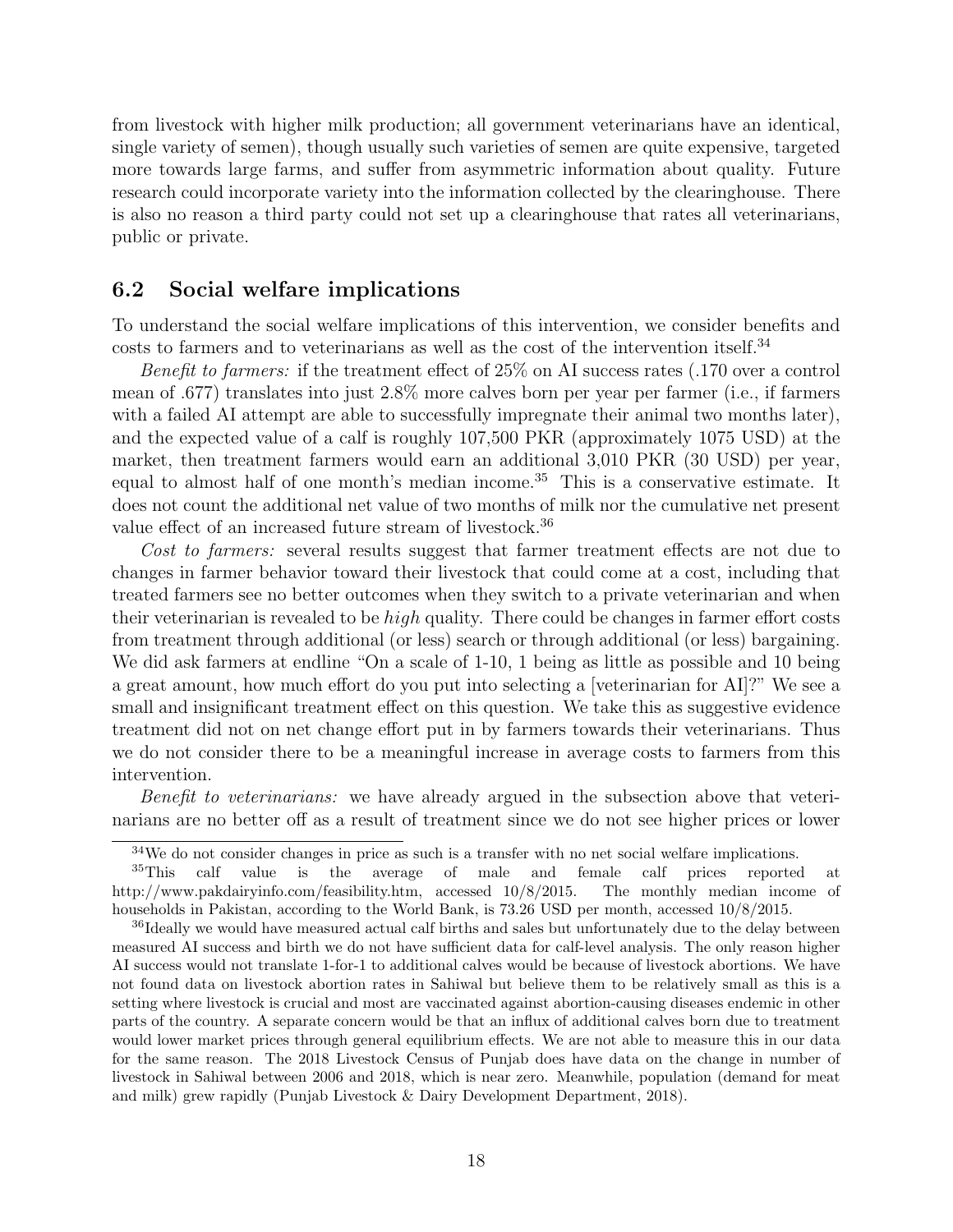success rates (i.e. lower effort) for any sample.

Cost to veterinarians: it is likely that government veterinarians pay increased effort costs to improve artificial insemination success rates as outlined in our stylized model. These could include the additional cost of carrying a liquid nitrogen container versus a semen straw, the opportunity cost of coming more quickly to a farm (though we find no change in the frequency of government veterinarian service provision), increased concentration costs, etc. At the same time, we find no evidence of increased travel costs (veterinarians must travel to farms regardless of treatment) and government veterinarians also do not spend any more time visiting treatment farmers to perform services (our smartphone application data collects this information). On net, we suspect the increased effort costs to government veterinarians are low in this context, and it is exactly this fact that allowed our treatment to be so successful.

Cost of the intervention: including one-time fixed costs to develop our clearinghouse technology, this intervention cost approximately 50,000 USD to reach over 6,000 farmers for treatment or control calls, or approximately 8 USD per farmer.

Adding it up, we find benefits of 30 USD per farmer from an intervention that cost 8 USD per farmer. This suggests a 275% return. While this does not include increased effort costs paid by government veterinarians, we believe them to be much smaller than this estimated return, and it also does not count the additional net value of two months of milk nor the cumulative net present value effect of an increased future stream of livestock which would increase the estimated return.

Another approach to understanding the potential social welfare effects of the clearinghouse is to look at price dispersion. The link between reduced asymmetric information, decreased price dispersion, and increased social welfare is outlined in Jensen (2007). In this case, however, farmers and veterinarians bargain on two dimensions simultaneously—price and quality. In Appendix Table 12, we thus examine the dispersion of price, quality (artificial insemination success), and price-adjusted quality (the number of artificial insemination successes per 100 PKR charged). While we do not find impacts on dispersion of price or quality separately, we find a strong decrease in dispersion of price-adjusted quality at the village-market level post-treatment. Unfortunately, this analysis is only suggestive as it is a simple pre-post comparison. We are not able to estimate average treatment effects for a market-level variable since our randomization was at the farmer level and at any point in time there was an equal proportion of treatment and control farmers in a given market. Nonetheless, these results serve as affirmation of our positive social welfare estimates through benefit-cost analysis and they again point towards the importance of considering both price and quality when understanding welfare.

## 7 Conclusion

In this paper, we present results from the randomized controlled trial of a novel solution to a common government accountability failure: shirking by government agents in a setting of asymmetric information and associated adverse selection and moral hazard. Our solution is novel not only in that it leverages the cost-effective, self-sustaining nature of crowdsourcing to help the poorest, but also in that it does so in a tough setting. In rural Punjab, the market for artificial insemination is thin, literacy rates are low, and cellular networks are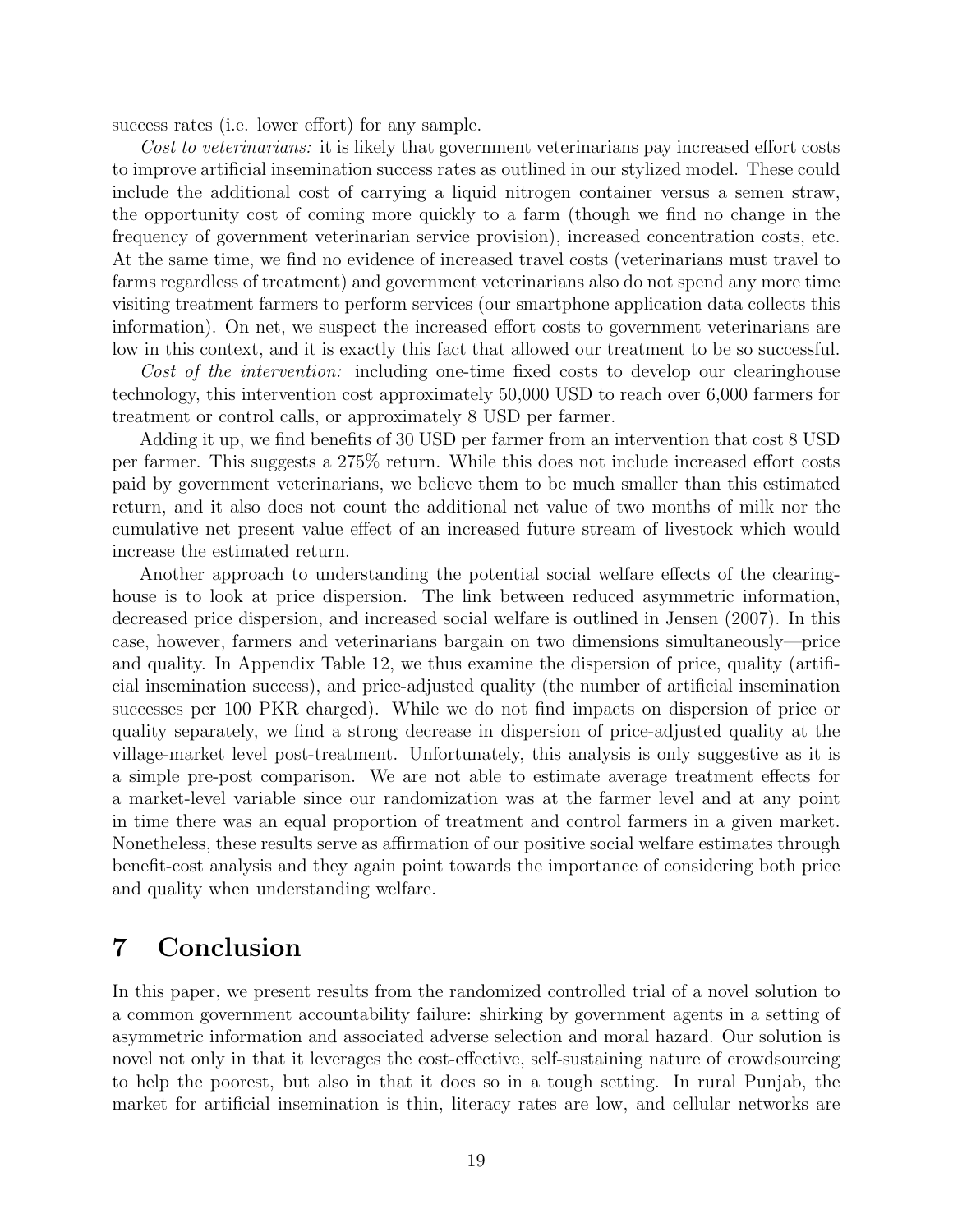very limited—yet we were able to employ an information clearinghouse with success.

The very fact that our clearinghouse was successful purely through providing information confirms the existence of asymmetric information in this setting. While this confirmation is neither novel nor heartening in and of itself, it allows us to fit the livestock sector in Punjab into a context that is much more general. Advsere selection and moral hazard have been documented in numerous sectors, public and private, across the developing world. We might expect our clearinghouse to help citizens in any of these sectors, so long as they answer the phone.

And given the low cost of our clearinghouse, we might expect similarly large returns in other sectors. Conservative estimates suggest a 275% return to farmers on the cost of the intervention. This is driven by a 25% increase in AI success rates for treatment farmers. In other words, thousands of poor, rural Pakistanis who were treated are now more likely to have milk to drink and calves to raise or to sell for substantial income. This is heartening.

Finally, we hope this paper and other new studies will improve our understanding of how technology can be leveraged to improve the feasibility and impact of already tried-and-true interventions, such as monitoring to reduce asymmetric information. As cellular networks improve and as technology to collect, aggregate, and disseminate information advances, our results suggest we may see improved outcomes for citizens across the rural developing world.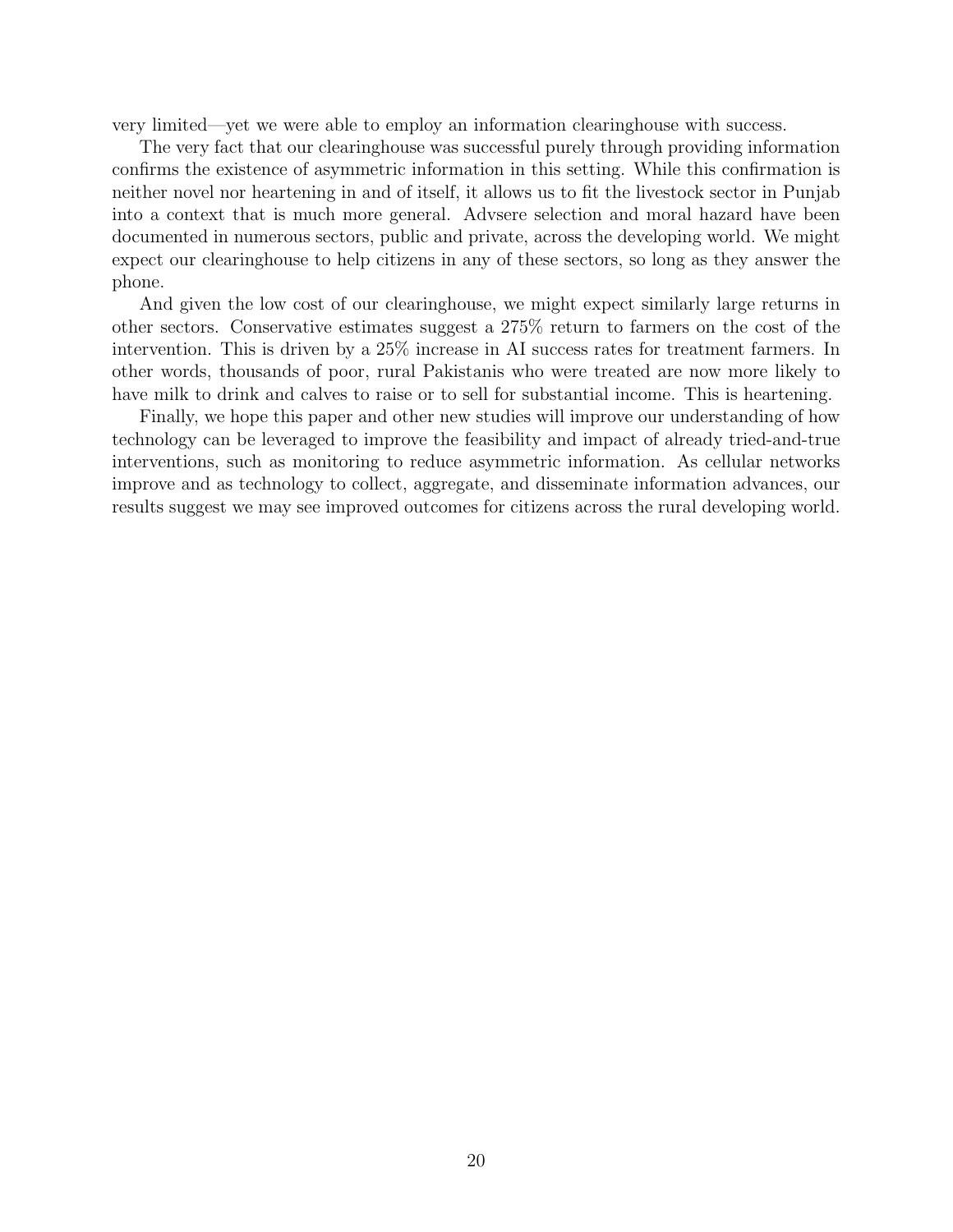## References

- Ackerberg, Daniel A (2003). "Advertising, learning, and consumer choice in experience good markets: an empirical examination." International Economic Review, 44(3), 1007–1040.
- Aker, Jenny C (2010). "Information from markets near and far: Mobile phones and agricultural markets in Niger." American Economic Journal: Applied Economics, 2(3), 46–59.
- Akerlof, George A (1970). "The market for" lemons": Quality uncertainty and the market mechanism." The quarterly journal of economics, pp. 488–500.
- Andrabi, Tahir, Jishnu Das, and Asim Ijaz Khwaja (2017). "Report cards: The impact of providing school and child test scores on educational markets." American Economic Review, 107(6), 1535–63.
- Bandiera, Oriana, Andrea Prat, and Tommaso Valletti (2009). "Active and Passive Waste in Government Spending: Evidence from a Policy Experiment." American Economic Review, 99(4), 1278–1308.
- Banerjee, Abhijit V, Rukmini Banerji, Esther Duflo, Rachel Glennerster, and Stuti Khemani (2010). "Pitfalls of participatory programs: Evidence from a randomized evaluation in education in India." American Economic Journal: Economic Policy, 2(1), 1–30.
- Basu, Arnab K, Nancy H Chau, and Ravi Kanbur (2009). "A theory of employment guarantees: Contestability, credibility and distributional concerns." Journal of Public economics, 93(3), 482–497.
- Baumol, William J (1986). "Contestable markets: an uprising in the theory of industry structure." *Microtheory: applications and origins*, pp. 40–54.
- Björkman, Martina and Jakob Svensson (2009). "Power to the people: evidence from a randomized field experiment on community-based monitoring in Uganda." The Quarterly Journal of Economics, 124(2), 735–769.
- Callen, Michael, Saad Gulzar, Ali Hasanain, Muhammad Yasir Khan, and Arman Rezaee (2017a). "Personalities and Public Sector Performance: Evidence from a Health Experiment in Pakistan." Nber working paper #21181.
- Callen, Michael, Saad Gulzar, Ali Hasanain, Muhammad Yasir Khan, and Arman Rezaee (2017b). "The Political Economy of Public Sector Absence: Experimental Evidence from Pakistan." Nber working paper #22340.
- Chaudhury, Nazmul, Jeffrey Hammer, Michael Kremer, Karthik Muralidharan, and F Halsey Rogers (2006). "Missing in action: teacher and health worker absence in developing countries." The Journal of Economic Perspectives, 20(1), 91–116.
- Dreze, Jean and Amartya Sen (1989). Hunger and public action. Oxford University Press on Demand.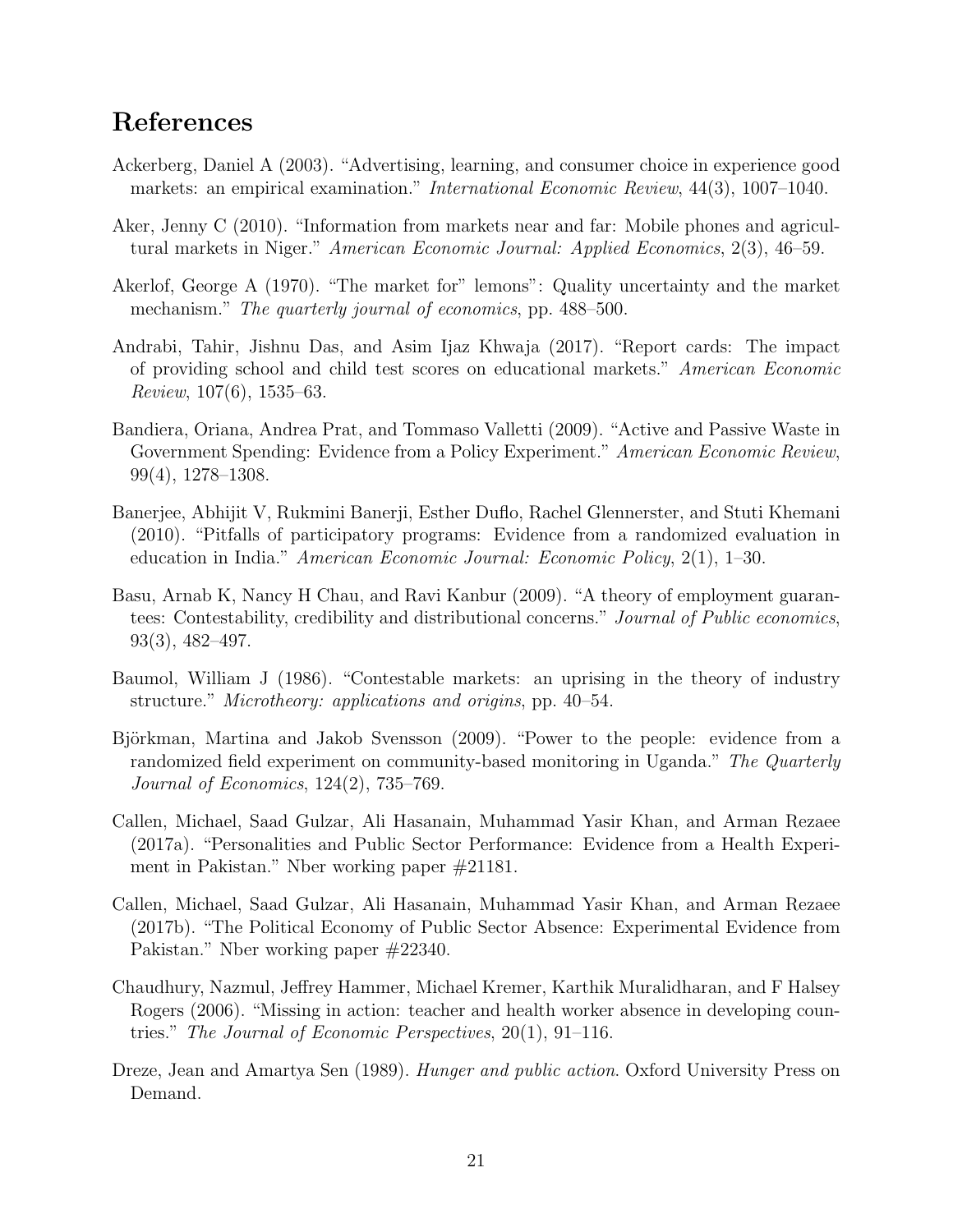- Duflo, Esther, Rema Hanna, and Stephen P Ryan (2012). "Incentives work: Getting teachers to come to school." The American Economic Review, pp. 1241–1278.
- Fafchamps, Marcel and Bart Minten (2012). "Impact of sms-based agricultural information on indian farmers." The World Bank Economic Review, 26(3), 383–414.
- Ferraz, Claudio and Frederico Finan (2011). "Electoral accountability and corruption: Evidence from the audits of local governments." American Economic Review, 101(4), 1274– 1311.
- Finan, Frederico, Benjamin A Olken, and Rohini Pande (2015). "The personnel economics of the state." Tech. rep., National Bureau of Economic Research.
- Henderson, Ralph H and T Sundaresan (1982). "Cluster sampling to assess immunization coverage: a review of experience with a simplified sampling method." Bulletin of the World Health Organization, 60(2), 253.
- Hölmstrom, Bengt (1979). "Moral hazard and observability." The Bell journal of economics, pp. 74–91.
- Hubbard, Thomas N (2002). "How do consumers motivate experts? Reputational incentives in an auto repair market." The Journal of Law and Economics, 45(2), 437–468.
- Israel, Mark (2005). "Services as experience goods: An empirical examination of consumer learning in automobile insurance." American Economic Review, 95(5), 1444–1463.
- Jensen, Robert (2007). "The digital provide: Information (technology), market performance, and welfare in the South Indian fisheries sector." The Quarterly Journal of Economics, pp. 879–924.
- Jin, Ginger Zhe and Phillip Leslie (2003). "The effect of information on product quality: Evidence from restaurant hygiene grade cards." The Quarterly Journal of Economics.
- Kelley, Erin M., Gregory Lane, and David Schönholzer (2021). "Monitoring in Small Firms: Experimental Evidence from Kenyan Public Transit." Working paper.
- Klein, Tobias J, Christian Lambertz, and Konrad O Stahl (2016). "Market transparency, adverse selection, and moral hazard." Journal of Political Economy, 124(6), 1677–1713.
- Mitra, Sandip, Dilip Mookherjee, Maximo Torero, and Sujata Visaria (2014). "Asymmetric information and middleman margins: An experiment with west bengal potato farmers." Working paper.
- Muralidharan, Karthik, Paul Niehaus, and Sandip Sukhtankar (2017). "General equilibrium effects of (improving) public employment programs: Experimental evidence from india." Tech. rep., National Bureau of Economic Research.
- Muralidharan, Karthik, Paul Niehaus, Sandip Sukhtankar, and Jeffrey Weaver (2021). "Improving last-mile service delivery using phone-based monitoring." American Economic Journal: Applied Economics, 13(2), 52–82.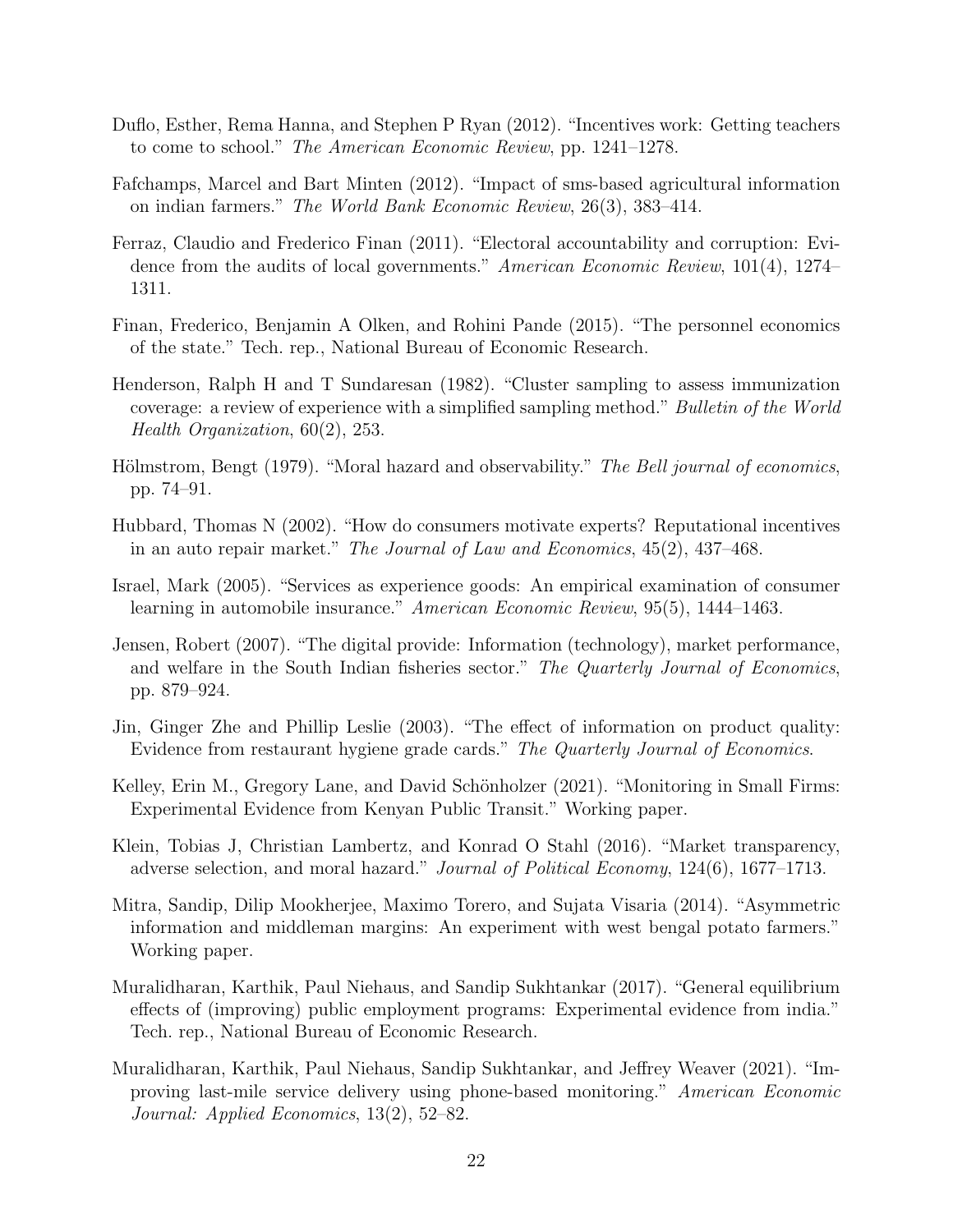- Olken, Benjamin A (2007). "Monitoring corruption: evidence from a field experiment in Indonesia." Journal of political Economy, 115(2), 200–249.
- Olken, Benjamin A. and Rohini Pande (2012). "Corruption in Developing Countries." Annual Review of Economics, 4, 479–509.
- Punjab Livestock & Dairy Development Department (2018). "Livestock Census Punjab 2018."
- Reinikka, Ritva and Jakob Svensson (2004). "Local Capture: Evidence from a Central Government Transfer Program in Uganda." The Quarterly Journal of Economics, 119(2), 679–705.
- Svensson, Jakob and David Yanagizawa (2009). "Getting prices right: the impact of the market information service in Uganda." Journal of the European Economic Association,  $7(2-3), 435-445.$
- Wild, Lena, Vikki Chambers, Maia King, and Daniel Harris (2012). "Common Constraints and Incentive Problems in Service Delivery." Tech. rep., Overseas Development Institute.
- World Bank (2004). World Development Report 2004: Making Services Work for the Poor. World Bank.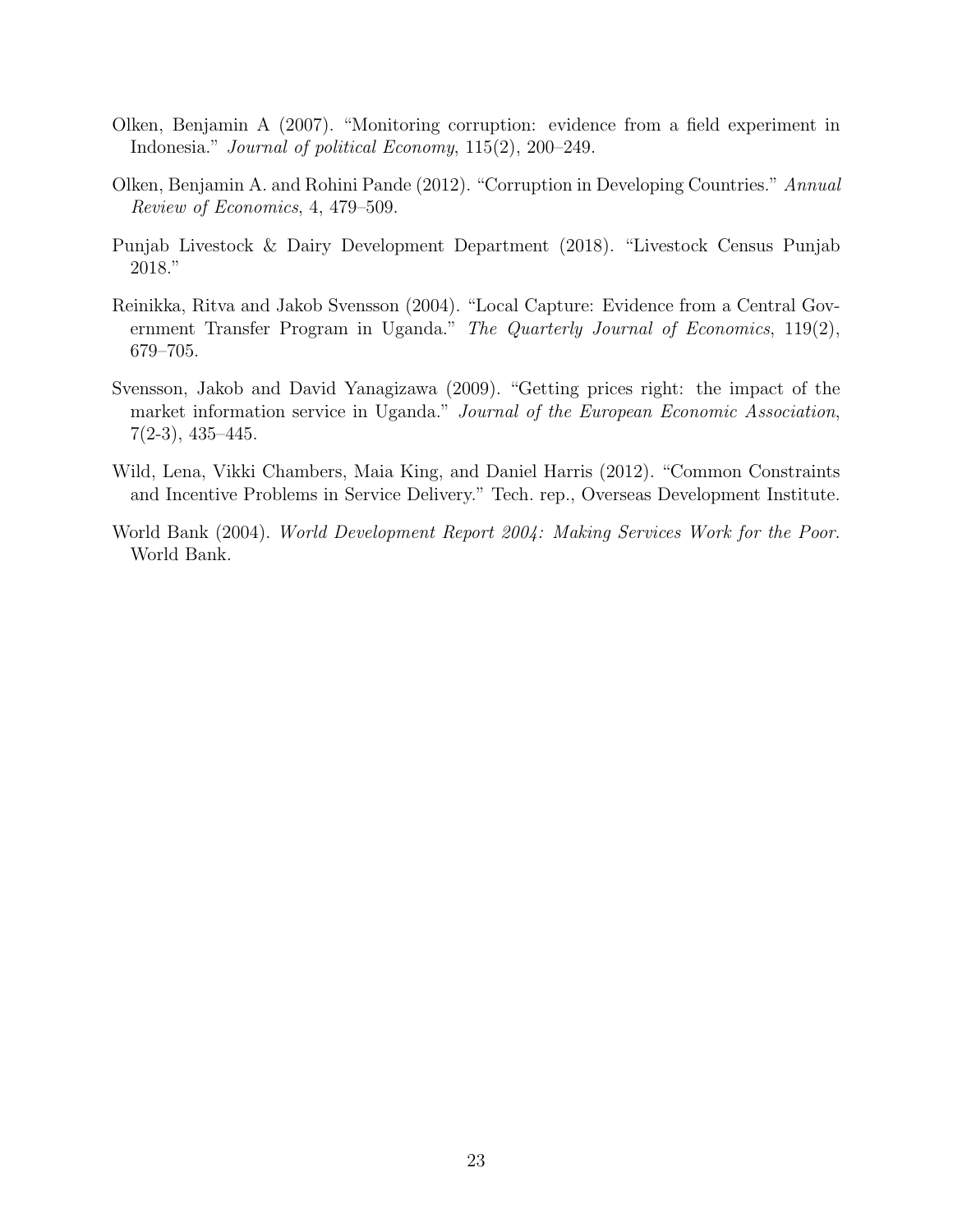# 8 Tables and figures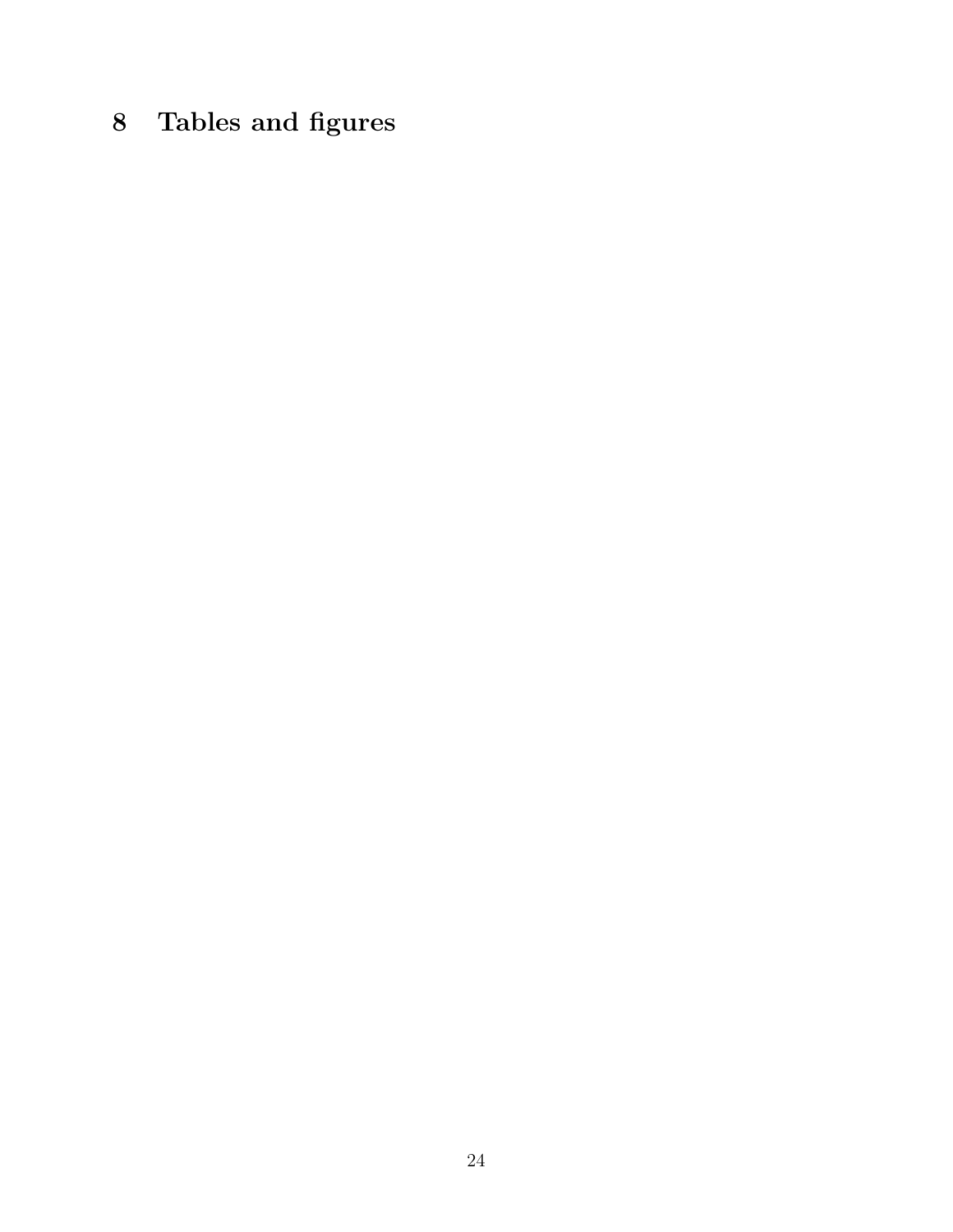|                                                                                                          | farmer observes AI<br>success, updates<br>reputation for<br>60 days later,<br>selected vet                                                                              |
|----------------------------------------------------------------------------------------------------------|-------------------------------------------------------------------------------------------------------------------------------------------------------------------------|
| price $p$ , selects true<br>effort level which<br>provides AI at<br>need not be $e$<br>Selected vet      | Farmer selects vet-<br>erinarian through<br>expected utility<br>maximization                                                                                            |
| bargain effort-price<br>$e, p \in \{high, low\}$<br>called vets Nash<br>truple $\{e,p\}$ ,<br>Farmer and | $j \in \{H,L\}$ chooses which vet<br>(s) to<br>Farmer, given vet<br>$c > 0$ for each call<br>reputations $k_i^j$ ,<br>$\operatorname{call},$ pays $\operatorname{cost}$ |
| $s_i, i \in \{1, 2, 3\}$<br>Nature selects<br>vet skill levels                                           |                                                                                                                                                                         |

| Listen Listen Listen of denote of the first of the first of the control increase of the Listen Listen Listen Listen of the control of the control of the control of the control of the control of the control of the control o |
|--------------------------------------------------------------------------------------------------------------------------------------------------------------------------------------------------------------------------------|
|                                                                                                                                                                                                                                |
|                                                                                                                                                                                                                                |
|                                                                                                                                                                                                                                |
|                                                                                                                                                                                                                                |
|                                                                                                                                                                                                                                |
| Ò                                                                                                                                                                                                                              |
|                                                                                                                                                                                                                                |
| ĺ                                                                                                                                                                                                                              |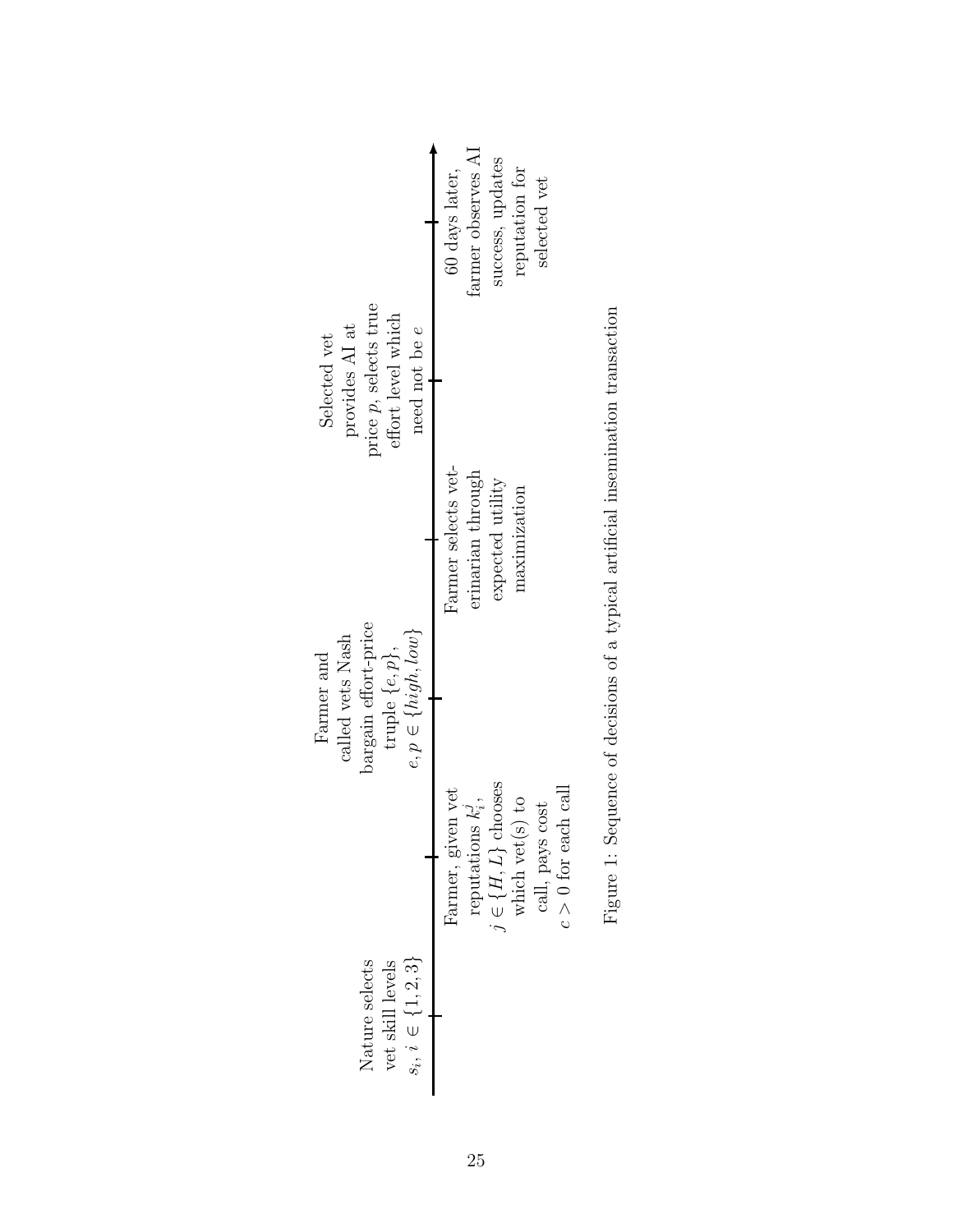

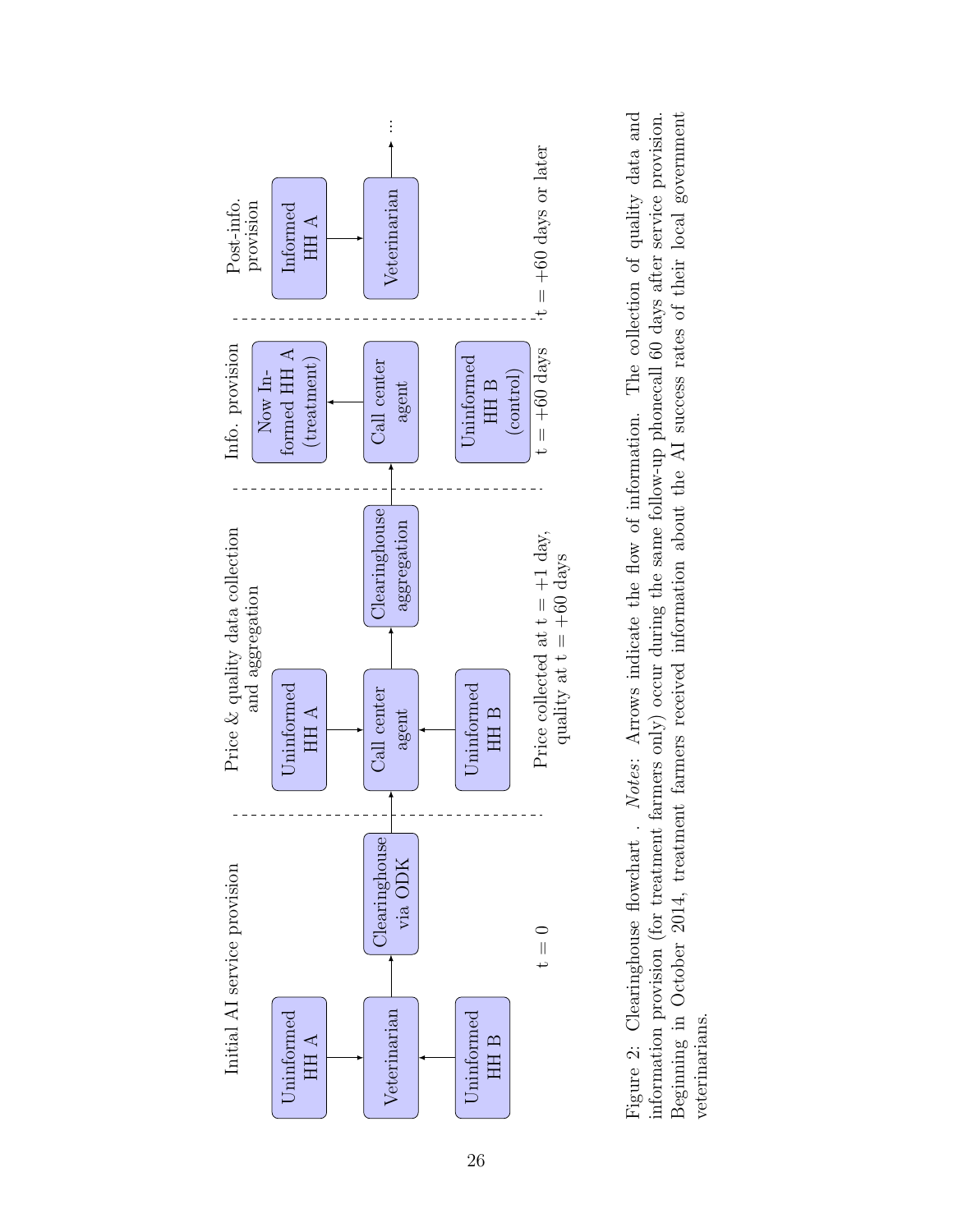



27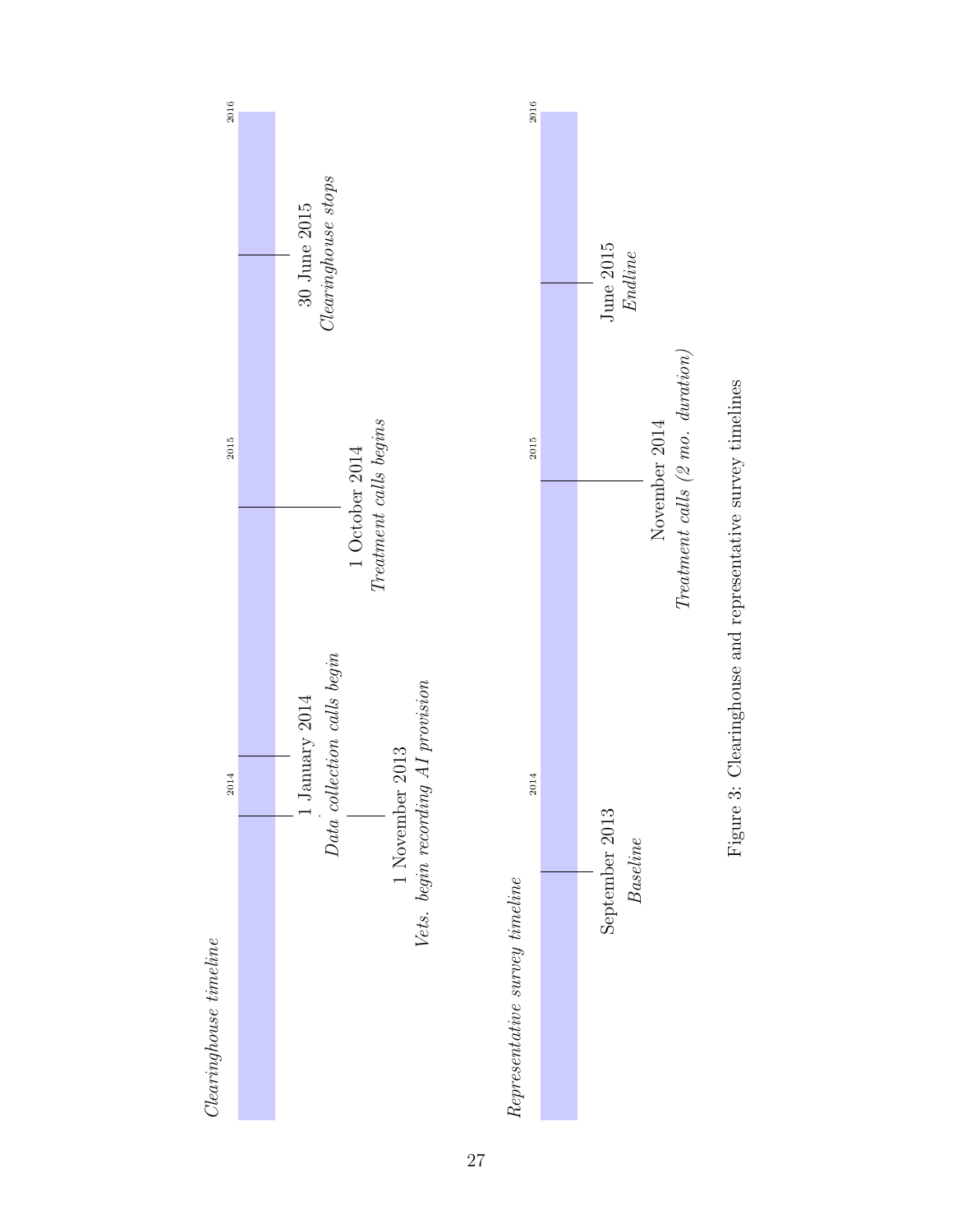|                                                                              | Treatment | Control               | Difference | P-value |
|------------------------------------------------------------------------------|-----------|-----------------------|------------|---------|
| Farmer-level baseline variables—190 observations                             |           |                       |            |         |
| Livestock is primary source of HH's income $(=1)$                            | 0.099     | 0.079                 | 0.020      | 0.589   |
|                                                                              | [0.300]   | [0.271]               | (0.038)    |         |
| 1-10 effort HH puts into selecting a vet. off.                               | 6.195     | 5.490                 | 0.705      | 0.236   |
|                                                                              | [2.294]   | 2.024                 | (0.457)    |         |
| Farmer attrited from in-person endline                                       | 0.018     | 0.026                 | $-0.008$   | 0.507   |
|                                                                              | [0.134]   | [0.161]               | (0.020)    |         |
| Farmer-visit-level variables—356 pre-treatment observations from 190 farmers |           |                       |            |         |
| Farmer switched vets since last recorded AI visit $(=1)$                     | 0.182     | 0.198                 | $-0.016$   | 0.651   |
|                                                                              | [0.387]   | 0.400                 | (0.051)    |         |
| AI visit charges                                                             | 374       | 364                   | 10         | 0.981   |
|                                                                              | [396]     | [367]                 | (45)       |         |
| AI visit success rate                                                        | 0.689     | 0.760                 | $-0.071$   | 0.068   |
|                                                                              | [0.453]   | 0.423                 | (0.042)    |         |
| 1-10 AI visit farmer satisfaction                                            | 7.689     | 9.091                 | $-1.403$   | 0.250   |
|                                                                              | [2.086]   | [20.373]              | (1.456)    |         |
| Farmer estimated AI visit vet success rate                                   | 6.556     | 6.586                 | $-0.029$   | 0.679   |
|                                                                              | [1.848]   | $\left[ 1.987\right]$ | (0.242)    |         |

#### Table 1: Treatment balance—representative survey sample

Notes: Standard deviations reported in brackets. Standard errors reported in parentheses. Means and differences are unconditional. P-values are from OLS regressions with randomization strata fixed effects and standard errors clustered at the farmer. An F-test of joint significance of all covariates excluding primary outcomes has a p-value of 0.52. Some regressions have fewer observations due to missing data. All data come from baseline surveys fielded in August and September 2013, with the exception of "Farmer attrited from endline survey". This variable is a dummy equal to one if a farmer was present during our baseline survey and not our endline survey. The sample of farmers was selected to be geographically representative of Sahiwal and is drawn from 90 different villages. The sample is limited to farmers that report receiving services from a government veterinarian at baseline. Treatment farmers received information about the AI success rates of their local government veterinarians. Treatment calls were conducted in November 2014 and January 2015.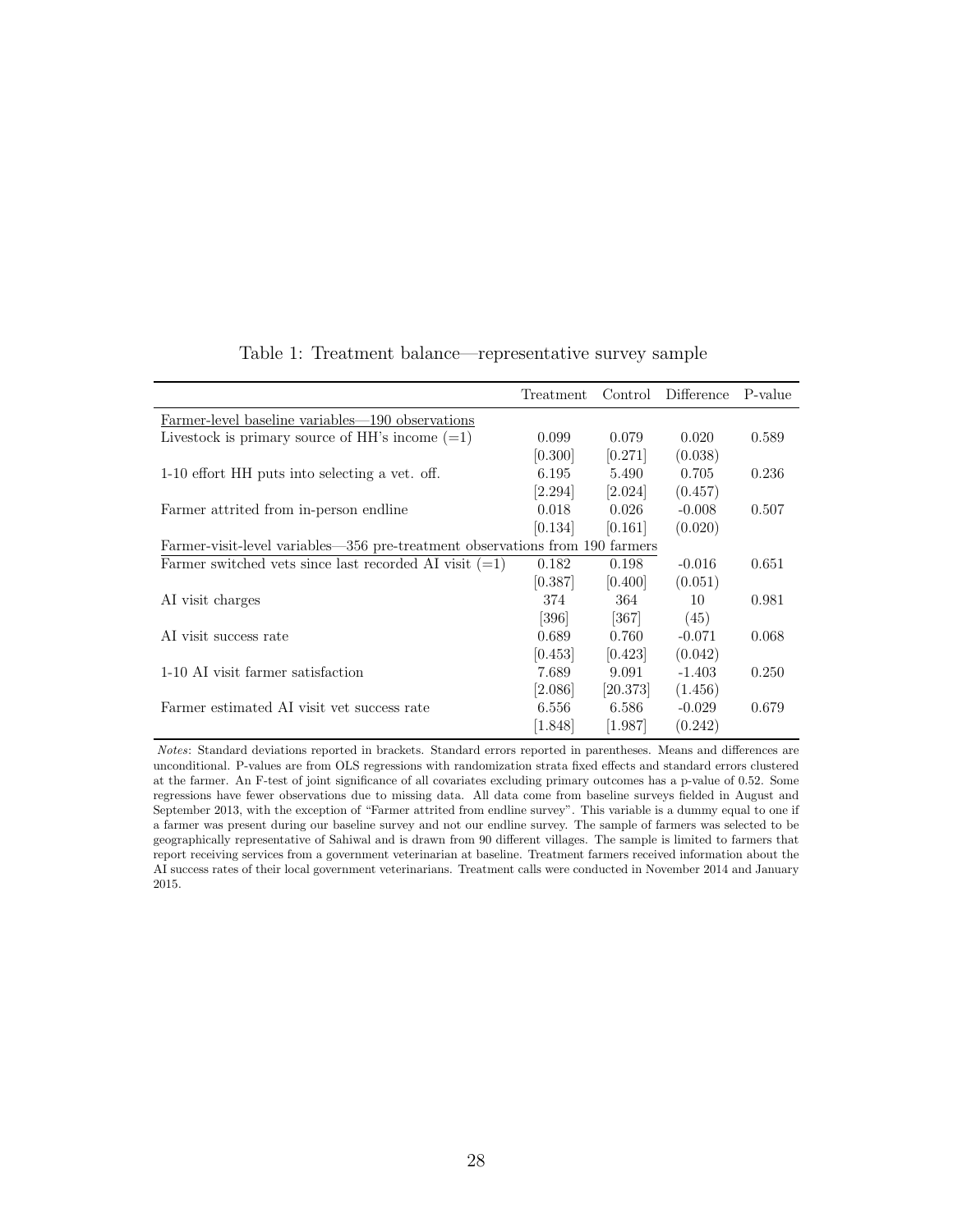|                                                 | Treatment | Control              | Difference | P-value |
|-------------------------------------------------|-----------|----------------------|------------|---------|
| Satisfaction with AI service provision (1-5)    | 4.185     | 4.138                | 0.048      | 0.187   |
|                                                 | [0.736]   | [0.758]              | (0.029)    |         |
| Farmer switched vets since last AI visit        | 0.055     | 0.049                | 0.006      | 0.087   |
|                                                 | [0.228]   | [0.216]              | (0.010)    |         |
| AI visit charges (PKR)                          | 195       | 202                  | $-7$       | 0.484   |
|                                                 | $[171]$   | [245]                | (9)        |         |
| AI visit success rate (pregnancy / AI attempts) | 0.683     | 0.683                | 0.000      | 0.456   |
|                                                 | [0.459]   | [0.459]              | (0.016)    |         |
| No of cows owned by farmer                      | 2.510     | 2.414                | 0.096      | 0.275   |
|                                                 | $[3.440]$ | $\left[3.053\right]$ | (0.155)    |         |
| No of buffalo owned by farmer                   | 3.073     | 3.268                | $-0.195$   | 0.744   |
|                                                 | [3.761]   | [6.364]              | (0.367)    |         |
| Distance to closest AI center (km)              | 2.172     | 2.268                | $-0.096$   | 0.747   |
|                                                 | [2.255]   | [2.257]              | (0.114)    |         |

Table 2: Treatment balance—clearinghouse data

Notes: Standard deviations reported in brackets. Standard errors reported in parentheses. Means and differences are unconditional. P-values are from OLS regressions with randomization strata fixed effects and standard errors clustered at the farmer. An F-test of joint significance of all covariates excluding primary outcomes has a p-value of 0.27. The sample consists of 6,462 pre-treatment farmer-visit-level observations from 3,088 unique farmers. Some regressions have fewer observations due to missing data. Beginning in October 2014, treatment farmers received information about the AI success rates of their local government veterinarians. Satisfaction, AI visit charges, and numbers of cows and buffalo are reported by farmers on the phone one day after AI service provision. AI visit success rate is reported by farmers on the phone 60 days after AI service provision. Farmer switched vets and distance to closest AI center are automatically generated administrative data.

| Outcome:                   | Log price        | AI success rate   | Log price         | AI success rate               | Log price  | AI success rate   |
|----------------------------|------------------|-------------------|-------------------|-------------------------------|------------|-------------------|
|                            | $\left  \right $ | $\left( 2\right)$ | $\left( 3\right)$ | $\left(4\right)$              | (5)        | $\left( 6\right)$ |
| Treatment farmer $(=1)$    | $-0.086$         | $0.170*$          | $-0.106$          | $0.357**$                     | $-0.179$   | $-0.005$          |
|                            | (0.126)          | (0.097)           | (0.227)           | (0.148)                       | (0.171)    | (0.161)           |
| Mean of dependent variable | 5.872            | 0.677             | 5.852             | 0.581                         | 5.888      | 0.765             |
| $#$ Observations           | 158              | 143               | 71                | 64                            | 87         | 79                |
| $#$ Farmers                | 119              | 112               | 54                | 51                            | 65         | 61                |
| R-Squared                  | 0.517            | 0.267             | 0.614             | 0.456                         | 0.582      | 0.242             |
| Sample                     | All              | All               |                   | Returned gov't Returned gov't | Left gov't | Left gov't        |

Table 3: Treatment effects—representative survey sample

Notes: Standard errors clustered at the farmer level reported in parentheses. All regressions include randomization strata fixed effects and a control for the baseline mean outcomes of the dependent variable. The sample is limited to post treatment reports of AI service provision from farmers during our endline survey, conducted in June 2015. Treatment farmers received information about the AI success rates of their local government veterinarians. Treatment calls were conducted in November 2014 and January 2015. All indicates farmers that recieved government AI before treatment and subsequently returned for either government or private AI by the end of the project. Returned gov't indicates farmers that received government AI before treatment and subsequently returned for government AI after treatment by the end of the project. Left gov't indicates farmers who received government AI before treatment and instead subsequently received private AI by the end of the project. Price and AI success rates are recalled by farmers from service provisions two to seven months ago.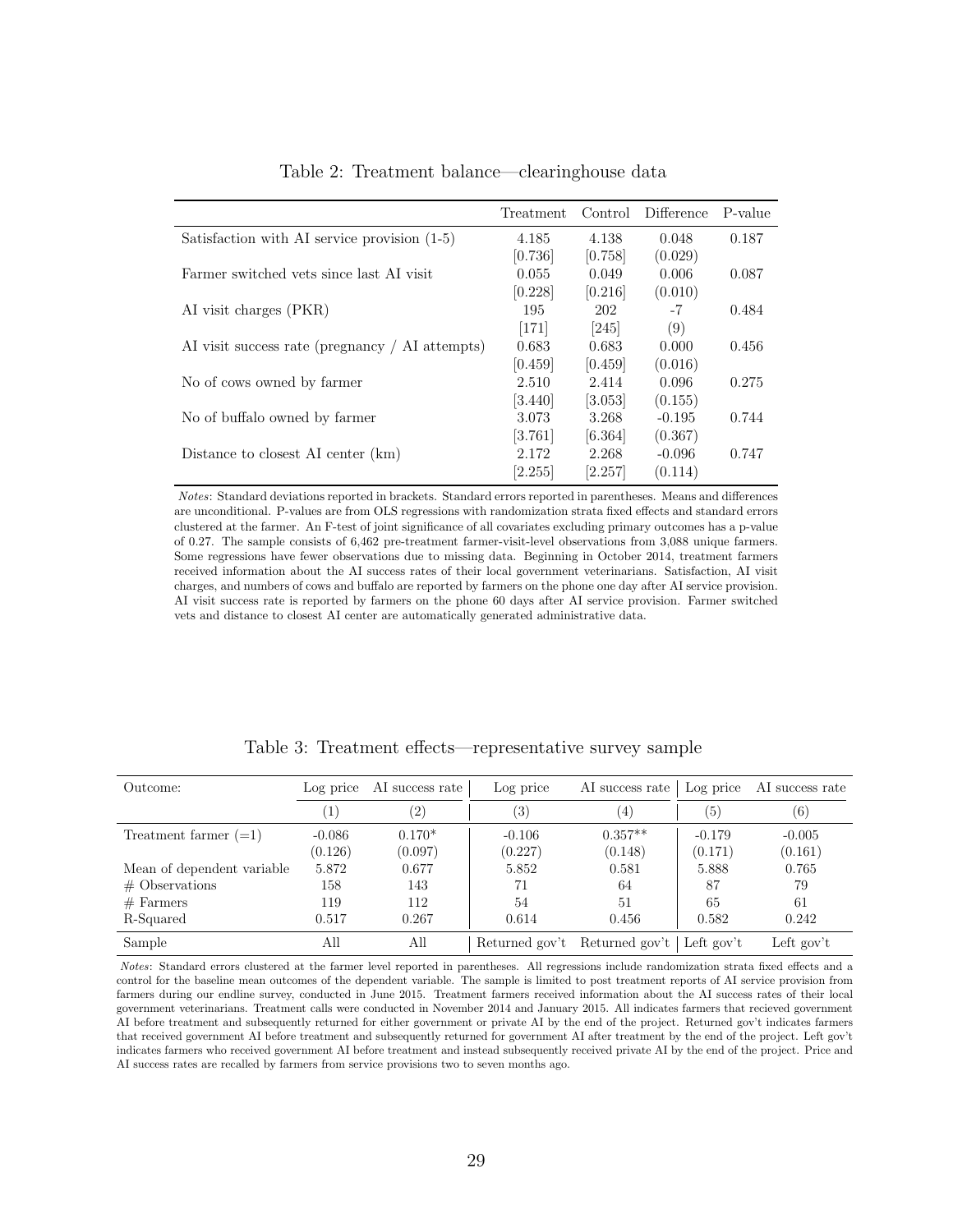| Outcome:                       |                  | Returned at all Returned to gov't | Switched veterinarians | Log price           | AI success rate      |  |  |  |
|--------------------------------|------------------|-----------------------------------|------------------------|---------------------|----------------------|--|--|--|
|                                | (1)              | (2)                               | (3)                    | (4)                 | (5)                  |  |  |  |
| Panel A: Representative Survey |                  |                                   |                        |                     |                      |  |  |  |
| Treatment farmer $(=1)$        | 0.092<br>(0.073) | 0.047<br>(0.061)                  | $-0.046$<br>(0.112)    | $-0.106$<br>(0.227) | $0.357**$<br>(0.148) |  |  |  |
| Mean of dependent variable     | 0.518            | 0.246                             | 0.152                  | 5.852               | 0.581                |  |  |  |
| $#$ Observations               | 225              | 225                               | 70                     | 71                  | 64                   |  |  |  |
| $#$ Farmers                    | 225              | 225                               | 51                     | 54                  | 51                   |  |  |  |
| R-Squared                      | 0.200            | 0.268                             | 0.431                  | 0.614               | 0.456                |  |  |  |
|                                |                  | Panel B: Clearinghouse Data       |                        |                     |                      |  |  |  |
| Treatment farmer $(=1)$        |                  | $0.031***$                        | 0.001                  | $-0.275$            | $0.239**$            |  |  |  |
|                                |                  | (0.010)                           | (0.027)                | (0.245)             | (0.107)              |  |  |  |
| Mean of dependent variable     |                  | 0.070                             | 0.091                  | 5.083               | 0.563                |  |  |  |
| $#$ Observations               |                  | 3108                              | 565                    | 213                 | 174                  |  |  |  |
| $#$ Farmers                    |                  | 3108                              | 262                    | 143                 | 122                  |  |  |  |
| R-Squared                      |                  | 0.095                             | 0.305                  | 0.703               | 0.514                |  |  |  |
| Sample                         | Pre              | Pre                               | Post                   | Post                | Post                 |  |  |  |

Table 4: Treatment effects for farmers who return for gov't AI—representative survey sample

Notes: Standard errors clustered at the farmer level reported in parentheses. All regressions include randomization strata fixed effects and a control for the baseline mean outcome. Returned is a dummy variable equal to one if a farmer that received government AI before treatment subsequently returned for government AI after treatment by the end of the project. Switched veterinarians is a dummy variable coded as one if the veterinarian a farmer saw for a service provision was different than the last veterinarian seen. Log price and AI success rates are recalled by farmers from service provisions two to seven months ago. In Panel A, columns (2) through (4) restricts the sample to those farmers that returned. The sample is limited to post treatment reports of AI service provision from farmers during our endline survey, conducted in June 2015. In Panel B, the sample for column (1) is farmers that received a government AI service and were subsequently treated, regardless of whether they then returned. The sample for columns (2) through (4) are farmers that returned after treatment. Note the differences in observations across columns are due to the fact that veterinarian switching can be detected without any successful phone calls, where as log price requires one successful phone call and AI success rate requires two successful phone calls to a farmer. Beginning in October 2014 treatment farmers received information about the AI success rates of their local government veterinarians.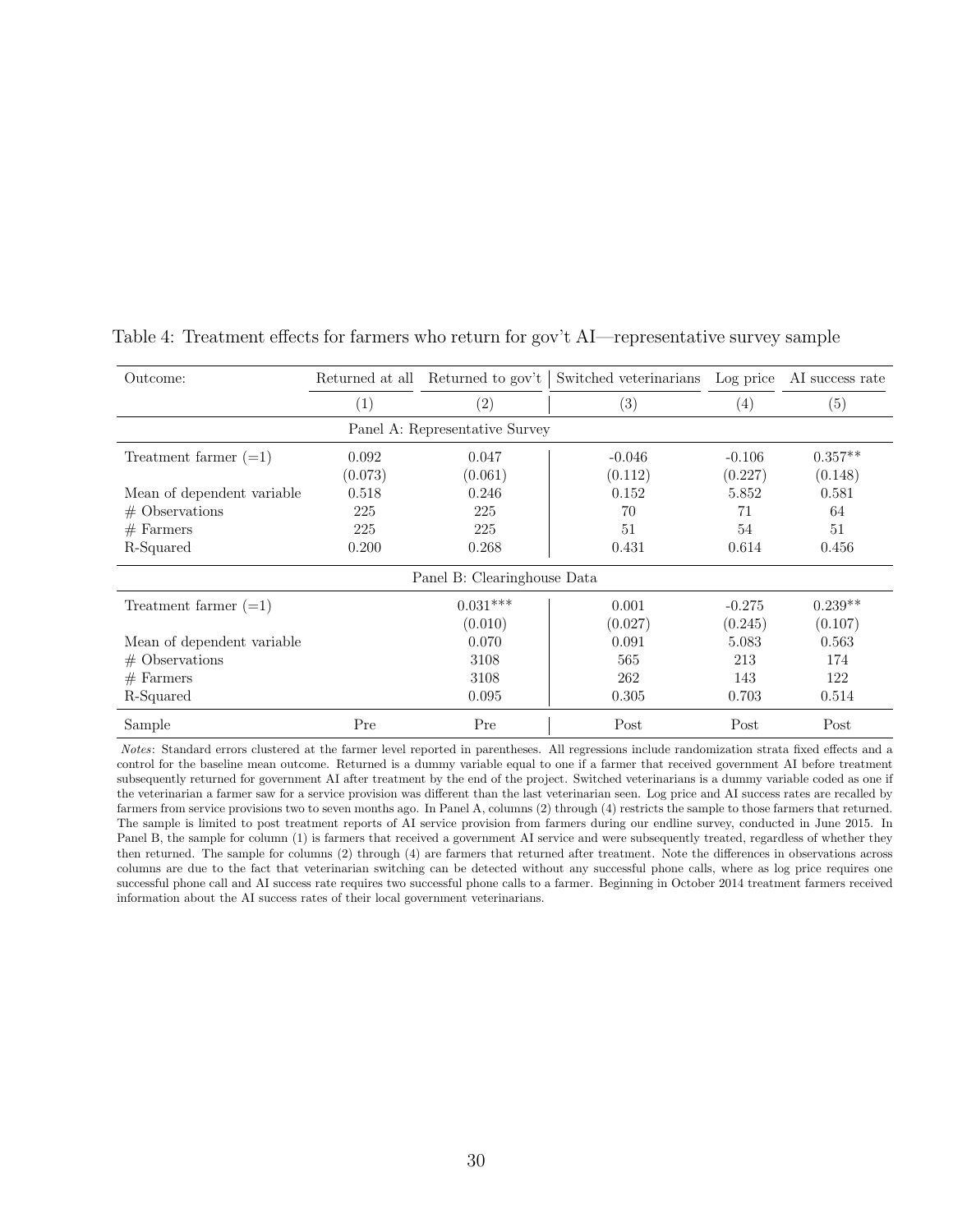

Figure 4: AI success rates in real time—clearinghouse data. *Notes*: The sample is farmers that received a government AI service and then answered the phone and reported AI success 60 days later. Beginning in October 2014 treatment farmers received information about the AI success rates of their local government veterinarians. Lines are smoothed using a kernel-weighted local polynomial regression with the Epanechnikov kernel and a rule-ofthumb bandwith estimator. Confidence intervals are bootstrapped.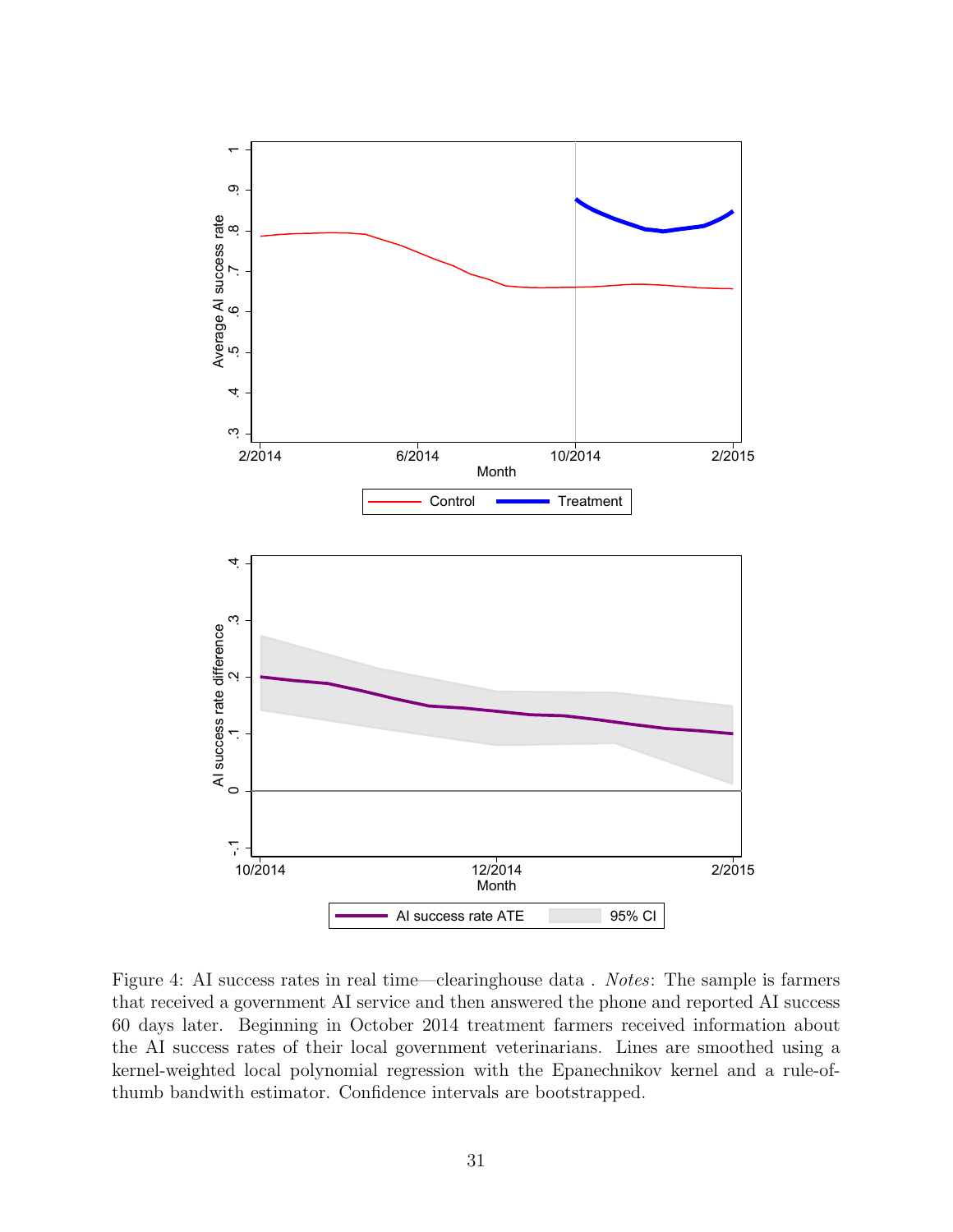

Figure 5: Price per AI visit in real time—clearinghouse data . Notes: The sample is farmers that received a government AI service and then answered the phone and reported price paid one day later. Beginning in October 2014 treatment farmers received information about the AI success rates of their local government veterinarians. Lines are smoothed using a kernel-weighted local polynomial regression with the Epanechnikov kernel and bandwidth one. Confidence intervals are bootstrapped.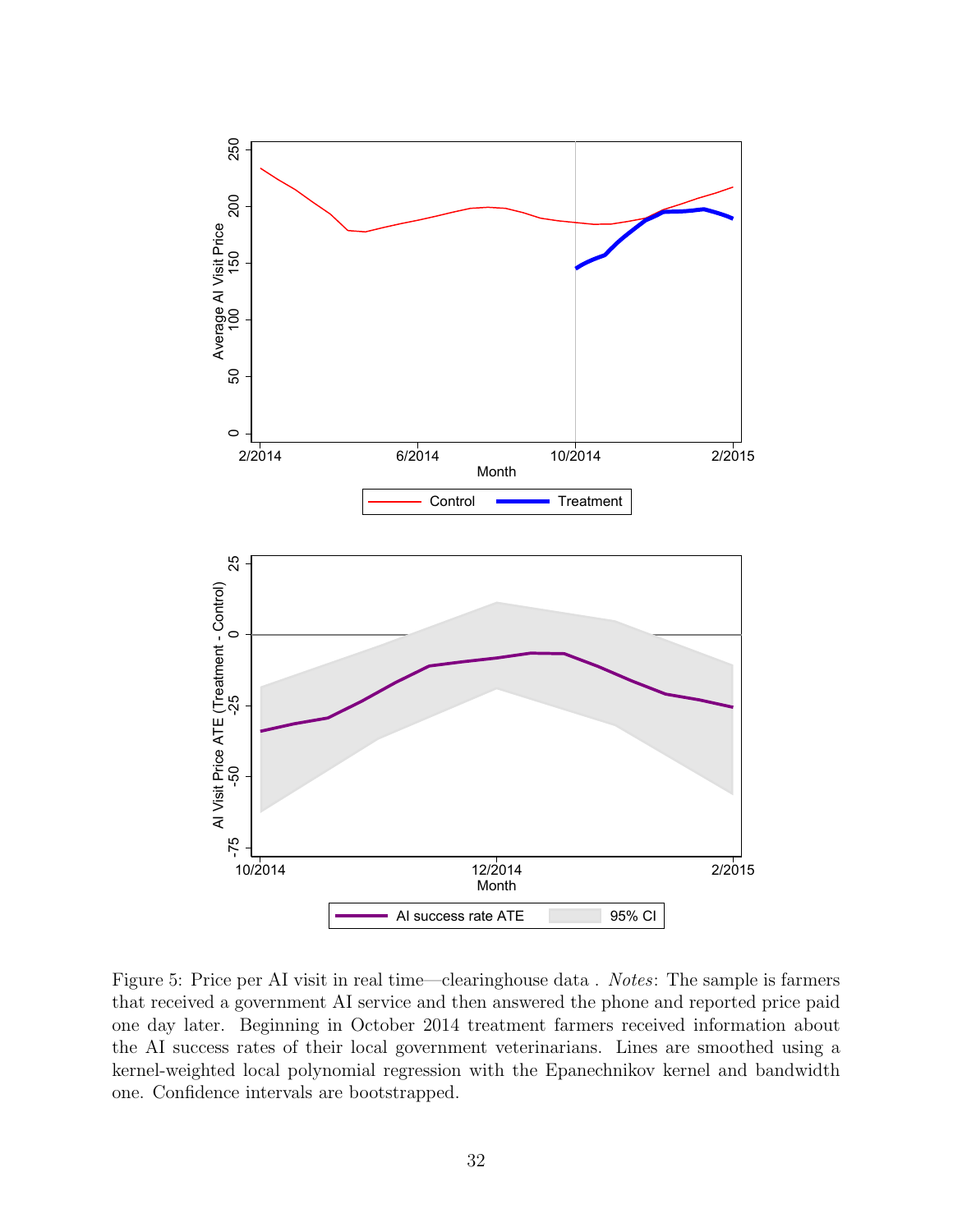|                                                                              |           | Returned to gov't Returned to private | Difference | P-value |
|------------------------------------------------------------------------------|-----------|---------------------------------------|------------|---------|
| Farmer-level baseline variables—124 observations                             |           |                                       |            |         |
| HoH education = None $(=1)$                                                  | 0.400     | 0.323                                 | 0.077      | 0.793   |
|                                                                              | [0.494]   | [0.471]                               | (0.087)    |         |
| A child in the HH attends public school $(=1)$                               | 0.383     | 0.662                                 | $-0.278$   | 0.217   |
|                                                                              | [0.490]   | [0.477]                               | (0.087)    |         |
| HH has used govt health services in past 2 yrs $(=1)$                        | 0.533     | 0.477                                 | $0.056\,$  | 0.790   |
|                                                                              | [0.503]   | [0.503]                               | (0.090)    |         |
| Amount of land HH owns and rents for livestock                               | 1.269     | 1.310                                 | $-0.041$   | 0.112   |
|                                                                              | [2.695]   | [2.667]                               | (0.532)    |         |
| HH owns the house that they live in $(=1)$                                   | 0.983     | 0.923                                 | 0.060      | 0.168   |
|                                                                              | [0.129]   | [0.269]                               | (0.037)    |         |
| Hours of electricity per day                                                 | 10.322    | 10.354                                | $-0.032$   | 0.332   |
|                                                                              | [3.466]   | [3.511]                               | (0.627)    |         |
| HH has a cooking stove/range $(=1)$                                          | 0.136     | 0.123                                 | 0.013      | 0.279   |
|                                                                              | [0.345]   | [0.331]                               | (0.061)    |         |
| HH made less than 100k PKR last year $(=1)$                                  | 0.217     | 0.283                                 | $-0.067$   | 0.121   |
|                                                                              | [0.415]   | [0.454]                               | (0.079)    |         |
| Any member of HH has hank account $(=1)$                                     | 0.350     | 0.369                                 | $-0.019$   | 0.453   |
|                                                                              | [0.481]   | [0.486]                               | (0.087)    |         |
| Believed it was likely that last vote was not secret $(=1)$                  | 0.685     | 0.509                                 | 0.176      | 0.557   |
|                                                                              | [0.469]   | [0.504]                               | (0.092)    |         |
| Is likely to believe information given by govt employee $(=1)$               | 0.817     | 0.797                                 | 0.020      | 0.986   |
|                                                                              | [0.390]   | [0.406]                               | (0.071)    |         |
| Average number of digits recalled                                            | 3.587     | 3.162                                 | 0.425      | 0.825   |
|                                                                              |           |                                       |            |         |
|                                                                              | [0.985]   | [1.092]                               | (0.278)    |         |
| On a scale fo 0-10, how willing are you to take risks?                       | 4.667     | 4.469                                 | 0.197      | 0.056   |
|                                                                              | [2.541]   | 3.267                                 | (0.601)    |         |
| Agreeableness                                                                | 4.279     | 4.031                                 | $0.248\,$  | 0.293   |
|                                                                              | [0.547]   | [0.716]                               | (0.113)    |         |
| Conscientiousness                                                            | 4.221     | 4.185                                 | 0.036      | 0.776   |
|                                                                              | [0.504]   | [0.603]                               | (0.099)    |         |
| Extroversion                                                                 | 4.217     | 4.112                                 | 0.105      | 0.106   |
|                                                                              | [0.694]   | [0.692]                               | (0.124)    |         |
| Neuroticism                                                                  | 2.225     | 2.354                                 | $-0.129$   | 0.137   |
|                                                                              | [0.682]   | [0.792]                               | (0.132)    |         |
| Openness                                                                     | 3.750     | 3.615                                 | 0.135      | 0.209   |
|                                                                              | [0.621]   | [0.709]                               | (0.119)    |         |
| 1-10 effort HH puts into selecting a vet. off.                               | 5.960     | 5.760                                 | 0.200      | 0.873   |
|                                                                              | [1.837]   | [2.204]                               | (0.574)    |         |
| Farmer-visit-level variables—239 pre-treatment observations from 124 farmers |           |                                       |            |         |
| AI visit success rate                                                        | 0.743     | 0.703                                 | 0.040      | 0.695   |
|                                                                              | [0.423]   | [0.440]                               | (0.051)    |         |
| AI visit charges                                                             | 459       | 456                                   | 3          | 0.669   |
|                                                                              | [507]     | $[546]$                               | (82)       |         |
| AI visit farmer satisfaction                                                 | 7.926     | 7.771                                 | 0.156      | 0.184   |
|                                                                              | [2.065]   | [2.031]                               | (0.285)    |         |
| Farmer estimated AI visit vet success rate                                   | $6.651\,$ | 6.634                                 | 0.017      | 0.287   |
|                                                                              | [2.006]   | [1.994]                               | (0.290)    |         |

Table 5: Comparing farmers that returned to a govenment veterinarian with those that returned to a private veterinarian—representative survey sample

Notes: Standard deviations reported in brackets. Standard errors reported in parentheses. Means and differences are unconditional. P-values are from OLS regressions with randomization strata fixed effects and standard errors clustered at the farmer level. Some regressions have fewer observations due to missing data. An F-test of joint significance of all covariates excluding primary outcomes and those with above 20 percent missing values (livestock land, likely to believe gov't info, digit recall, risk willingness, effort into selecting vet.) has a p-value of 0.13. All data come from baseline surveys fielded in August and September 2013. The sample of farmers was selected to be geographically representative of Sahiwal and is drawn from 90 different villages. The sample is limited to farmers that report receiving services from a government veterinarian at baseline.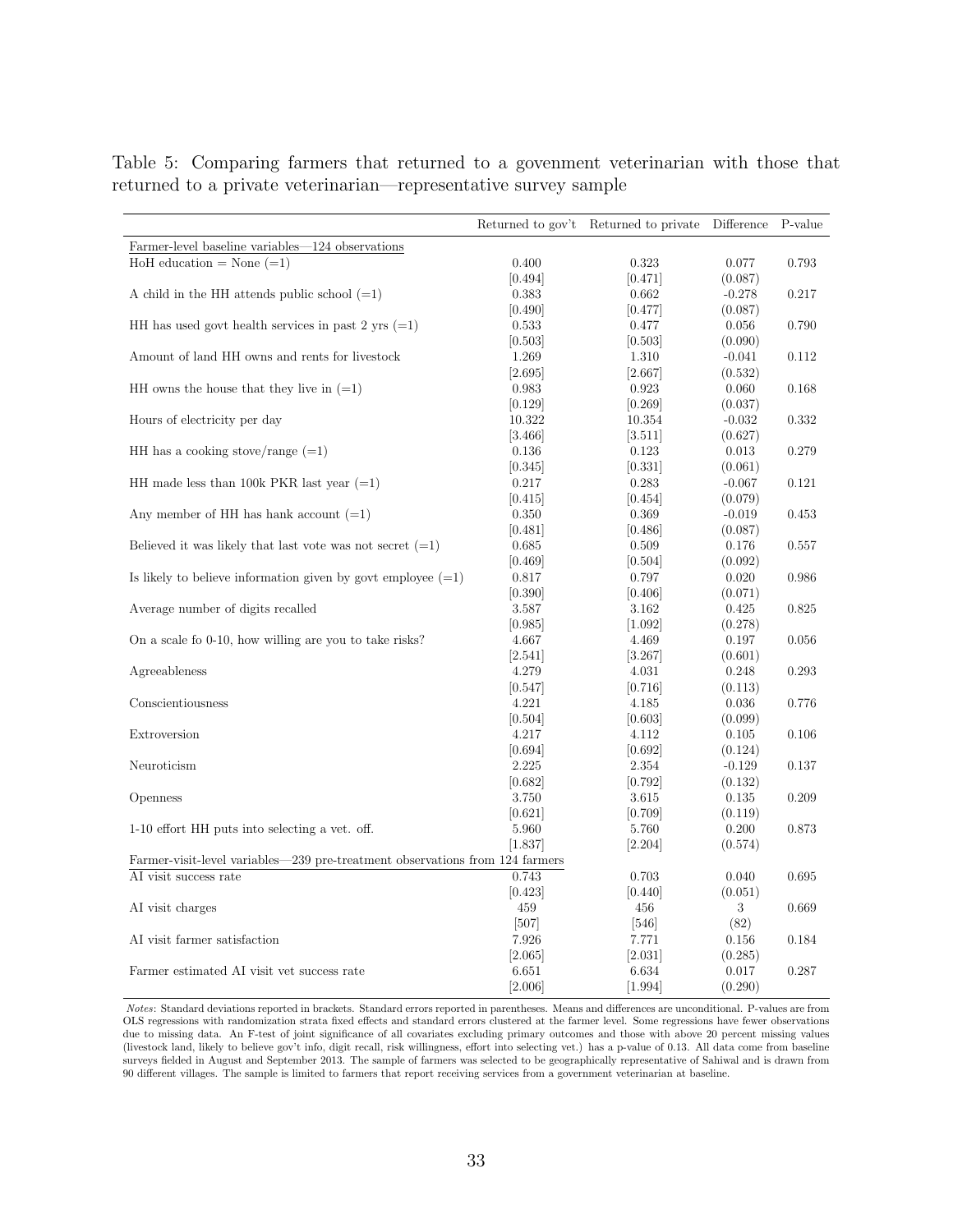| Outcome:                    | Returned  | Switched veterinarians Log price AI success rate        |          |           |
|-----------------------------|-----------|---------------------------------------------------------|----------|-----------|
|                             | (1)       | (2)                                                     | (3)      | (4)       |
|                             |           | Panel A: Farmers told vet. was in top three in area     |          |           |
| Treatment farmer $(=1)$     | 0.018     | $-0.006$                                                | 0.013    | 0.093     |
|                             | (0.012)   | (0.032)                                                 | (0.082)  | (0.130)   |
| Mean of dependent variable. | 0.072     | 0.108                                                   | 4.895    | 0.661     |
| $#$ Observations            | 1970      | 404                                                     | 132      | 105       |
| $#$ Farmers                 | 1970      | 167                                                     | 88       | 76        |
| R-Squared                   | 0.086     | 0.346                                                   | 0.892    | 0.648     |
|                             |           | Panel B: Farmers told vet. was not in top three in area |          |           |
| Treatment farmer $(=1)$     | $0.039**$ | $-0.004$                                                | $-0.905$ | $0.440**$ |
|                             | (0.017)   | (0.060)                                                 | (1.337)  | (0.209)   |
| Mean of dependent variable  | 0.058     | 0.038                                                   | 5.690    | 0.273     |
| $#$ Observations            | 1083      | 152                                                     | 73       | 62        |
| $#$ Farmers                 | 1083      | 88                                                      | 48       | 40        |
| R-Squared                   | 0.114     | 0.499                                                   | 0.751    | 0.792     |
| Sample                      | Pre       | Post                                                    | Post     | Post      |

Table 6: Treatment effects by veterinarian ranking—clearinghouse data

Notes: Standard errors clustered at the farmer level reported in parentheses. All regressions include randomization strata fixed effects and a controls for the baseline mean outcome. The sample for column (1) is farmers that received a government AI service and were subsequently treated, regardless of whether they then returned. The sample for columns (2) through (4) are farmers that returned after treatment. Note the differences in observations across columns are due to the fact that veterinarian switching can be detected without any successful phone calls, where as log price requires one successful phone call and AI success rate requires two successful phone calls to a farmer. Beginning in October 2014 treatment farmers received information about the AI success rates of their local government veterinarians. Returned is a dummy variable equal to one if a farmer that received government AI before treatment subsequently returned for government AI after treatment by the end of the project. Switched veterinarians is a dummy variable equal to one if the veterinarian that a farmer saw for a service provision was different than the last veterinarian seen. Log price is the log price paid for the service provision, as reported by the farmer when called to verify service provision. AI success rate is the rate of success of the AI services provided at a specific service provision upon follow up 60 days later. Panels are divided by whether a farmer was told when treated that his/her veterinarian from the last visit was in the top three or not, or would have been if s/he was not selected for control.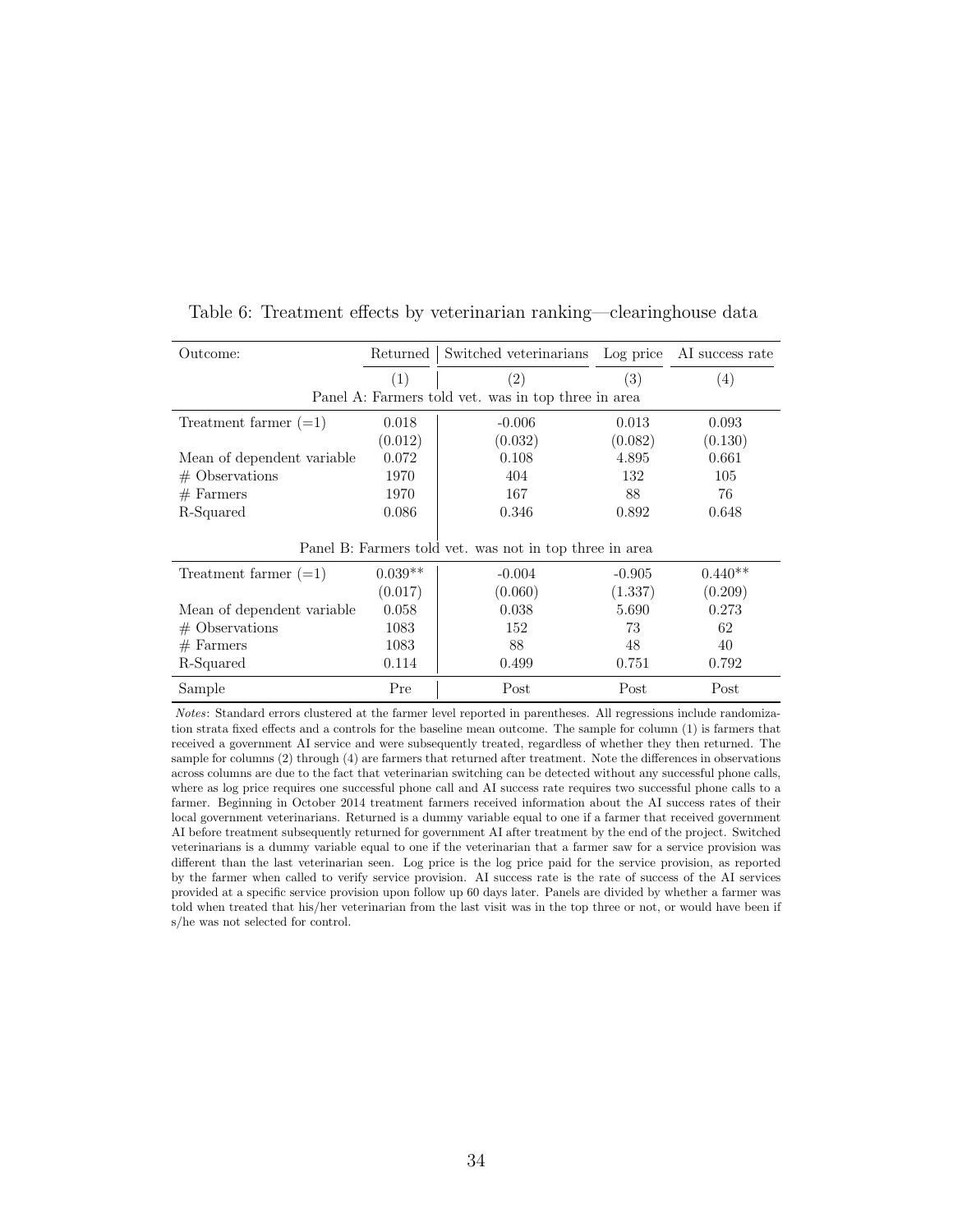

Figure 6: Treatment effect on farmer expectations—representative survey sample

Notes: The sample is farmers that received AI from a reported veterinarian that could be matched to our clearinghouse veterinarians. Farmer's estimates of vet's average AI success rate reported by farmers in baseline and endline surveys. Vet's actual average AI success rate is from clearinghouse data before October 2014. Beginning in October 2014 treatment farmers received information about the AI success rates of their local government veterinarians.

|                                      | Farmer's estimate of vet's average<br>AI success rate |           |           |  |
|--------------------------------------|-------------------------------------------------------|-----------|-----------|--|
|                                      | (1)                                                   | (2)       | (3)       |  |
| Vet's actual average AI success rate | 0.157                                                 | $0.896*$  | $-0.065$  |  |
|                                      | (0.204)                                               | (0.496)   | (0.307)   |  |
| $#$ Observations                     | 191                                                   | 67        | 37        |  |
| $#$ Farmers                          | 109                                                   | 46        | 28        |  |
| R-Squared                            | 0.005                                                 | 0.095     | 0.001     |  |
| Sample                               | <b>Baseline</b>                                       | Endline T | Endline C |  |

Table 7: Change in farmer expectations—representative survey sample

Notes: Standard errors clustered at the farmer level reported in parentheses. The sample is farmers that received AI from a reported veterinarian that could be matched to our clearinghouse veterinarians. Farmer's estimates of vet's average AI success rate reported by farmers in baseline and endline surveys. Column (1) limits to baseline responses by eventual treatment and control farmers. Column (2) limits to endline responses by treatment farmers. Column (3) limits to endline responses by control farmers. Vet's actual average AI success rate is from clearinghouse data before October 2014. Beginning in October 2014 treatment farmers received information about the AI success rates of their local government veterinarians. The null hypothesis that the coefficients in columns (2) and (3) are equal is rejected with a p-value of 0.103 from a regression interacting Vet's actual average AI success rate with a treatment indicator in the Endline sample.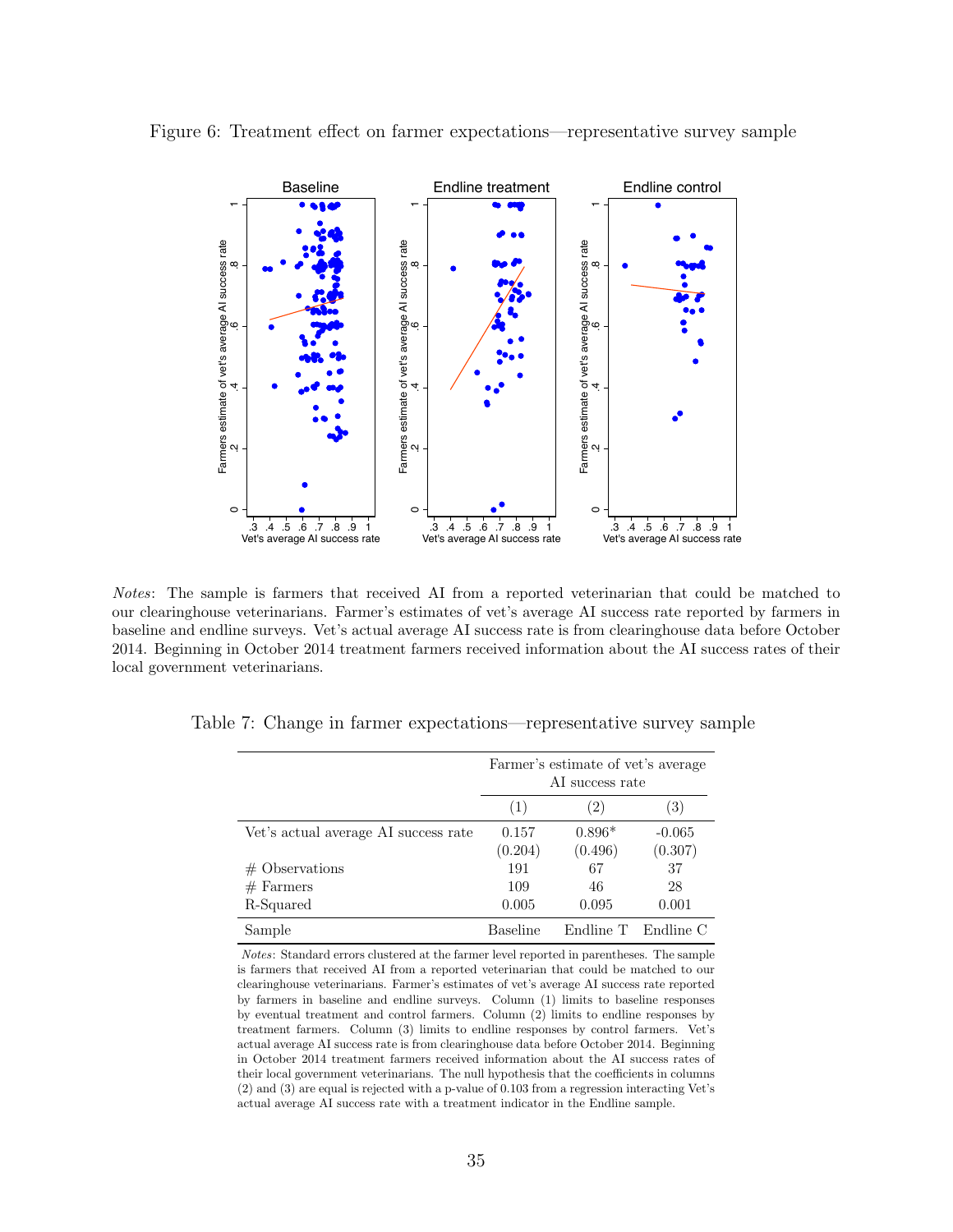| Outcome:                   | Returned                                                      | Switched veterinarians Log price AI success rate              |             |            |  |  |
|----------------------------|---------------------------------------------------------------|---------------------------------------------------------------|-------------|------------|--|--|
|                            | (1)                                                           | (2)                                                           | (3)         | (4)        |  |  |
|                            |                                                               | Panel A: Farmers with below median expected-actual AI success |             |            |  |  |
| Treatment farmer $(=1)$    | $-0.375$                                                      | $-0.065$                                                      | 0.256       | $0.516***$ |  |  |
|                            | (0.273)                                                       | (0.086)                                                       | (0.303)     | (0.171)    |  |  |
| Mean of dependent variable | 0.643                                                         | 0.214                                                         | 5.720       | 0.545      |  |  |
| $#$ Observations           | 29                                                            | 34                                                            | 32          | 25         |  |  |
| $#$ Farmers                | 29                                                            | 22                                                            | 21          | 17         |  |  |
| R-Squared                  | 0.689                                                         | 0.492                                                         | 0.696       | 0.489      |  |  |
|                            | Panel B: Farmers with above median expected-actual AI success |                                                               |             |            |  |  |
| Treatment farmer $(=1)$    | $-0.140$                                                      | $-0.022$                                                      | $-1.109***$ | $0.615**$  |  |  |
|                            | (0.145)                                                       | (0.257)                                                       | (0.316)     | (0.271)    |  |  |
| Mean of dependent variable | 0.800                                                         | 0.125                                                         | 5.893       | 0.533      |  |  |
| $#$ Observations           | 29                                                            | 28                                                            | 26          | 23         |  |  |
| $#$ Farmers                | 29                                                            | 23                                                            | 22          | 20         |  |  |
| R-Squared                  | 0.769                                                         | 0.344                                                         | 0.729       | 0.516      |  |  |
| Sample                     | Pre                                                           | Post                                                          | Post        | Post       |  |  |

Table 8: Treatment effects by farmer expectations—representative survey sample

Notes: Standard errors clustered at the farmer level reported in parentheses. All regressions include randomization strata fixed effects and a control for the baseline mean outcome. In addition, columns (2) through (4) include survey wave fixed effects and restricts the sample to those farmers that returned. The sample is limited to post treatment reports of AI service provision from farmers during our endline survey, conducted in June 2015. Returned is a dummy variable equal to one if a farmer that received government AI before treatment subsequently returned for government AI after treatment by the end of the project. Switched veterinarians is a dummy variable coded as one if the veterinarian a farmer saw for a service provision was different than the last veterinarian seen. Log price and AI success rates are recalled by farmers from service provisions two to seven months ago. Panels are divided above and below the median of farmers' estimate of their veterinarian's average AI success rate minus veterinarian's actual average AI success rate from clearinghouse data before October 2014. Negative values in this difference occur when farmers are told their veterinarian is better than they expected. Positive values occur when farmers are told their veterinarian is worse than they expected. The median is .012.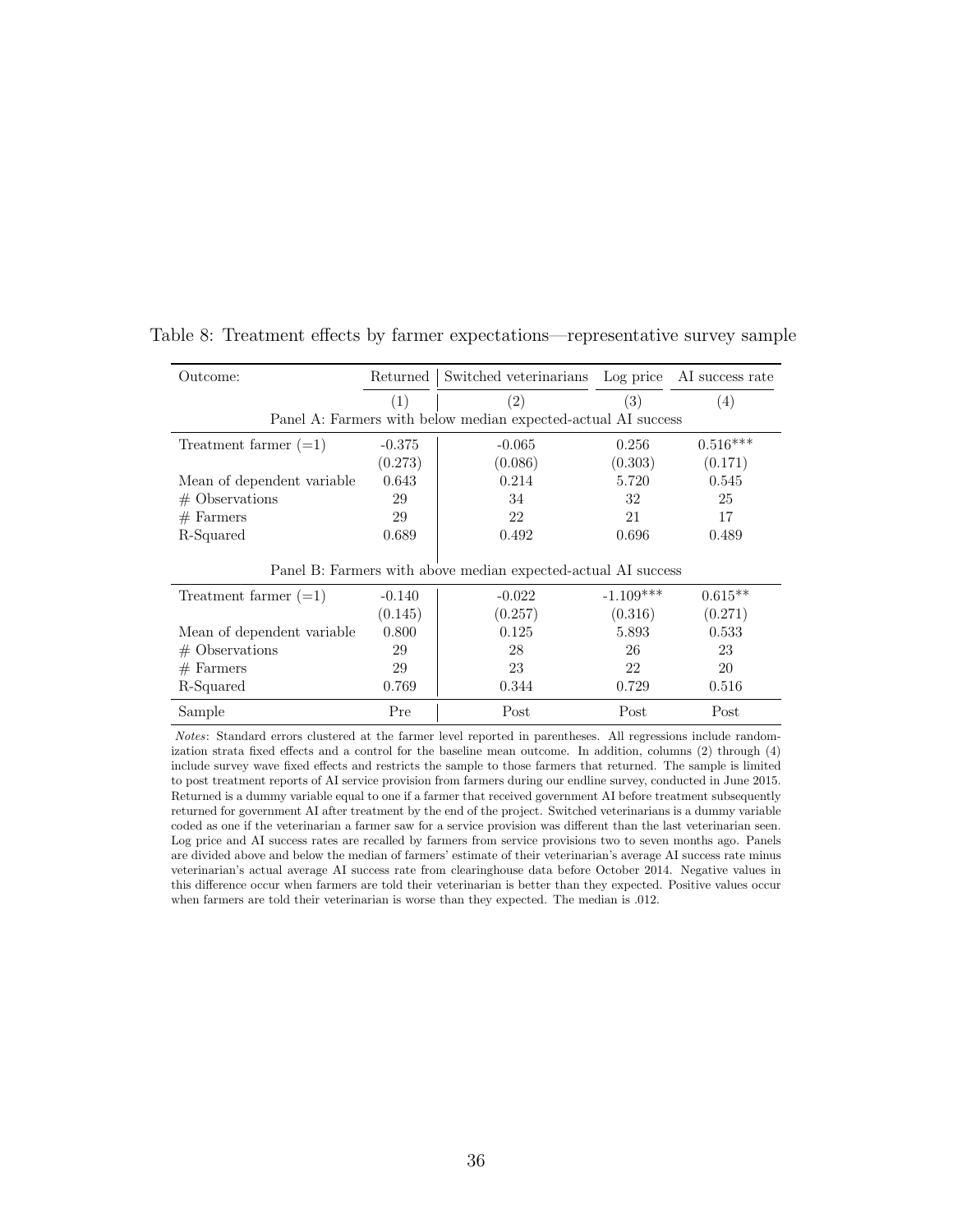# A Online appendix

### A.1 Selection into the clearinghouse

In this section, we test for a number of ways in which clearinghouse sample data can be biased by treatment. We first explore whether treatment induced veterinarian reporting bias (Appendix Section A.1.1) and we then study if farmers selection and reporting is biased (Appendix Section A.1.2).

The goal of this section is twofold. First, we seek to establish that our clearinghouse data is not subject to selection (on observables) and thus treatment effects estimated using this data can be believed. Second, and more importantly given that we have the representative survey to ensure unbiased ITTs, we seek to understand farmer and veterinarian interaction with the clearinghouse system, which we believe is quite interesting in and of itself.

#### A.1.1 Treatment does not induce a veterinarian reporting bias

We might worry that veterinarians selectively report artificial insemination service provision to our clearinghouse through their smartphone app. For example, knowing that farmers of reported artificial insemination service provisions will be called and asked about their service, veterinarians may only report when they put in high effort and their artificial insemination is likely to be successful. Or veterinarians might not report service provision when they bargain a higher price from a farmer so as to not scare away potential customers (or a lower price if they are hoping to appear high quality and thus expensive). If treatment induces changes in bargained price and/or artificial insemination success, then this selective reporting would be correlated with treatment and it would bias treatment effect estimates.<sup>37</sup>

In Appendix Table 10, we find that that treatment does not induce a reporting bias among government veterinarians. We measure reporting bias by comparing farmer reports of service provision from our representative survey with entries in the clearinghouse. While government veterinarians only comply by reporting AI approximately 20% of the time, they are as likely to report for treatment and control farmers. And there is not a statistically significant difference in the likelihood that farmers that had their service provision data submitted to the call center report receiving a phone call to verify that service (those not reporting receiving a call may have not picked up, may have refused the call, or may not remember). These results suggest that veterinarians are not biasing the clearinghouse data by choosing only to report when they are sure they were successful. Though of course they are often not reporting at all. Anecdotally many veterinarians struggled to maintain the phone charge and/or often left it at home with their family as this was the first smartphone they had ever had.

<sup>&</sup>lt;sup>37</sup>This is distinct from the external validity concern that data collected by the clearinghouse is not accurate, which we discuss in the following subsection.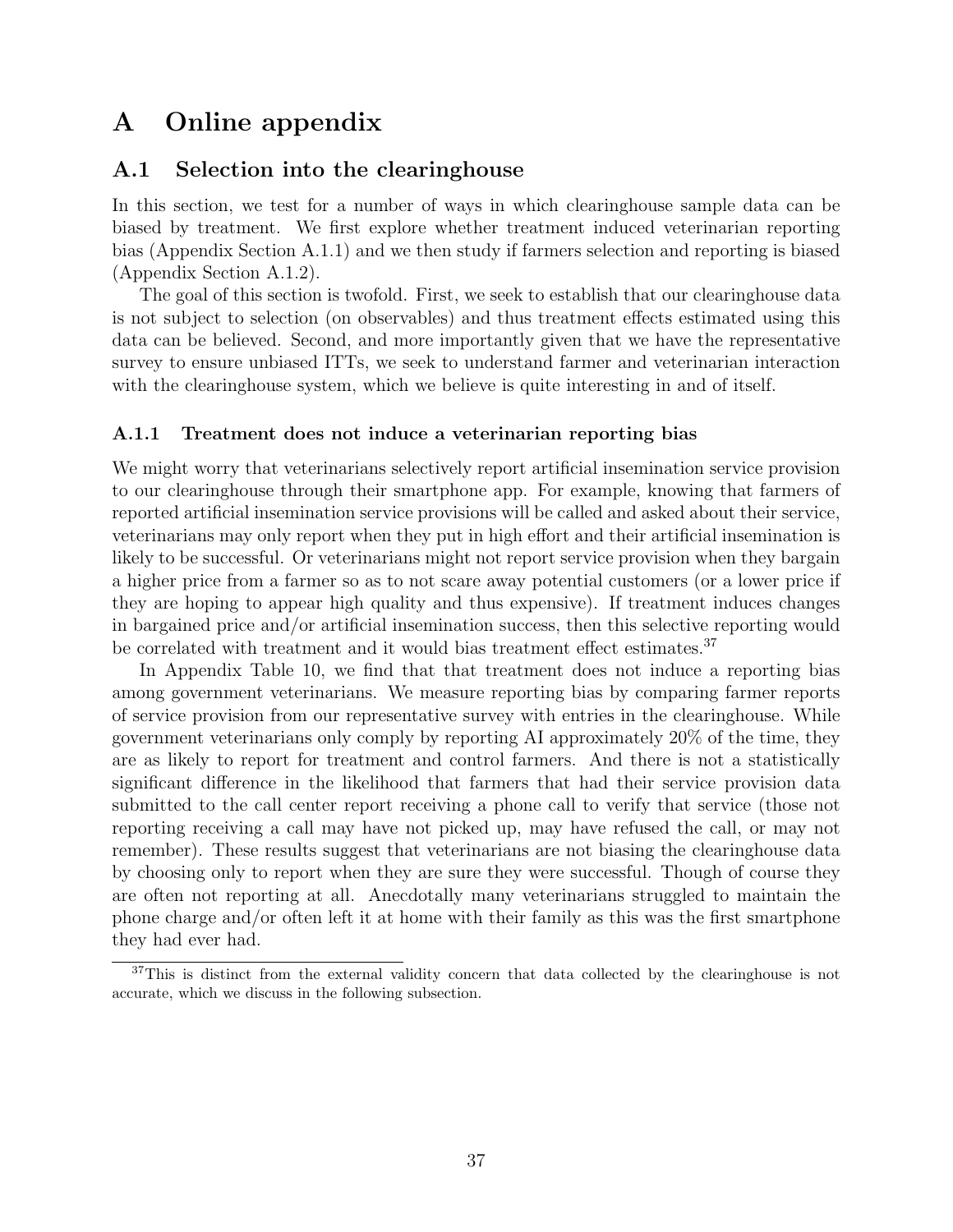#### A.1.2 Ruling out farmer selection and reporting biases in the clearinghouse sample

We might imagine that farmers that have experienced higher AI success rates and/or lower prices with a government veterinarian could be more likely to select back into government AI after treatment selection, biasing the clearinghouse sample. Similarly, even after farmers return for government AI, they have to answer the phone multiple times to report to the clearinghouse on the prices they paid and whether the AI was successful. We could imagine certain farmers may be more or less likely to report—e.g. those that were less happy might be more likely to answer and to complain, or vice versa.

In Appendix Table 13, we show that the characteristics of control farmers change little with each additional selection margin, the exception being that there is a drop off in response rates by farmers who live farther away from the closest AI center both in answering the phone for the first time and then in subsequently returning for AI (and having their return service recorded by their government veterinarian). This is not surprising, as farmers living far away from AI centers may not use the public AI as frequently as the ones living nearby. It is also possible these farmers far away differ on economic fundamentals such as their unemployment rate.<sup>38</sup>

We, of course, might also worry that treatment itself biases the returning clearinghouse sample. In Appendix Table 14 we show treatment balance on all measured pre-treatment outcomes for those farmers who return for government AI and answer subsequent phone calls. While this does not rule out selection on unobservables, we believe that it does rule out the most likely type of selection that could drive such a large increase in AI success rates in our post-treatment sample—selection back into government AI by farmers who have younger, healthier livestock more likely to get pregnant. If this selection were occurring, such younger and healthier animals should have then been more likely to get pregnant in the pre-periods as well, yet we do not see this. We also do not see any differences in past prices paid, past veterinarian switching, or other administrative variables.

### B Online appendix tables and figures

<sup>38</sup>While we are confident that the information we provided farmers in this setting was valuable (and our results affirm this), selection into who answers the phone, especially if it is correlated with economic fundamentals, could affect information "quality" in so far as we consider quality as distance away from the true mean. In the short-run, and so for the analysis done in this paper, we would argue what matters is not the true quality but perceptions of quality by farmers and veterinarians as this will affect bargaining and decisions around adverse selection and moral hazard. In the long-run we might expect true quality to matter more as farmers' own experienced N could be larger than the N for our clearinghouse. Of course, the average N at the time of treatment is 65 and this number is only increasing in time at a much faster rate than farmers' own N.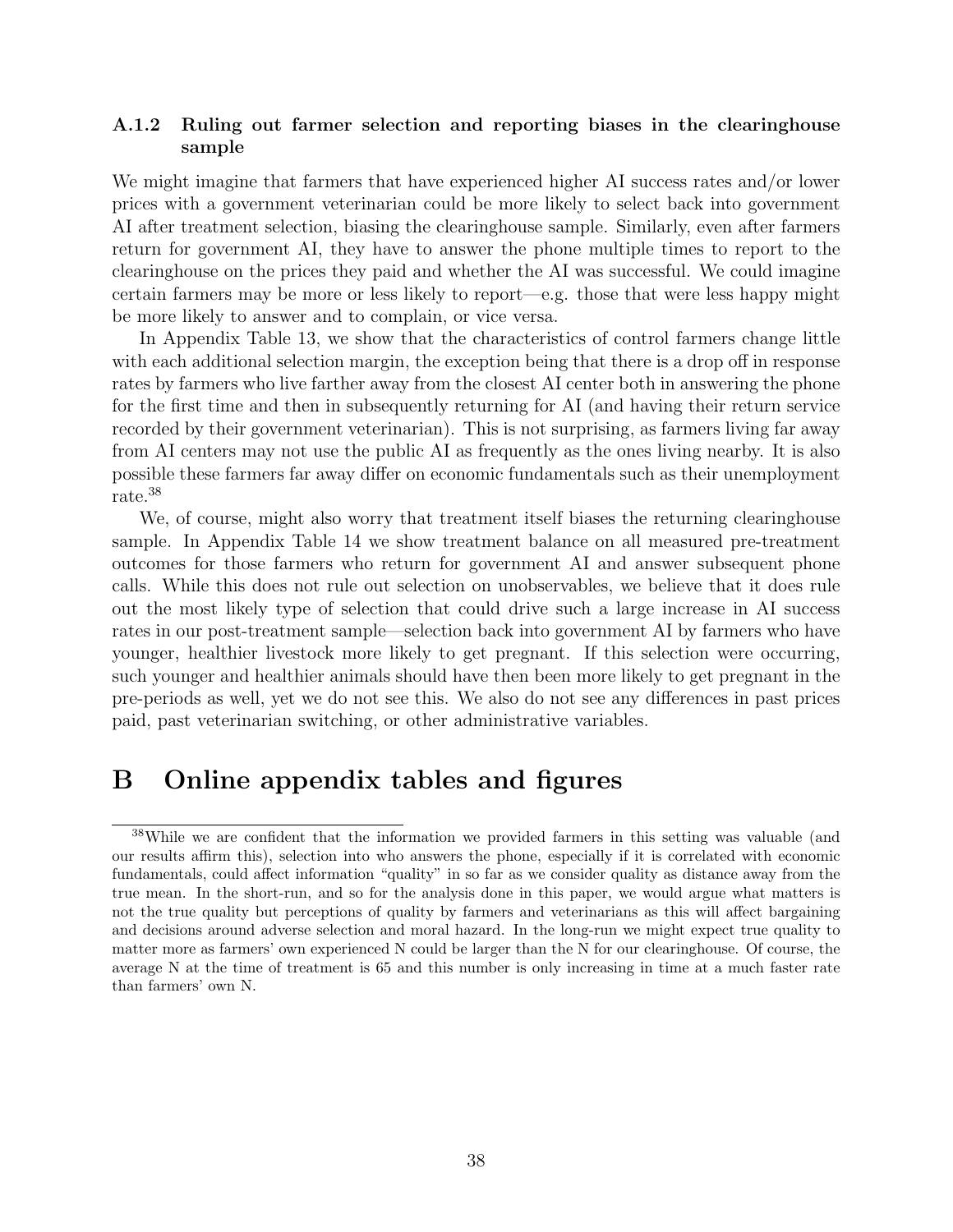

Figure 7: Representative Survey sample villages . Notes: Sampled villages are dark blue. The sample was stratified by whether or not a government veterinarian center was in the village and on whether the village was a canal colony. It is balanced along the following variables: area, settled area, cultivated area, area of wheat, rice, cotton, sugar cane, pulses, orchards, and vegetables, having a river, distance to the nearest veterinarian center, number of livestock in the village, literacy rates, religion, age, and standard wealth index characteristics. Results available upon request. Within each village, we selected ten households using the welldocumented EPI cluster sampling method. In order to be surveyed, households had to report owning at least two livestock (cows and/or buffalo) and having regular access to a cellular phone.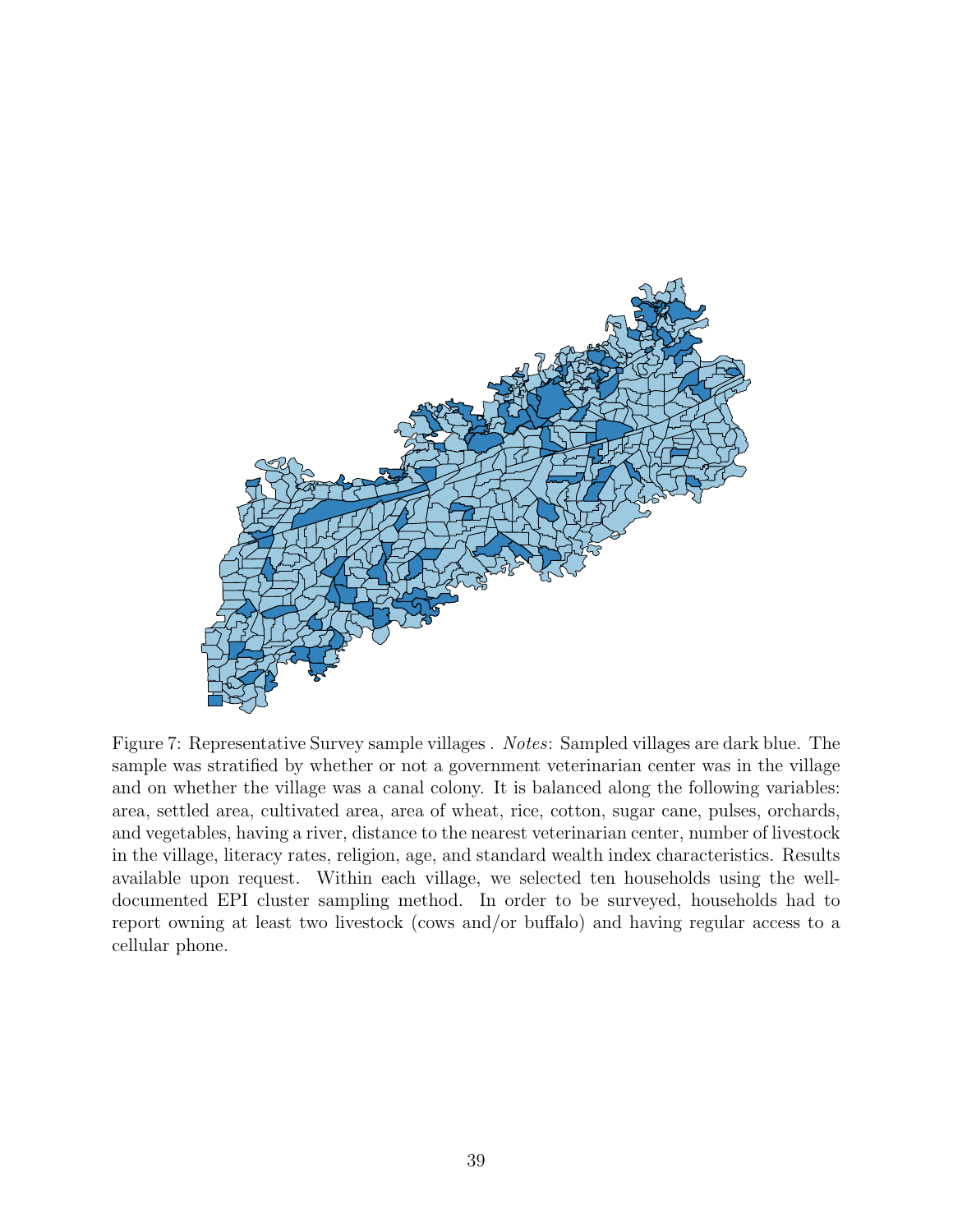|                                                                | Treatment | Control | Difference | P-value |
|----------------------------------------------------------------|-----------|---------|------------|---------|
| Head of household education = None $(=1)$                      | 0.387     | 0.430   | $-0.042$   | 0.486   |
|                                                                | [0.489]   | [0.497] | (0.066)    |         |
| A child in the HH attends public school $(=1)$                 | 0.532     | 0.500   | 0.032      | 0.622   |
|                                                                | [0.501]   | [0.502] | (0.067)    |         |
| HH has used govt health services in past 2 yrs $(=1)$          | 0.495     | 0.482   | 0.013      | 0.889   |
|                                                                | [0.502]   | [0.502] | (0.067)    |         |
| Amount of land HH owns and rents for livestock                 | 1.795     | 1.166   | 0.629      | 0.161   |
|                                                                | [3.795]   | [2.164] | (0.490)    |         |
| HH owns the house that they live in $(=1)$                     | 0.964     | 0.965   | $-0.001$   | 0.568   |
|                                                                | [0.187]   | [0.185] | (0.025)    |         |
| Hours of electricity per day                                   | 11.046    | 10.106  | 0.940      | 0.030   |
|                                                                | [3.201]   | [3.579] | (0.455)    |         |
| HH has a cooking stove/range $(=1)$                            | 0.081     | 0.150   | $-0.069$   | 0.148   |
|                                                                | [0.274]   | [0.359] | (0.043)    |         |
| HH made less than 100k PKR last year $(=1)$                    | 0.275     | 0.336   | $-0.061$   | 0.748   |
|                                                                | [0.449]   | [0.475] | (0.062)    |         |
| Any member of HH has hank account $(=1)$                       | 0.279     | 0.316   | $-0.037$   | 0.441   |
|                                                                | [0.451]   | [0.467] | (0.061)    |         |
| Believed it was likely that last vote was not secret $(=1)$    | 0.531     | 0.583   | $-0.052$   | 0.666   |
|                                                                | [0.502]   | [0.496] | (0.070)    |         |
| Is likely to believe information given by govt employee $(=1)$ | 0.809     | 0.772   | 0.037      | 0.743   |
|                                                                | [0.395]   | [0.421] | (0.055)    |         |
| Average number of digits recalled                              | $3.306\,$ | 3.317   | $-0.011$   | 0.874   |
|                                                                | [0.929]   | [1.045] | (0.189)    |         |
| On a scale fo 0-10, how willing are you to take risks?         | 4.469     | 4.060   | 0.409      | 0.524   |
|                                                                | [3.107]   | [2.729] | (0.457)    |         |
| Agreeableness                                                  | 4.072     | 4.011   | 0.061      | 0.548   |
|                                                                | [0.725]   | [0.750] | (0.099)    |         |
| Conscientiousness                                              | 4.086     | 4.164   | $-0.079$   | 0.279   |
|                                                                | [0.570]   | [0.587] | (0.078)    |         |
| Extroversion                                                   | 4.212     | 4.115   | 0.097      | 0.659   |
|                                                                | [0.657]   | [0.649] | (0.088)    |         |
| Neuroticism                                                    | 2.372     | 2.383   | $-0.011$   | 0.938   |
|                                                                | [0.788]   | [0.773] | (0.105)    |         |
| Openness                                                       | 3.689     | 3.669   | 0.020      | 0.772   |
|                                                                | [0.683]   | [0.652] | (0.090)    |         |

Table 9: Treatment balance—representative survey sample, additional covariates

Notes: Standard deviations reported in brackets. Standard errors reported in parentheses. Means and differences are unconditional. P-values are from OLS regressions with randomization strata fixed effects and standard errors clustered at the farmer level. The sample consists of 190 baseline farmer-level observations. Some regressions have fewer observations due to missing data. An F-test of joint significance of all covariates excluding primary outcomes and those with above 20 percent missing values (livestock land, likely to believe gov't info, digit recall, risk willingness, effort into selecting vet.) has a p-value of 0.22. All data come from baseline surveys fielded in August and September 2013. This sample of farmers was selected to be geographically representative of Sahiwal and is drawn from 90 different villages. The sample is limited to farmers that report receiving services from a government veterinarian at baseline. Treatment farmers received information about the AI success rates of their local government veterinarians. Treatment calls were conducted in November 2014 and January 2015. Agreeableness, conscientiousness, extroversion, neuroticism, and openness are all measures from the Big 5 Personality Index. These traits are each mean responses to statements that represent the trait on a five point likert scale, in which 1 corresponds to disagree strongly, 2 to disagree a little, 3 to neutral, 4 to agree a little, and 5 to agree strongly. Likert responses are given the same direction (5 always being more agreeable, for example, never less).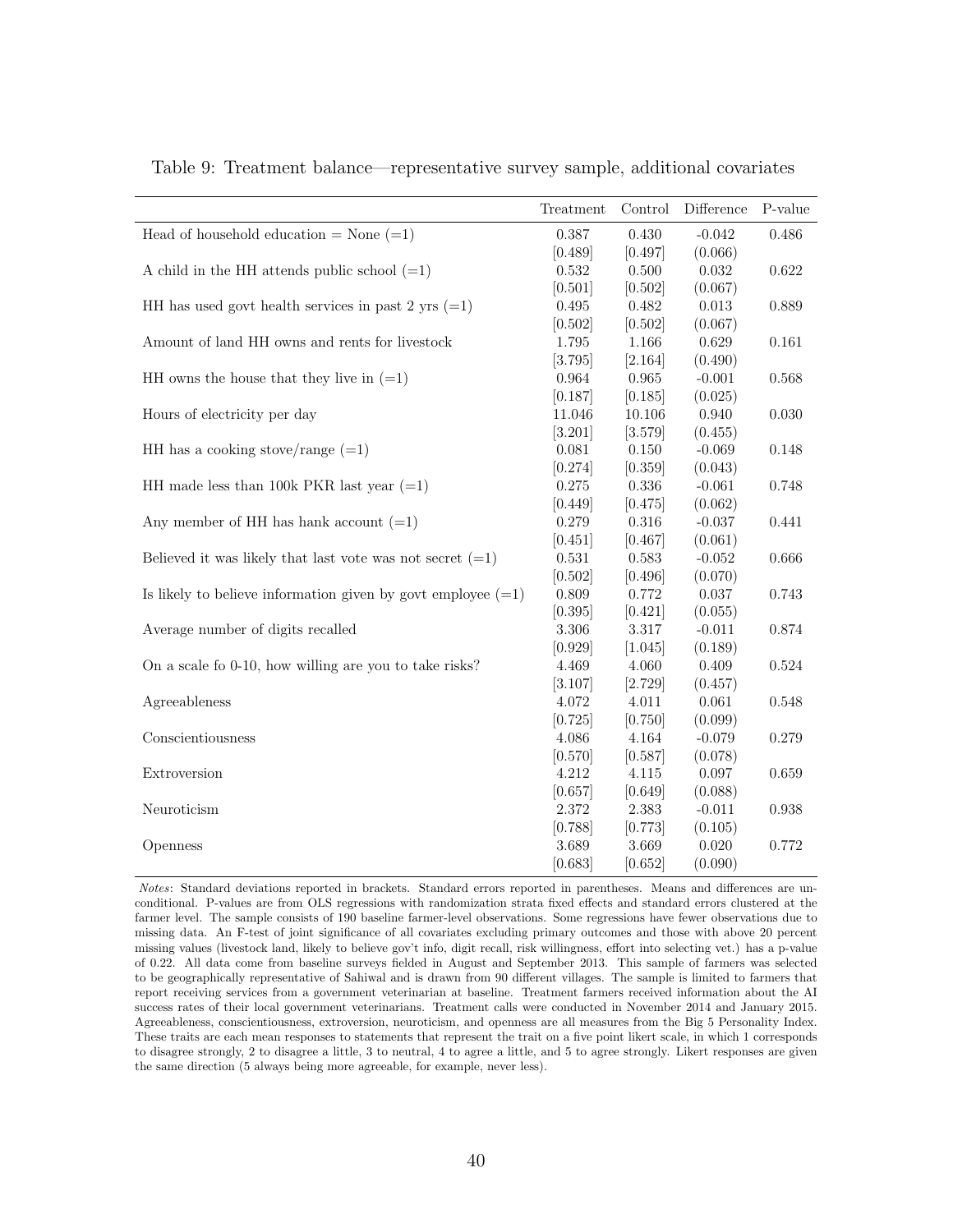|                                                                 |         |         | Treatment Control Difference P-value |       |
|-----------------------------------------------------------------|---------|---------|--------------------------------------|-------|
| Farmer reported AI and vet submitted data to call center $(=1)$ | 0.234   | 0.159   | 0.075                                | 0.164 |
|                                                                 | [0.425] | [0.367] | (0.067)                              |       |
| Farmer reported receiving a call verifying AI service $(=1)$    | 0.379   | 0.385   | $-0.005$                             | 0.281 |
|                                                                 | [0.494] | [0.506] | (0.207)                              |       |

|  | Table 10: Does treatment induce a veterinarian reporting bias? |  |  |  |
|--|----------------------------------------------------------------|--|--|--|
|  |                                                                |  |  |  |
|  |                                                                |  |  |  |

Notes: Standard deviations reported in brackets. Standard errors reported in parentheses. Means and differences are unconditional. P-values are from OLS regressions with randomization strata fixed effects and standard errors clustered at the farmer level. The sample consists of 316 farmer-visit-level observations from 175 unique farmers from our endline survey, conducted in June 2015. Treatment farmers received information about the AI success rates of their local government veterinarians. Treatment calls were conducted in November 2014 and January 2015."Farmer reported AI and vet submitted data to call center" is a dummy equal to one if a government AI service provision reported in our endline survey was subsequently submitted to the clearinghouse by the veterinarian that performed the service. This is done by verifying survey data with clearinghouse data directly. "Farmer reported receiving a call verifying AI service" is conditional on a vet submitting data to the call center.

#### Table 11: Comparing farmers by pre-treatment veterinarian ranking—clearinghouse data

|                                                 | Vet. in top three | Vet. not top three | Difference | P-value |
|-------------------------------------------------|-------------------|--------------------|------------|---------|
| Satisfaction with AI service provision $(1-5)$  | 4.171             | 4.144              | 0.026      | 0.952   |
|                                                 | [0.735]           | [0.768]            | (0.030)    |         |
| Farmer switched vets since last AI visit        | 0.054             | 0.076              | $-0.022$   | 0.894   |
|                                                 | [0.226]           | [0.265]            | (0.013)    |         |
| AI visit charges (PKR)                          | 191               | 211                | $-19.597$  | 0.021   |
|                                                 | $[170]$           | [269]              | (11)       |         |
| AI visit success rate (pregnancy / AI attempts) | 0.624             | 0.635              | $-0.010$   | 0.382   |
|                                                 | [0.478]           | [0.477]            | (0.017)    |         |
| No of cows owned by farmer                      | 2.344             | 2.612              | $-0.268$   | 0.532   |
|                                                 | [3.155]           | [3.659]            | (0.156)    |         |
| No of buffalo owned by farmer                   | 2.757             | 3.442              | $-0.684$   | 0.038   |
|                                                 | [3.148]           | [5.957]            | (0.259)    |         |
| Distance to closest AI center (km)              | 1.710             | 3.253              | $-1.543$   | 0.000   |
|                                                 | [1.573]           | [2.951]            | (0.120)    |         |

Notes: Standard deviations reported in brackets. The sample consists of 4,784 pre-treatment farmer-visit-level observations from 2,978 unique farmers that received government AI service provision. Some regressions have fewer observations due to missing data. Beginning in October 2014 treatment farmers received information about the AI success rates of their local government veterinarians. Satisfaction, AI visit charges, and numbers of cows and buffalo are reported by farmers on the phone one day after AI service provision. AI visit success rate is reported by farmers on the phone 60 days after AI service provision. Farmer switched vets and distance to closest AI center are automatically generated administrative data. Columns are divided by whether a farmer was told when treatment that his/her veterinarian from the last visit was in the top three or not, or would have been if s/he was not selected for control.

|                            |          |          | $SD(AI$ Success Rate) $SD(Charges)$ per AI) $SD(AI$ Successes / 100 PKR) |
|----------------------------|----------|----------|--------------------------------------------------------------------------|
| Post treatment $(=1)$      | $-0.050$ | 2.674    | $-0.066***$                                                              |
|                            | (0.030)  | (49.051) | (0.024)                                                                  |
| Mean of dependent variable | 0.424    | 247.550  | 0.271                                                                    |
| $\#$ Observations          | 127      | 129      | 129                                                                      |
| $#$ Village clusters       | 69       | 69       | 69                                                                       |
| R-Squared                  | 0.019    | 0.000    | 0.049                                                                    |

Notes: Standard errors clustered at the village cluster level reported in parentheses. Mean of dependent variable calculated pre-treatment. Observation is at the village cluster level. While we administered treatment at the farmer level, treatment information provision was localized at the village-cluster level. Village-clusters are groups of villages that share the same government veterinarians within a three kilometer radius. There are roughly two villages per village-cluster.